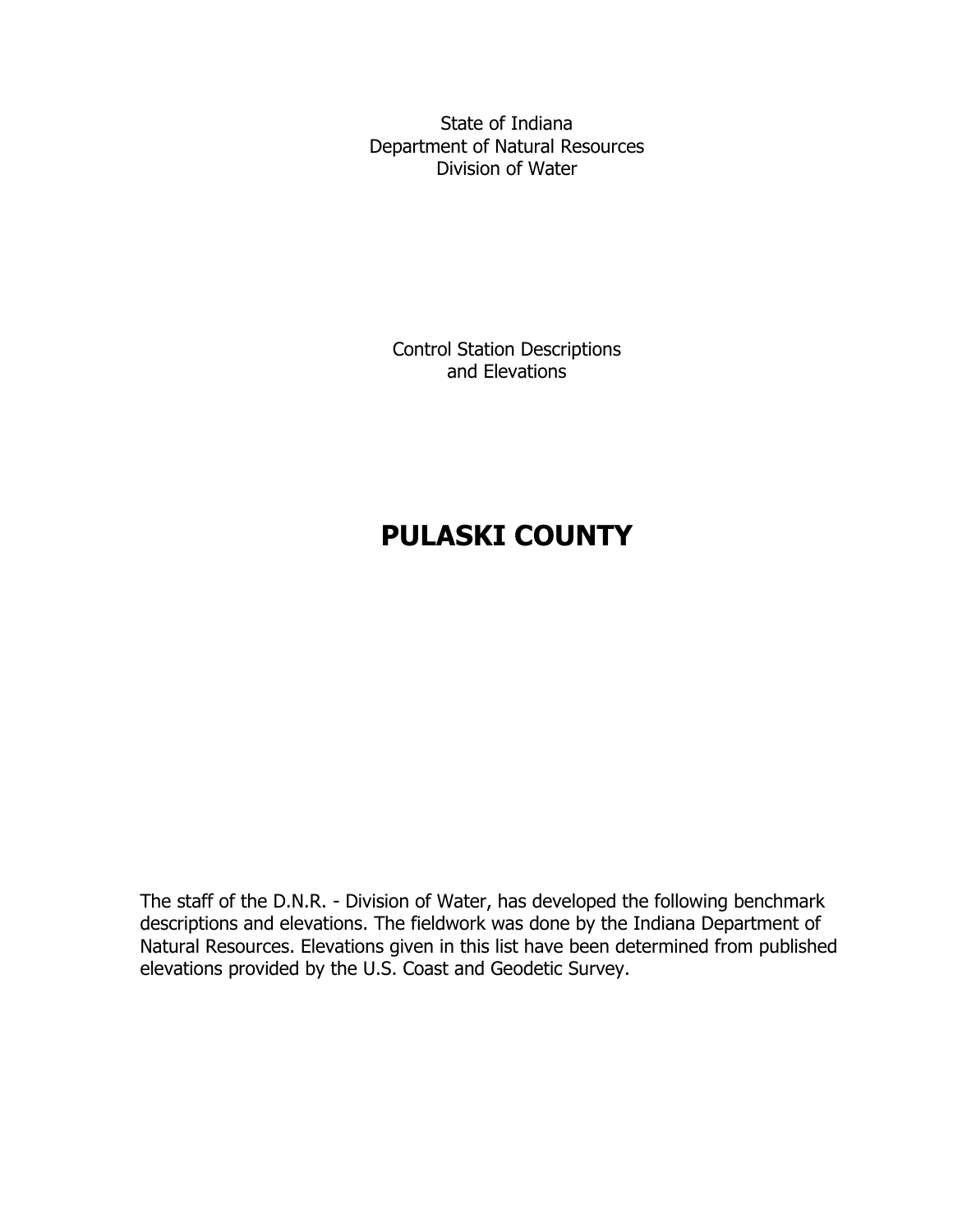### **USC&GS BM F 134, 1946**

In Pulaski County, Kewanna Quadrangle, in the Northwest ¼ of Section 25, Township 31 North, Range 1 West,  $2^{nd}$  P.M.; approximately 3.0 miles south of Monterey; at the intersection of 600 East Road (School Street) and 400 North Road; set in the top of a concrete post, 98 feet east of the center line of 600 East Road, 17.0 feet south of the center line of 400 North Road, 4.0 feet southwest of power pole #294/843, 1.0 foot below the level of the road, level with the ground: a U.S. Coast and Geodetic Survey bench mark tablet, stamped "F 134 1946".

**221.9729 meters N.G.V.D.1929 728.256 feet N.G.V.D.1929**

# **DNR TBM PLK 1, 1977**

In Pulaski County, Kewanna Quadrangle, in the West ½ of Section 25, Township 31 North, Range 1 West,  $2^{nd}$  P.M.; approximately 3.5 miles south of Monterey; approximately 3.5 miles south along 600 East Road (School Street) from its intersection with Main Street in Monterey to a 19-foot concrete culvert over Lundsford Ditch; set in the top of the south end of the east headwall of the culvert, 8.9 feet east of the centerline of the road, 1.7 feet above the level of the road, 0.3 foot north of the south end of the headwall; a chiseled cross.

**222.1954 meters N.G.V.D.1929 728.986 feet N.G.V.D.1929**

# **USGS UE 726**

In Pulaski County, Kewanna Quadrangle, in the West ½ of Section 25, Township 31 North, Range 1 West,  $2^{nd}$  P.M.; approximately 3.5 miles south of Monterey; approximately 3.5 miles south along 600 East Road (School Street) from its intersection with Main Street in Monterey to a 19-foot concrete culvert over Lundsford Ditch; set in the top of the northeast concrete wingwall of the culvert, 14.8 feet east of the centerline of 600 East Road, 1.0 foot southwest of the of the northeast end of the wingwall, 0.5 foot below the level of the road; a chiseled square.

#### **221.4754 meters N.G.V.D.1929 726.624 feet N.G.V.D.1929**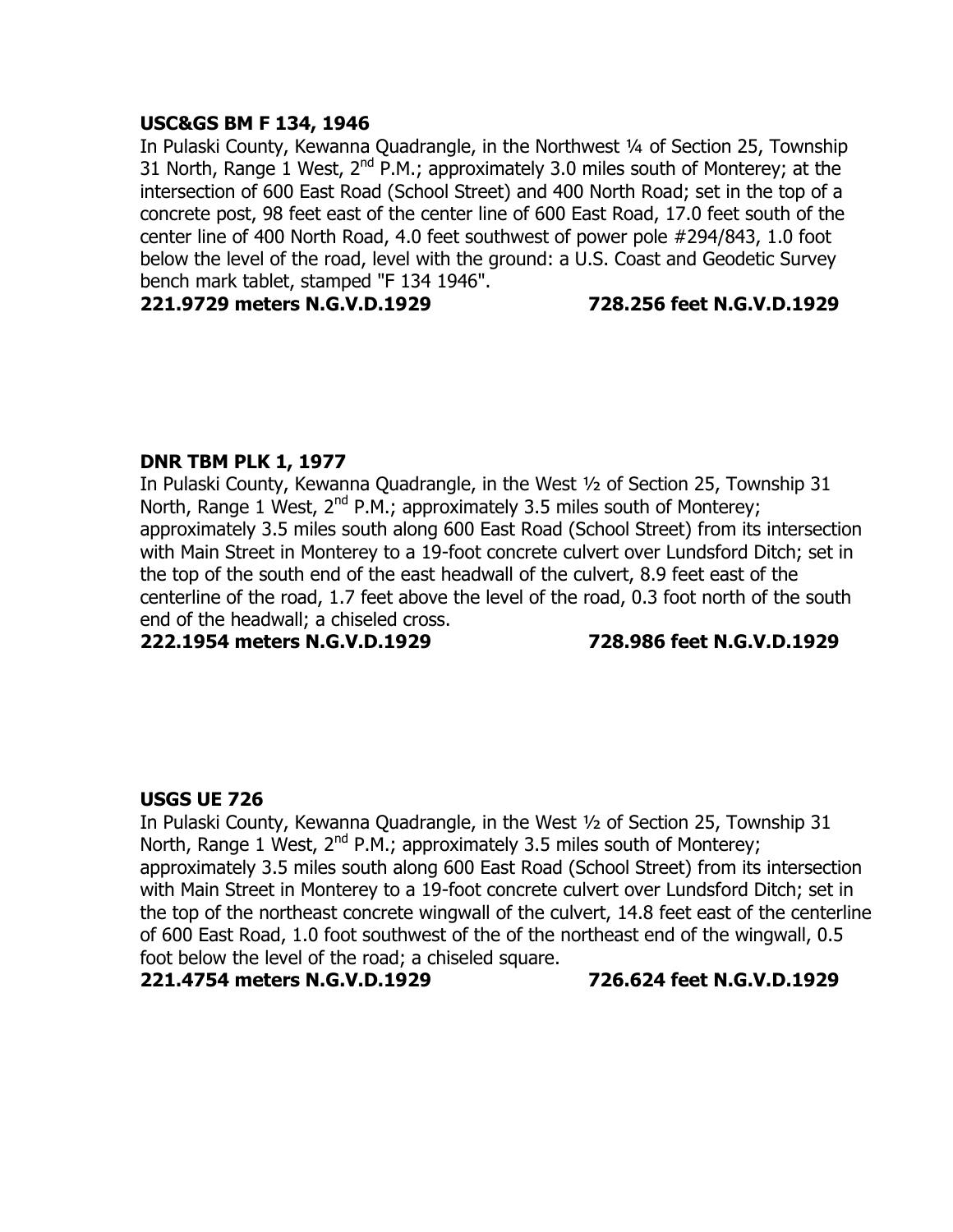# **USGS UE 722**

In Pulaski County, Kewanna Quadrangle, in the Northwest ¼ of Section 36, Township 31 North, Range 1 West,  $2^{nd}$  P.M.; approximately 4.3 miles south of Monterey; at the "T" road intersection of 275 North Road and 625 East Road; set in the top of a concrete fence corner post, on the extended center line of 275 North Road, 22.3 feet west of the center line of 625 East Road, 5.1 feet northwest of power pole #9, 5.0 feet above the ground; a chiseled square.

**220.1020 meters N.G.V.D.1929 722.118 feet N.G.V.D.1929**

# **DNR BM PUL 1, 1977**

In Pulaski County, Kewanna Quadrangle, in the Northwest ¼ of Section 1, Township 30 North, Range 1 West, 2<sup>nd</sup> P.M.; approximately 5.1 miles northwest of Kewanna; at the Pulaski-Fulton County Line Road bridge over the Bruce Lake outlet, at the outlet control structure; set in the top of the south end of outlet control structure, 33 feet east of the centerline of the road, 1.0 foot below the level of the road, 0.7 foot west of the east edge of the spillway, on the approximate centerline of the south retaining wall; a Department of Natural Resources brass control station tablet, stamped "PUL 1 1977". **221.1365 meters N.G.V.D.1929 725.512 feet N.G.V.D.1929**

# **DNR TBM PLK 2, 1994**

In Pulaski County, Bass Lake Quadrangle, in the West ½ of Section 17, Township 31 North, Range 1 West,  $2^{nd}$  P.M.; approximately 2.5 miles south of Ora; at the intersection of 200 East Road and 550 North Road, in the northeast ¼ of the intersection; set in the west side of a power pole, 53.7 feet west of a metal "STOP" sign post, 40.0 feet east of and across 200 East Road from a green metal telephone pedestal box, 21.2 feet north of the centerline of 550 North Road, 20.2 feet east of the centerline of 200 East Road, 5.2 feet northwest of a metal "200E - 550N" road sign post, 1.0 foot above the ground; a railroad spike driven through an aluminum tag, stamped "IDNR TBM PLK 2, 1994".

**710.369 feet N.G.V.D.1929 709.979 feet N.A.V.D.1988**

**216.5209 meters N.G.V.D.1929 216.4020 meters N.A.V.D.1988**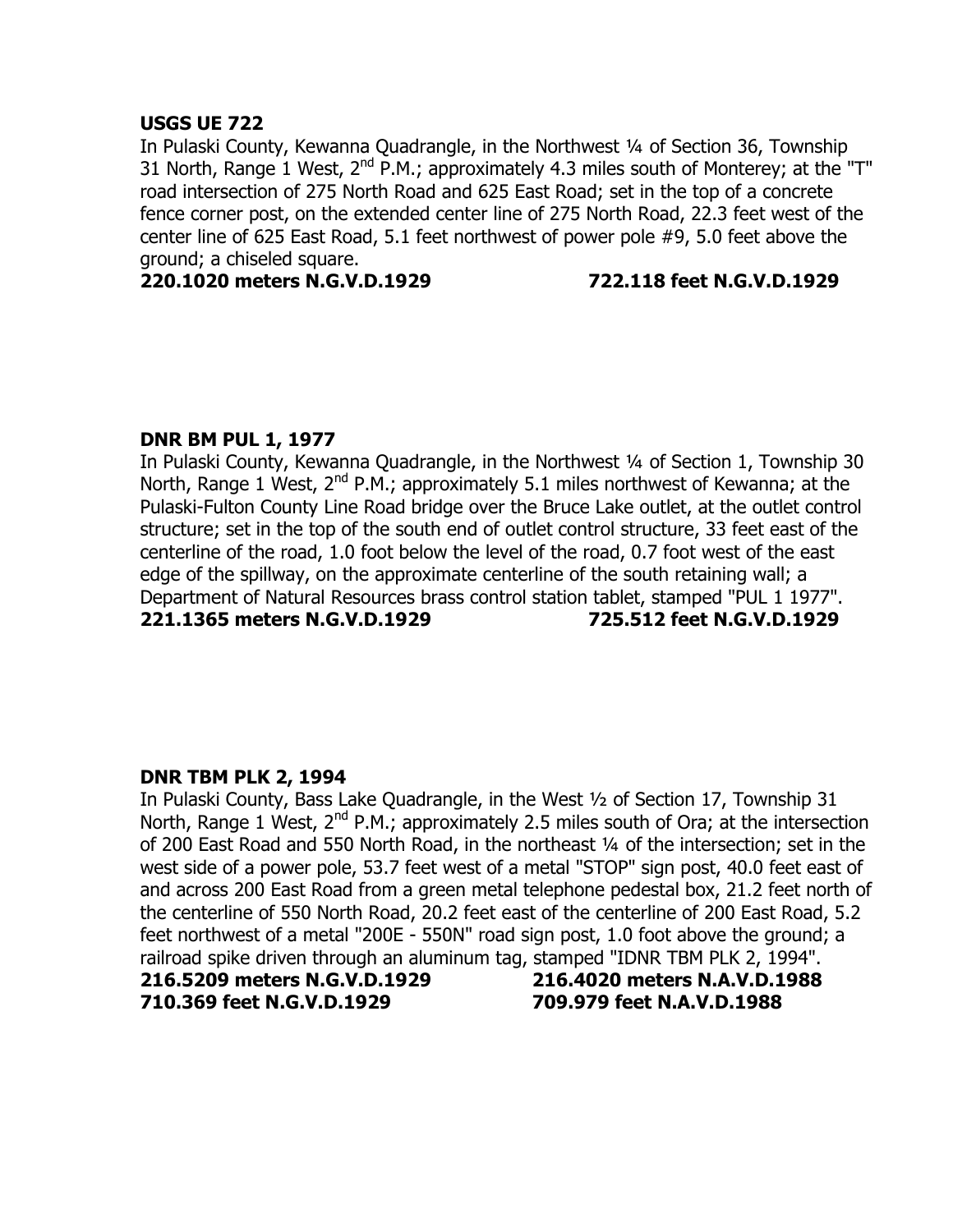#### **DNR TBM PLK 3, 1994**

In Pulaski County, Bass Lake Ouadrangle, in the Northeast 1/4 of Section 18, Township 31 North, Range 1 West,  $2^{nd}$  P.M.; approximately 2.0 miles south of Ora; at the "T" road intersection of 200 East Road and 600 North Road, in the southwest quadrant of the "T" road intersection; set in the east side of a guy pole with a guy wire, 78.5 feet northnortheast of the northeast edge of a private pond, 32.3 feet west of the centerline of 200 East Road, 29.8 feet east of the guy wire anchor, 19.0 feet south of the extended centerline of 600 North Road, 14.1 feet west of (the north most of several) green metal 1-foot X 2-foot telephone pedestal box, 13.0 feet north of a small Cedar tree (east most tree in a east-west tree line), 1.0 foot above the ground; a railroad spike driven through an aluminum tag, stamped "IDNR TBM PLK 3 1994".

**718.052 feet N.G.V.D.1929 717.661 feet N.A.V.D.1988**

**218.8627 meters N.G.V.D.1929 218.7435 meters N.A.V.D.1988**

# **DNR TBM PLK 4, 1994**

In Pulaski County, Bass Lake Quadrangle, in the Northwest ¼ of Section 18, Township 31 North, Range 1 West,  $2^{nd}$  P.M.; approximately 2.3 miles south of Ora; approximately 0.75 miles west along 550 North Road from its intersection with 200 East Road to a 90 degree turn to the north (125 East Road), thence approximately 0.5 mile north along 125 East Road to the station on the west side of 125 East Road; set in the east side of a power pole with a "PRIVATE PROPERTY" and a "WARNING NO TRESPASSING" signs, 38.0 feet east of a 6-inch Locust tree, 31.8 feet west of and across the road from a 20 inch tree stump, 16.3 feet west of the centerline of the gravel road (125 East Road), 1.2 feet east of a 4.5-foot high 8-inch tree stump fence corner post with a metal bar support, 1.0 foot above the ground; a railroad spike driven through an aluminum tag, stamped "IDNR TBM PLK 4 1994".

**217.6596 meters N.G.V.D.1929 217.5408 meters N.A.V.D.1988 714.105 feet N.G.V.D.1929 713.715 feet N.A.V.D.1988**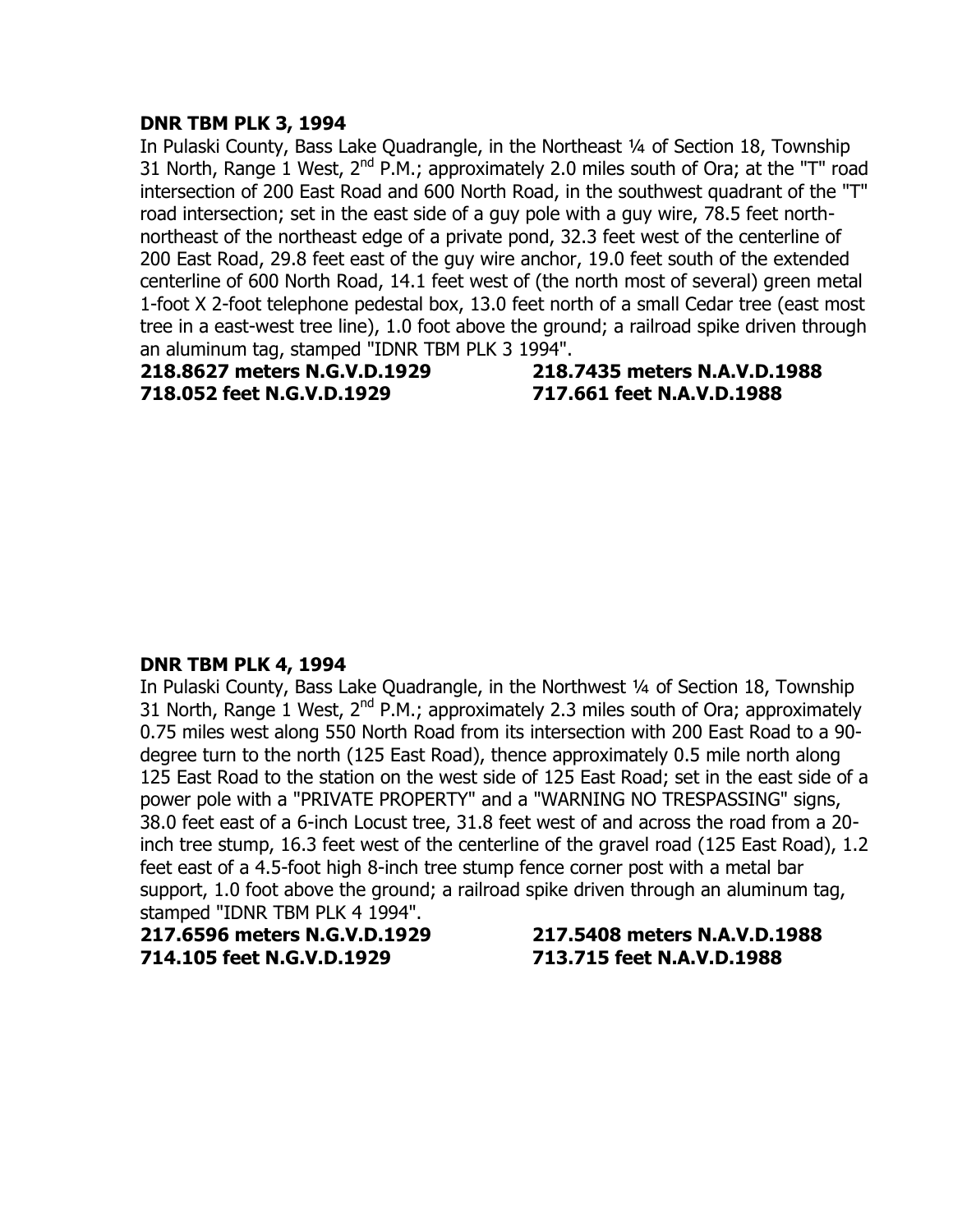# **DNR TBM PLK 5, 1994**

In Pulaski County, Bass Lake Quadrangle, in the North ½ of Section 17, Township 31 North, Range 1 West, 2<sup>nd</sup> P.M.; approximately 2.0 miles south of Ora; approximately 0.5 miles east along 600 North Road from its intersection with 200 East Road to a power pole on the south side of 600 North Road; set in the north side of a power pole, in a east-west fence line, 116.0 feet of a fence corner post, 17.5 feet south of the centerline of 600 North Road, 10.3 feet east of a wood fence post in the east-west fence line, 1.0 foot above the ground; a railroad spike driven through an aluminum tag, stamped "IDNR TBM PLK 5 1994".

**718.044 feet N.G.V.D.1929 717.653 feet N.A.V.D.1988**

# **218.8602 meters N.G.V.D.1929 218.7411 meters N.A.V.D.1988**

# **DNR TBM PLK 6, 1994**

In Pulaski County, Bass Lake Quadrangle, in the Southeast 1/4 of Section 8, Township 31 North, Range 1 West,  $2^{nd}$  P.M.; approximately 2.0 miles south-southeast of Ora; at the intersection of 600 North Road and 300 East Road, in the northwest ¼ of the intersection; set in the northwest side of power pole #291-288, 87.5 feet east of a metal chain link fence corner post, 43.7 feet southeast of a antique hay rake, 34.8 feet southsouthwest of a metal "STOP" sign post, 23.5 feet north of the centerline of 600 North Road, 19.7 feet west of the centerline of 300 East Road, 4.7 feet north of a metal "300E-600N" road sign post, 1.0 foot above the ground; a railroad spike driven through an aluminum tag, stamped "IDNR TBM PLK 6 1994".

**718.310 feet N.G.V.D.1929 717.919 feet N.A.V.D.1988**

**218.9413 meters N.G.V.D.1929 218.8221 meters N.A.V.D.1988**

# **DNR TBM PLK 7, 1994**

In Pulaski County, Bass Lake Quadrangle, in the West ½ of Section 8, Township 31 North, Range 1 West, 2<sup>nd</sup> P.M.; approximately 1.5 miles south-southeast of Ora; approximately 0.5 mile south along 200 East Road from the 200 East Road bridge over the Tippecanoe River, to a power pole on the east side of 200 East Road; set in the west side of a power pole, 251.4 feet south-southwest of and across the road from a green metal telephone pedestal, 193.5 feet north-northeast of and across the road from a metal "SLOW CHILDREN AT PLAY" sign post, 20.0 feet east of the centerline of 200 East Road, 9.5 feet south of the extended centerline of a farm lane to the west, 1.0 foot above the ground; a railroad spike driven through an aluminum tag, stamped "IDNR TBM PLK 7 1994".

**218.2958 meters N.G.V.D.1929 218.1766 meters N.A.V.D.1988 716.192 feet N.G.V.D.1929 715.801 feet N.A.V.D.1988**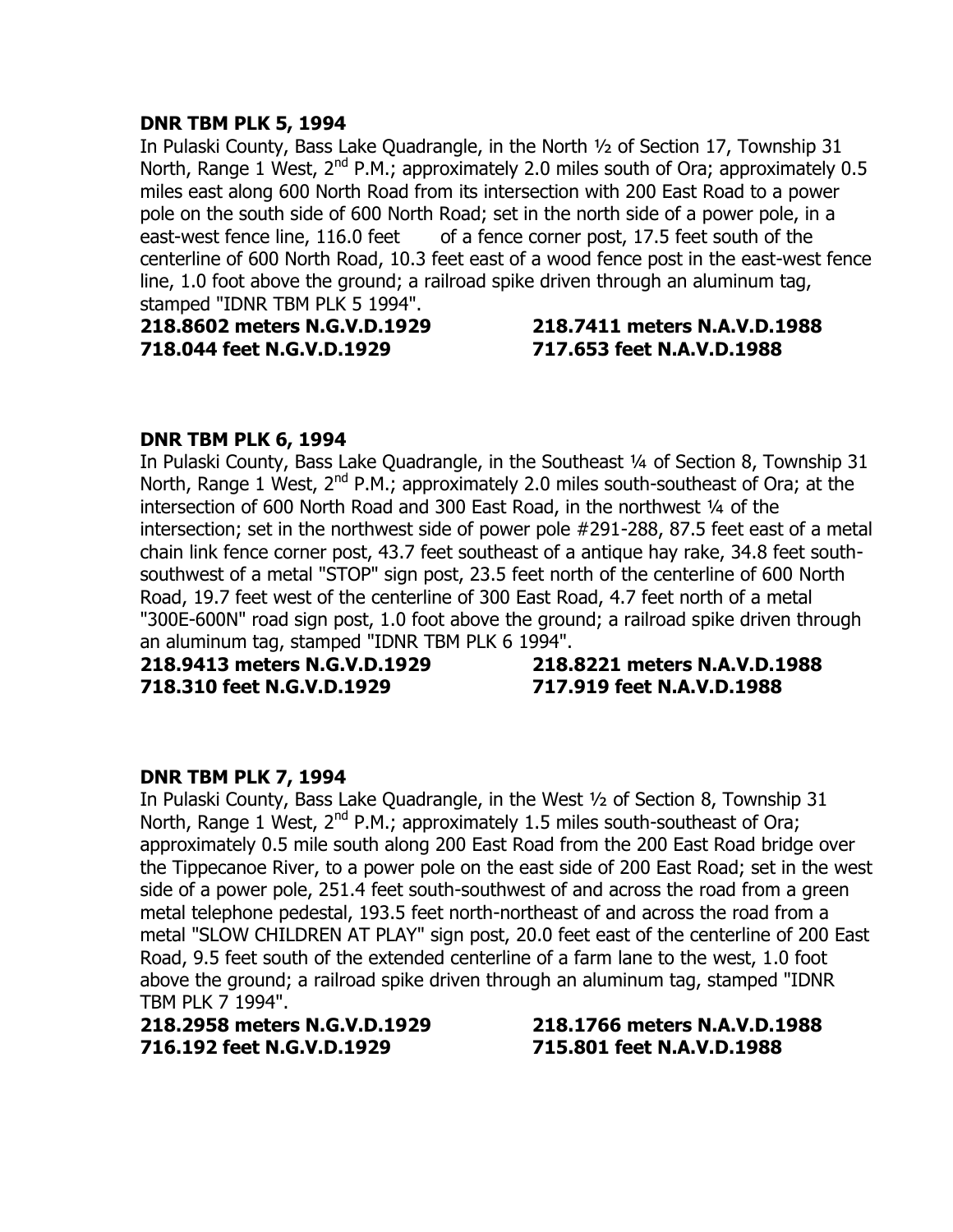# **DNR TBM PLK 8, 1994**

In Pulaski County, Bass Lake Quadrangle, in the West ½ of Section 5, Township 31 North, Range 1 West, 2<sup>nd</sup> PM; approximately 0.7 mile southwest of Ora; at the intersection of 200 East Road and 750 North Road, in the northeast 1/4 of the intersection; set in the west side of a power pole with a transformer, 65.0 feet south of the southwest corner of a white aluminum sided home (Roger Long residence), 56.0 feet east of the centerline of 200 East Road, 39.1 feet west of a mailbox post (Roger Long), 15.5 feet north of the centerline of 750 North Road, 4.2 feet north of a metal "STOP" sign post, 1.3 feet above the ground; a railroad spike driven through an aluminum tag, stamped "IDNR TBM PLK 8 1994".

**219.5214 meters N.G.V.D.1929 219.4022 meters N.A.V.D.1988 720.213 feet N.G.V.D.1929 719.822 feet N.A.V.D.1988**

#### **DNR TBM PLK 9, 1994**

In Pulaski County, Bass Lake Quadrangle, in the West ½ of Section 6, Township 31 North, Range 1 West,  $2^{nd}$  P.M.; approximately 1.2 miles southwest of Ora; approximately 0.6 mile west along 750 North Road from its intersection with 200 East Road to a power pole on the south side of the road; set in the north side of a telephone pole, 89.5 feet west of the centerline of a private drive (Doug Long) to the north, 41.2 feet south-southwest of and across 750 North Road from a power pole with a transformer, 15.2 feet south of the centerline of 750 North Road, 8.0 feet west of a square wood fence post painted white, 4.7 feet east of a square wood fence post painted white, 1.3 feet north of a east-west fence line, 1.0 foot west of a green metal telephone pedestal, 1.0 foot above the ground; a railroad spike driven through an aluminum tag, stamped "IDNR TBM PLK 9 1994".

**216.8992 meters N.G.V.D.1929 216.7797 meters N.A.V.D.1988 711.610 feet N.G.V.D.1929 711.218 feet N.A.V.D.1988**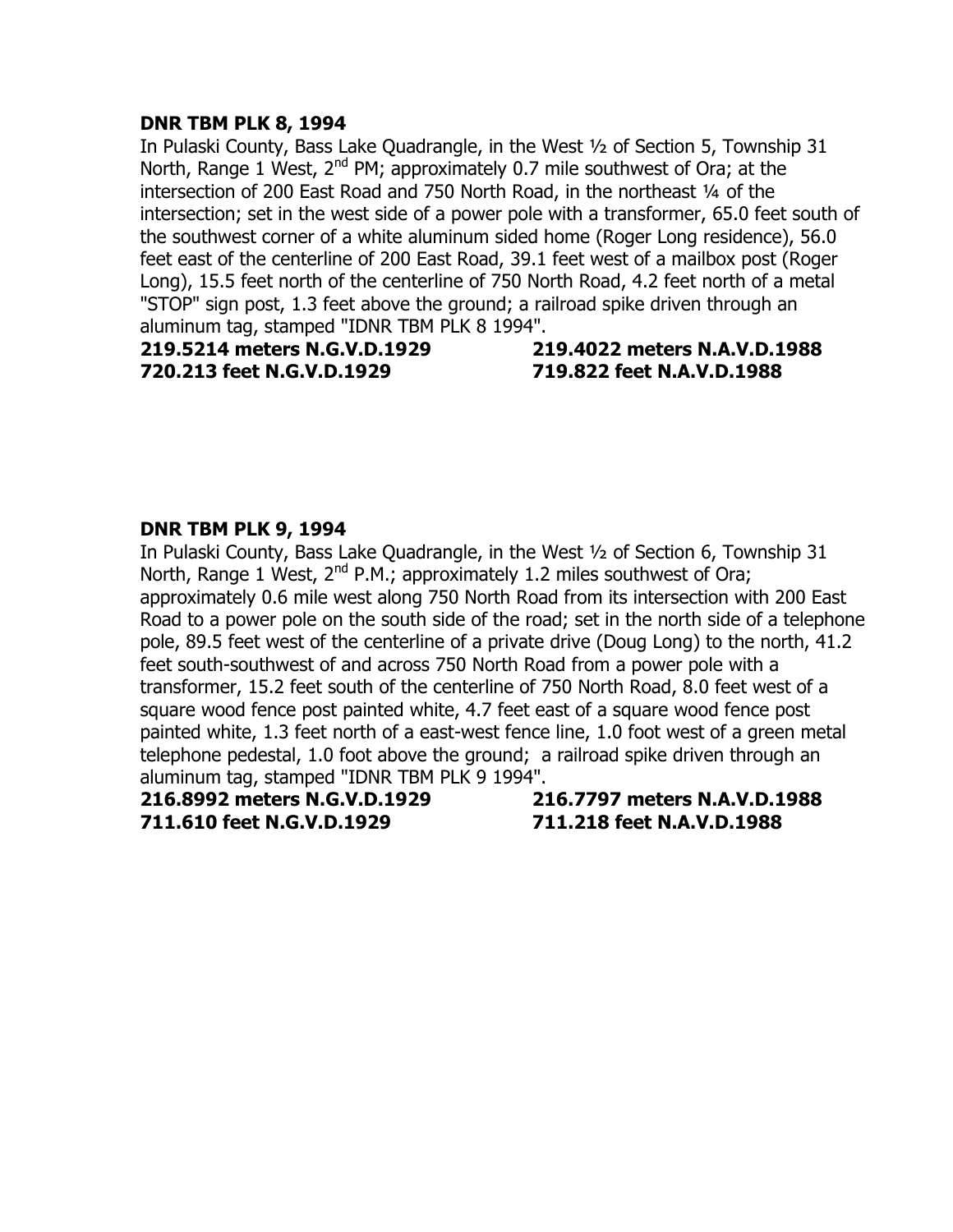# **DNR TBM PLK 10, 1994**

In Pulaski County, Bass Lake Quadrangle, in the Southwest ¼ of Section 2, Township 31 North, Range 1 West,  $2^{nd}$  P.M.; approximately 2.5 miles southeast of Ora; at the intersection of 500 East Road and 700 North Road, in the northeast 1/4 of the intersection; set in the southwest side of a power pole with a guy wire, 46.4 feet north of the centerline of 700 North Road, 41.3 feet southeast of and across 500 East Road from a metal "STOP" sign post, 38.8 feet northeast of and across 500 East Road from the northeast corner of a concrete fence corner post, 35.4 feet east of the north wood gate post (gate is gone), and the south end of a north-south fence line, 18.0 feet east of the centerline of 500 East Road, 6.2 feet south of a concrete fence post (fence is gone), 1.0 foot above the ground; a railroad spike driven through an aluminum tag, stamped "IDNR TBM PLK 10 1994".

**220.0706 meters N.G.V.D.1929 219.9505 meters N.A.V.D.1988 722.015 feet N.G.V.D.1929 721.621 feet N.A.V.D.1988**

# **DNR TBM PLK 11, 1994**

In Pulaski County, Bass Lake Quadrangle, in the North ½ of Section 3, Township 31 North, Range 1 West,  $2^{nd}$  P.M.; approximately 1.8 miles east-southeast of Ora; approximately 0.75 mile north along 500 East Road from its intersection with 700 North Road to a turn west, thence 0.55 mile generally west along 780 North Road to a old unnamed cemetery, at the south entrance lane to the cemetery, in the northeast quadrant of the intersection of 780 North Road and the cemetery entrance; set in the south side of a railroad tie used as a end fence post, about 600 feet west of a old barn, about 200 feet south of the east-west fence line on the south side of the cemetery, 55.0 feet southeast of and across the cemetery entrance from a 6-inch Oak tree, 20.7 feet east of and across the cemetery entrance lane from a square wood fence end post, 14.0 feet north of the centerline of 780 North Road, 9.8 feet east of the centerline of the cemetery entrance lane; 1.0 foot above the ground; a railroad spike driven through an aluminum tag, stamped "IDNR TBM PLK 11 1994".

**741.566 feet N.G.V.D.1929 741.173 feet N.A.V.D.1988**

**226.0298 meters N.G.V.D.1929 225.9100 meters N.A.V.D.1988**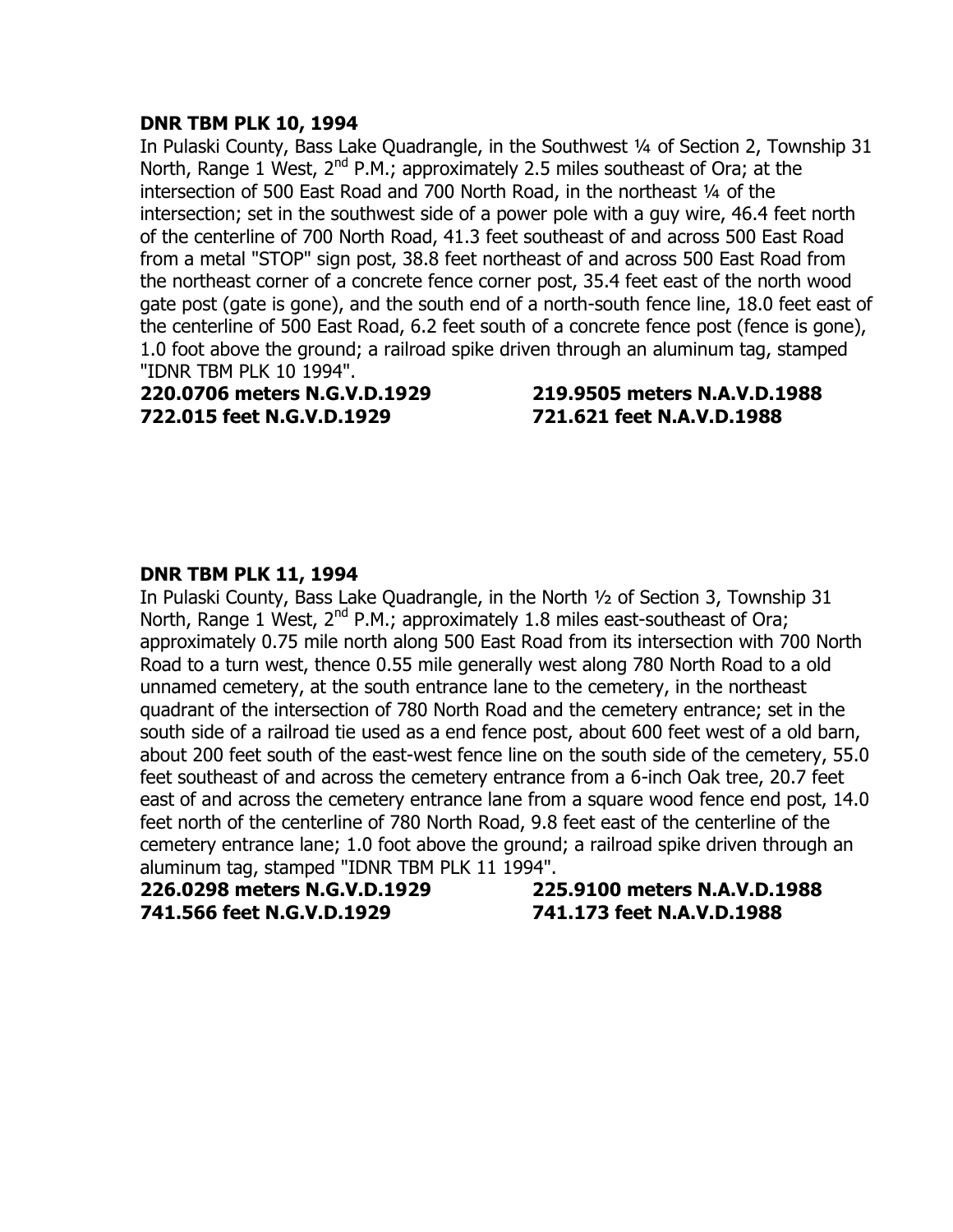### **DNR TBM PLK 12, 1994**

In Pulaski County, Bass Lake Quadrangle, in the Northwest ¼ of Section 9, Township 31 North, Range 1 West,  $2^{nd}$  P.M.; approximately 1.1 miles south-southeast of Ora; at the "T" road intersection of 300 East Road and 700 North Road, in the southeast quadrant of the intersection; set in the north side of power pole #291-310 with a guy wire, 42.4 feet east of and across 300 East Road from a wood fence end post in a east-west fence line, 39.9 feet south-southeast of and across 700 North Road from a metal "T" and "300E-700N" road sign post (post is on the extended centerline of 300 East Road), 29.9 feet west of a railroad rail fence end post in a east-west fence line, 19.5 feet south of the centerline of 700 North Road, 17.0 feet east of the extended centerline of 300 East Road, 7.3 feet north of a metal "STOP" sign post, 4.2 feet west of a green metal telephone pedestal, 1.0 foot above the ground; a railroad spike driven through an aluminum tag, stamped "IDNR TBM PLK 12 1994".

**721.988 feet N.G.V.D.1929 721.596 feet N.A.V.D.1988**

**220.0624 meters N.G.V.D.1929 219.9429 meters N.A.V.D.1988**

# **DNR TBM PLK 13, 1994**

In Pulaski County, Culver Quadrangle, in the Southwest ¼ of Section 1, Township 31 North, Range 1 West,  $2^{nd}$  P.M.; at Monterey; at the intersection of Main Street (700 North Road) and Walnut Street (625 East Street), at the U.S. Post Office; set in the northwest side of power pole #791-650 with a "STOP" sign and a light, 29.0 feet north of the centerline of Main Street, 27.0 feet west of the centerline of Walnut Street, 9.0 feet east-southeast of the southeast corner of the U.S. Post Office, 5.3 feet south of the southeast corner of a metal and glass telephone booth, 5.3 feet east of the east most metal post of the north handrail of the wheelchair ramp leading to the U.S. Post Office, 1.0 foot above the ground, 0.7 foot south of the southeast corner of a metal U.S. mail drop box painted blue; a railroad spike driven through an aluminum tag, stamped "IDNR TBM PLK 13 1994".

**221.2627 meters N.G.V.D.1929 221.1420 meters N.A.V.D.1988 725.926 feet N.G.V.D.1929 725.530 feet N.A.V.D.1988**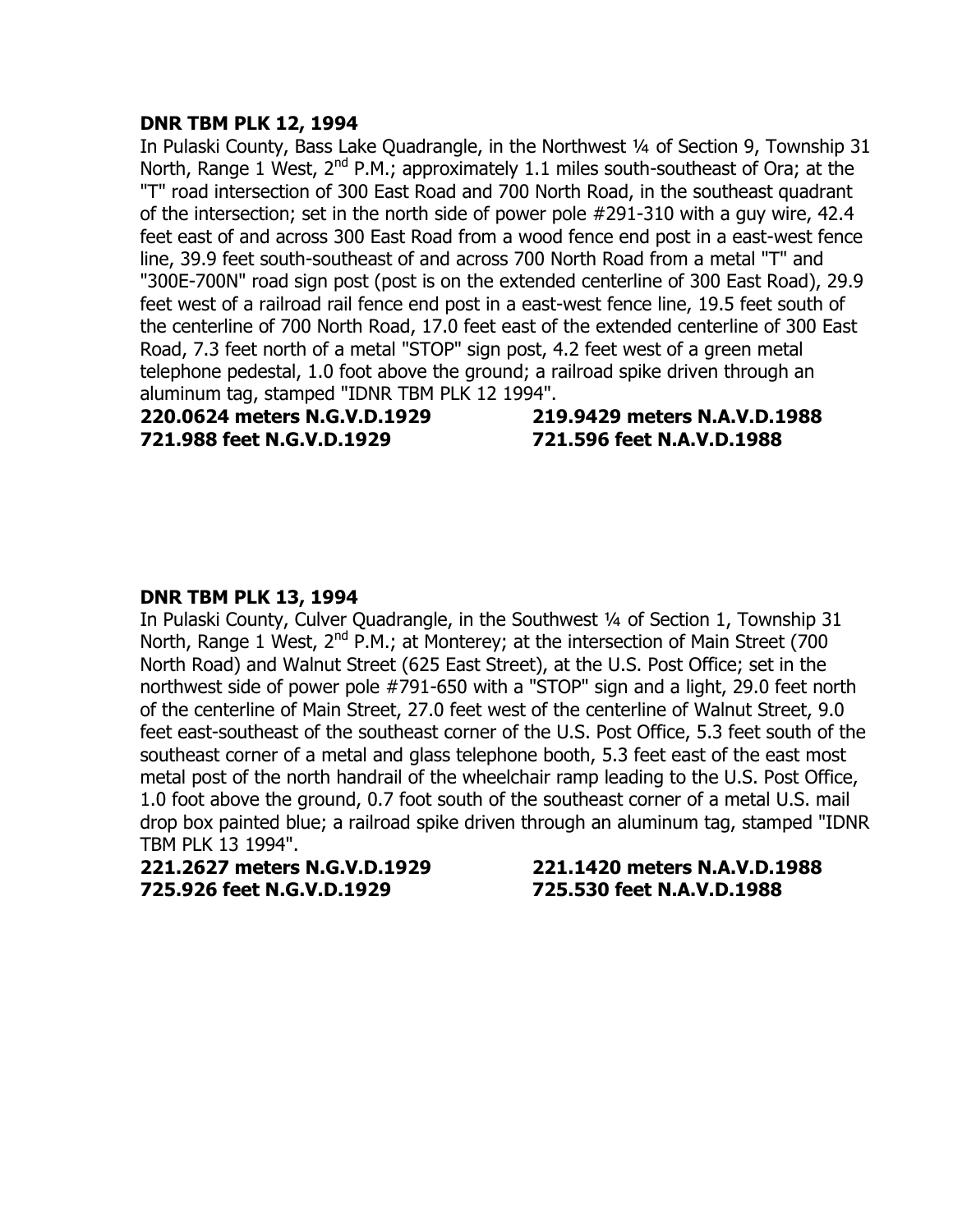# **DNR TBM PLK 14, 1994**

In Pulaski County, Culver Quadrangle, near the Center of Section 12, Township 31 North, Range 1 West,  $2^{nd}$  P.M.; approximately 0.3 mile southeast of Monterey; approximately 0.5 mile south along 660 East Road from the "T" road intersection of 660 East Road and 690 North Road (Washington Street) to a fence post on the east side of 660 East Road; set in the north side of a 8-inch square wood corner fence post, 113.0 feet north of a metal railroad rail (angle) fence post in a north-south fence line, 23.0 feet east of the centerline of 660 East Road, 1.0 foot above the ground; a railroad spike driven through an aluminum tag, stamped "IDNR TBM PLK 13 1994".

**724.839 feet N.G.V.D.1929 724.443 feet N.A.V.D.1988**

**220.9314 meters N.G.V.D.1929 220.8107 meters N.A.V.D.1988**

# **DNR TBM PLK 15, 1994**

In Pulaski County, Culver Quadrangle, in the North ½ of Section 12, Township 31 North, Range 1 West, 2<sup>nd</sup> P.M.; approximately 0.2 mile east of Monterey; at the intersection of Washington Street (690 North Road) and 660 East Road, in the southeast quadrant of the "T" road intersection; set in the south side of power pole #295-342 with a guy wire, 93.0 feet south-southwest of and across the intersection from a metal "660E - 690N" road sign post, 72.0 feet west of the centerline of 660 East Road, 45.2 feet southeast of and across Washington Street from a 20-inch Hackberry tree, 18.5 feet south of the centerline of Washington Street, 13.1 feet west of a metal "I" beam gate post (the gate is gone) set vertically in concrete in the ground with a metal angle iron support bar, 1.0 foot above the ground; a railroad spike driven through an aluminum tag, stamped "IDNR TBM PLK 15 1994".

**222.2198 meters N.G.V.D.1929 222.0988 meters N.A.V.D.1988 729.066 feet N.G.V.D.1929 728.669 feet N.A.V.D.1988**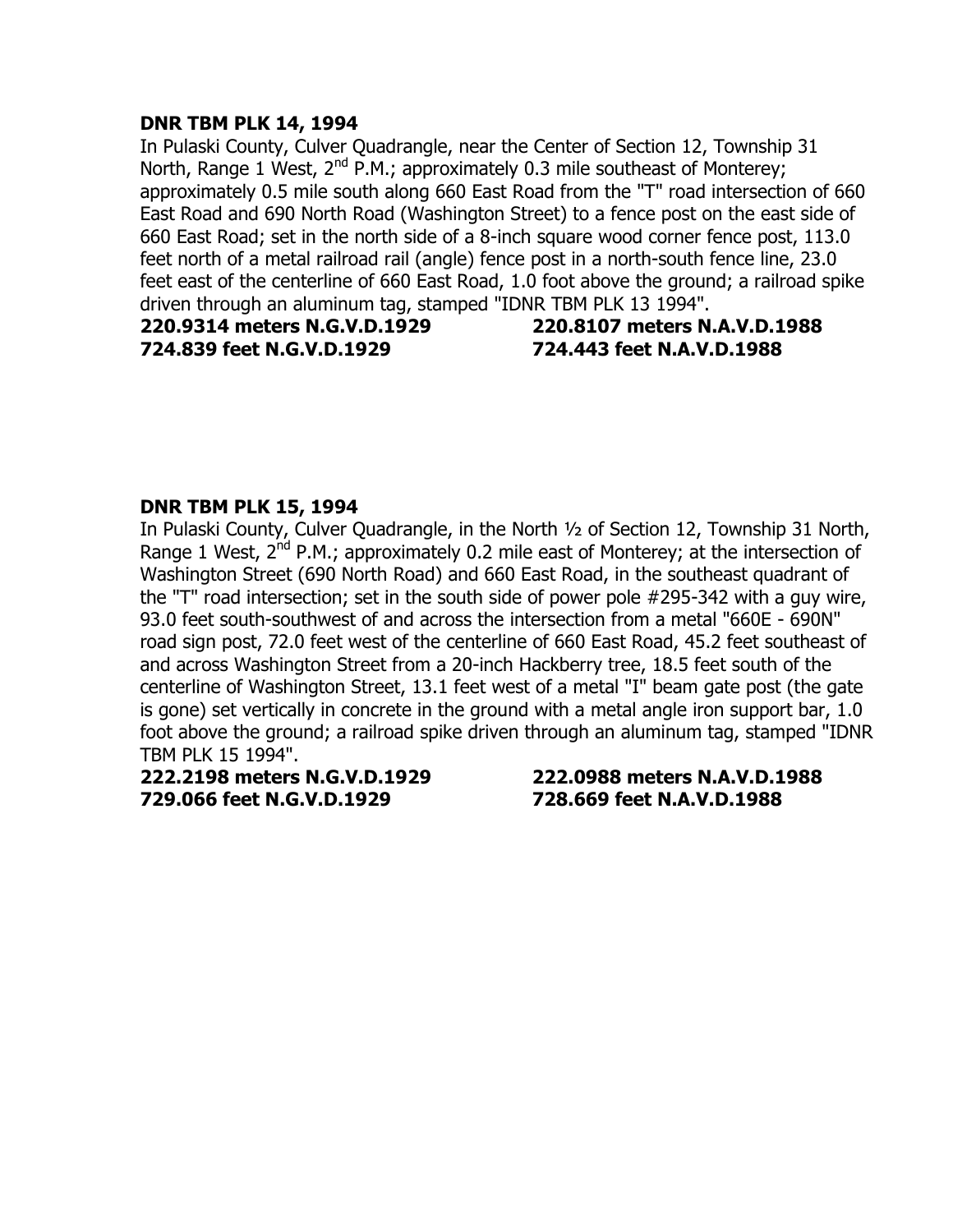# **DNR TBM PLK 16, 1994**

In Pulaski County, Culver Quadrangle, in the Northeast ¼ of Section 12, Township 31 North, Range 1 West,  $2^{nd}$  P.M.; approximately 0.5 mile east of Monterey; at the 700 North Road cmp culvert over an unnamed tributary to the Tippecanoe River; set in the south side of a utility pole, at the top of the west bank of the unnamed tributary to the Tippecanoe River, approximately 600 feet west of the Pulaski - Fulton County Line, 269.0 feet west of a private drive to the north, 36.3 feet east of a round wood fence post in a east - west fence line, 19.0 feet south of the centerline of 700 North Road, 8.3 feet east of a metal "T" fence post, 5.0 feet west of the centerline of the unnamed tributary, 0.7 foot south of a east - west fence line; a railroad spike driven through an aluminum tag, stamped "IDNR TBM PLK 16 1994".

**718.660 feet N.G.V.D.1929 718.263 feet N.A.V.D.1988**

**219.0480 meters N.G.V.D.1929 218.9270 meters N.A.V.D.1988**

# **DNR TBM PLK 17, 1994**

In Pulaski County, Culver Quadrangle, in the East ½ of Section 11, Township 31 North, Range 1 West,  $2^{nd}$  P.M.; approximately 0.3 mile south of Monterey; approximately 0.5 mile south along 600 East Road from its intersection with Main Street (700 North Road), 0.5 mile south of the old Tippecanoe School (now the Monterey Elementary School), to a Oak tree on the west side of 600 East Road; set in the east side of a 18-inch Oak tree, 48.5 feet west of the centerline of 600 East Road, 28.3 feet west of a wood fence end post in a east - west fence line, 1.5 feet north of the east - west fence line, 0.5 foot above the ground; a railroad spike driven through an aluminum tag, stamped "IDNR TBM PLK 17 1994".

**221.2459 meters N.G.V.D.1929 221.1252 meters N.A.V.D.1988 725.871 feet N.G.V.D.1929 725.475 feet N.A.V.D.1988**

# **DNR TBM PLK 18, 1994**

In Pulaski County, Culver Quadrangle, in the Southeast ¼ of Section 1, Township 31 North, Range 1 West,  $2^{nd}$  P.M.; approximately 0.5 mile northeast of Monterey; approximately 0.65 mile east along 750 North Road from its intersection with 625 East Road to a power pole on the north side of the road; set in the south side of a power pole, 332.1 feet west of a metal "700N - 1200W" road and "FULTON CO LINE" sign post, 34.1 feet north of and across the road from a 20-inch Black Walnut tree, 16.2 feet north of the centerline of 750 North Road, 1.0 foot above the ground; a railroad spike driven through an aluminum tag, stamped "IDNR TBM PLK 18 1994".

**222.6809 meters N.G.V.D.1929 222.5596 meters N.A.V.D.1988 730.579 feet N.G.V.D.1929 730.181 feet N.A.V.D.1988**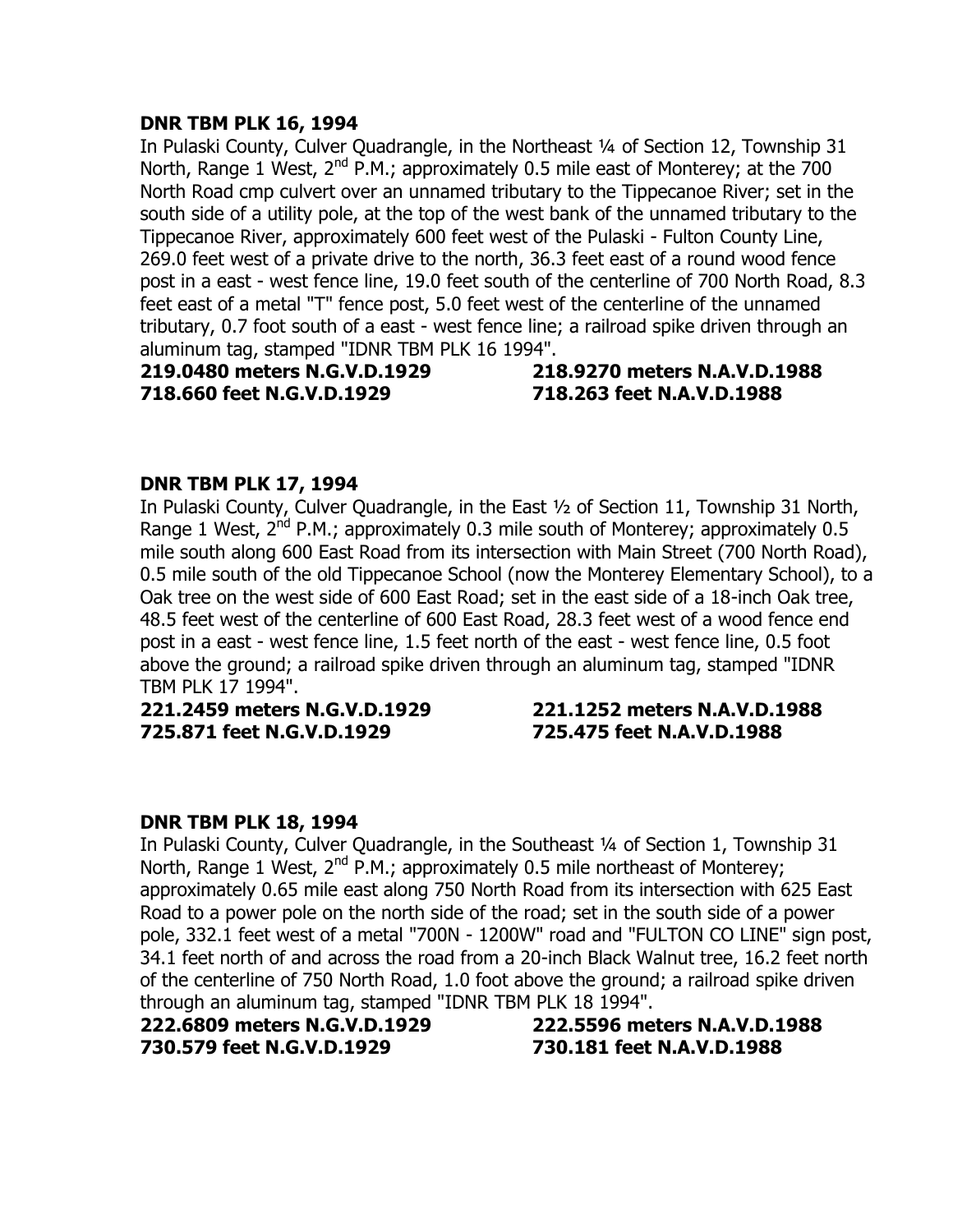# **DNR TBM PLK 19, 1994**

In Pulaski County, Bass Lake Quadrangle, in the West ½ of Section 7, Township 31 North, Range 1 West,  $2^{nd}$  P.M.; approximately 1.9 miles southeast of Ora; approximately 1.1 miles generally west and south along River Road (675 North Road) from its intersection with 200 East Road (just south of the 200 East Road bridge over the Tippecanoe River) to 125 East Road and the Ralph and Myrtle Behnke residence; set in the east side of a power pole with a transformer and a guy wire, 67.0 feet southeast of the southeast corner of the Behnke house, 18.5 feet west of the centerline of 125 East Road, 3.2 feet northeast of a wood fence end post in a north - south fence line, 2.4 feet west of a green metal telephone pedestal, 1.3 feet northwest of a metal fence end post in a east - west fence line, 1.0 foot above the ground; a railroad spike driven through an aluminum tag, stamped "IDNR TBM PLK 19 1994".

**217.0741 meters N.G.V.D.1929 216.9549 meters N.A.V.D.1988 712.184 feet N.G.V.D.1929 711.793 feet N.A.V.D.1988**

# **DNR TBM PLK 20, 1994**

In Pulaski County, Winamac Quadrangle, in the South ½ of Section 20, Township 31 North, Range 1 West,  $2^{nd}$  P.M.; approximately 4.2 miles northeast of Winamac; at the intersection of 400 North Road and 250 East Road, near the 400 North Road cmp culvert over Reinhold Ditch; set in the south side of a power pole with a transformer and two guy wires to the north, 17.8 feet north of the centerline of 400 North Road, 13.5 feet east of the center of the north end of the culvert, 2.3 feet west of a metal "250E - 400N" road sign post, 1.0 foot above the ground; a railroad spike driven through an aluminum tag, stamped "IDNR TBM PLK 20 1994".

**214.9167 meters N.G.V.D.1929 214.7988 meters N.A.V.D.1988 705.106 feet N.G.V.D.1929 704.719 feet N.A.V.D.1988**

# **DNR TBM STK 9, 1994**

In Pulaski County, Culver Quadrangle, in the Northwest ¼ of Section 1, Township 31 North, Range 1 West,  $2^{nd}$  P.M.; approximately 0.9 mile north of Monterey; at the intersection of 790 North Road and 625 East Road, in the north quadrant of the "Y" road intersection, at the south end of Langenbaum Lake; set in the south side of power pole #782-168, 70 feet south of the south edge of Langenbaum Lake, 50.0 feet northnortheast of the intersection of the centerline of 790 North Road and 625 East Road, 31.5 feet east of a metal road sign post, 1.0 foot above the ground; a railroad spike driven through an aluminum tag, stamped "IDNR TBM STK 9 1994".

**220.4284 meters N.G.V.D.1929 220.3074 meters N.A.V.D.1988 723.189 feet N.G.V.D.1929 722.792 feet N.A.V.D.1988**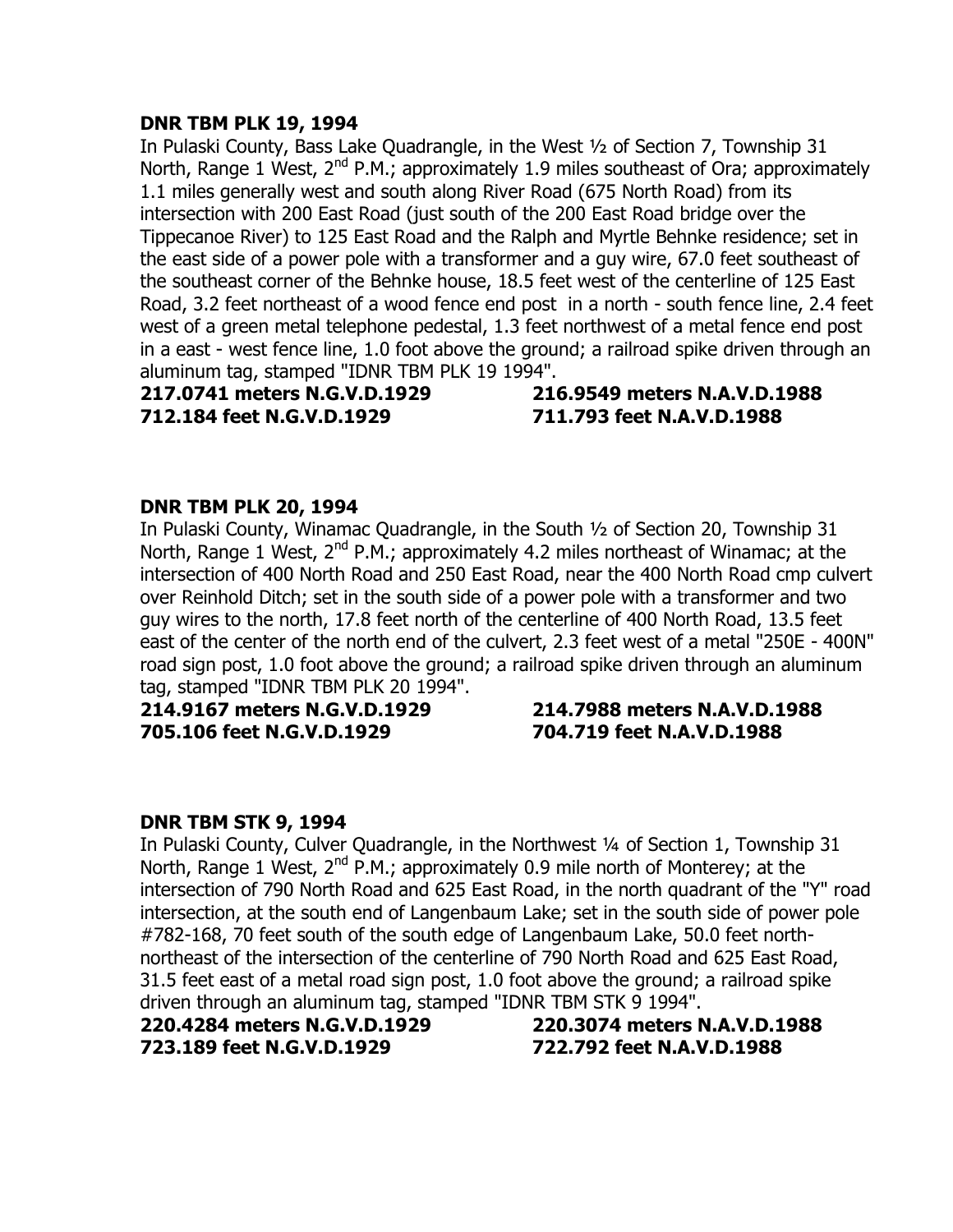# **DNR BM PUL 2, 1987**

In Pulaski County, Buffalo Quadrangle, in the Northwest ¼ of Section 31, Township 29 North, Range 2 West, 2<sup>nd</sup> P.M.; approximately 3.7 miles northeast of Buffalo; at the 475 West Road concrete bridge over Indian Creek; set in the northwest corner of the bridge, 2.5 feet south of the north end of the bridge, 0.7 foot above the level of the bridge deck, 0.5 foot west of the west edge of the bridge deck, 0.3 foot east of the concrete handrail of the bridge; a Department of Natural Resources brass control station tablet, stamped "PUL 2 1987".

**203.7333 meters N.G.V.D.1929 668.415 feet N.G.V.D.1929**

| <b>DNR BM PUL 3, 1987</b> | <b>DESTROYED</b> |
|---------------------------|------------------|
|                           |                  |

**DNR BM PUL 4, 1987** DESTROYED

#### **DNR BM PUL 5, 1987**

In Pulaski County, Buffalo Quadrangle, in the Southwest ¼ of Section 9, Township 29 North, Range 2 West,  $2^{nd}$  P.M.; at Pulaski; at the 575 South Road bridge over the Tippecanoe River; set in the southeast concrete wingwall of the bridge, 15.0 feet southwest of the centerline of the road, 2.6 feet northwest of the northwest end of the metal handrail of the bridge, 1.0 foot southwest of the handrail of the bridge, 0.8 foot above the bridge deck; a Department of Natural Resources brass control station tablet, stamped "PUL 5 1987".

#### **210.9598 meters N.G.V.D.1929 692.124 feet N.G.V.D.1929**

# **DNR BM PUL 6, 1987**

In Pulaski County, Buffalo Quadrangle, in the Northeast ¼ of Section 4, Township 29 North, Range 2 West,  $2^{nd}$  P.M.; approximately 1.6 miles north-northeast of Pulaski; at the 235 West Road wood bridge over Agnew Ditch; set in the northeast concrete wingwall of the bridge, approximately 200 feet southwest of the intersection of 415 South Road and 235 West Road, 9.0 feet northwest of the centerline of the road, 1.0 foot northwest of the steel handrail of the bridge, 0.6 foot southeast of the northwest end of the wingwall, 0.6 southwest of the northeast edge of the wingwall, 0.2 foot below the wood deck of the bridge; a Department of Natural Resources brass control station tablet, stamped "PUL 6 1987".

**206.5186 meters N.G.V.D.1929 677.553 feet N.G.V.D.1929**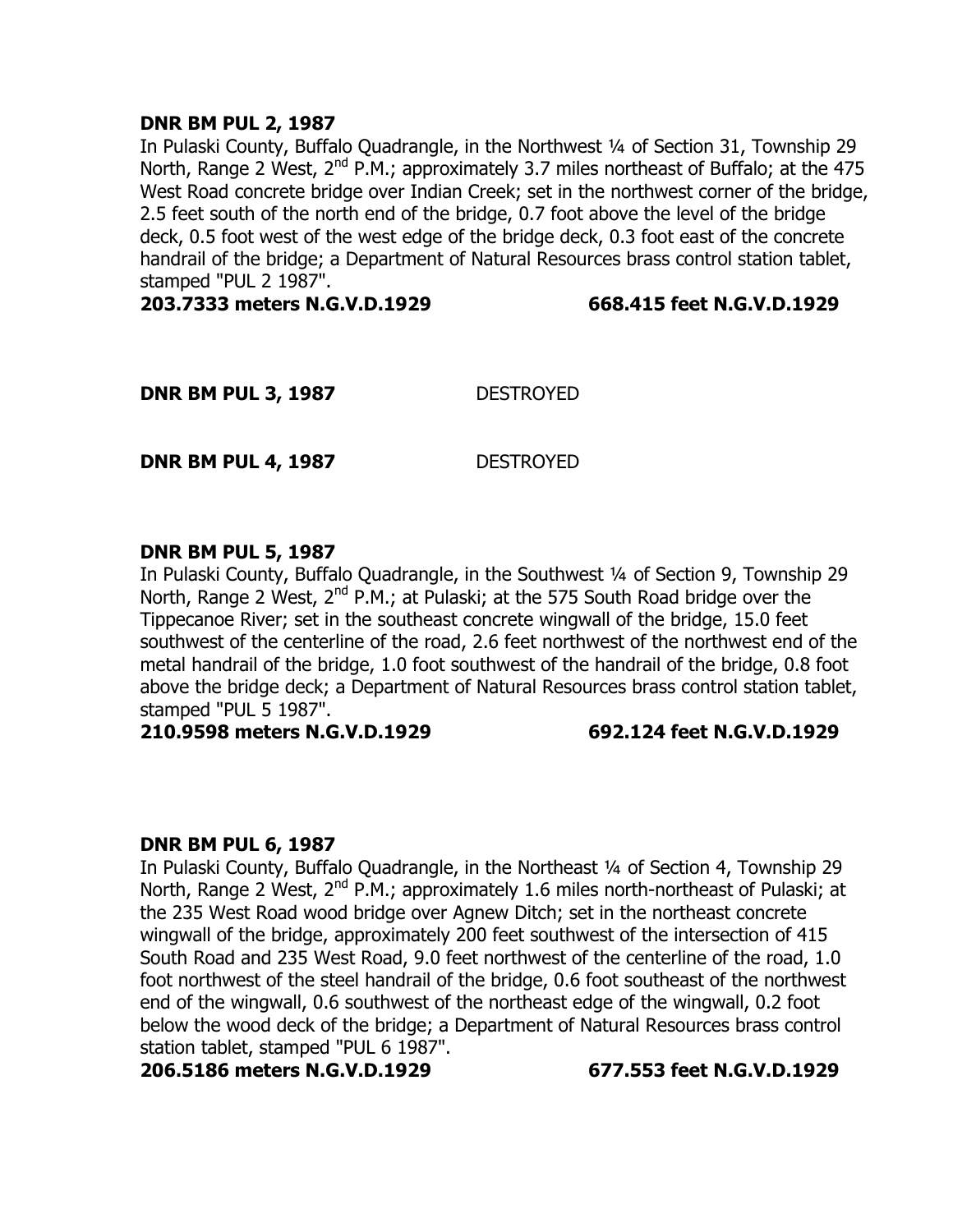# **DNR BM PUL 7, 1987**

In Pulaski County, Winamac Ouadrangle, in the Northeast 1/4 of Section 35, Township 30 North, Range 2 West,  $2^{nd}$  P.M.; approximately 2.4 miles south of Winamac; at the State Road 119 bridge over the Tippecanoe River; set in the concrete sidewalk of the bridge, in the northwest corner of the bridge, 17.2 feet west of the centerline of State Road 119, 5.4 feet south of the north end of the concrete handrail of the bridge, 1.1 feet west of the east edge of the sidewalk, 1.0 foot above the level of the road, 0.8 foot east of the east edge of the concrete handrail; a Department of Natural Resources brass control station tablet, stamped "PUL 7 1987".

**209.8503 meters N.G.V.D.1929 688.484 feet N.G.V.D.1929**

# **DNR BM PUL 8, 1987**

In Pulaski County, Winamac Quadrangle, in the Southeast ¼ of Section 30, Township 30 North, Range 1 West, 2<sup>nd</sup> P.M.; approximately 2.2 miles south of Winamac; at the State Road 35 bridge over Mill Creek; set in the concrete walk, in the northwest corner of the bridge, feet southwest of the centerline of the road, feet southeast of the northwest end of the concrete curb of the bridge, foot northeast of the northeast face of the metal guardrail post, 0.5 foot above the level of the road; a Department of Natural Resources brass control station tablet, stamped "PUL 8 1987".

**210.5316 meters N.G.V.D.1929 690.719 feet N.G.V.D.1929**

# **DNR BM PUL 9, 1987**

In Pulaski County, Winamac Quadrangle, in the Northwest ¼ of Section 29, Township 30 North, Range 1 West,  $2^{nd}$  P.M.; approximately 2.4 miles southeast of Winamac; at the 225 East Road bridge over Mill Creek; set in the concrete railing of the bridge, at the northwest corner of the bridge, 11.0 feet west of the centerline of the road, 1.0 foot south of the top of the north face of the concrete base of the metal handrail of the bridge, 0.6 foot above the level of the road, 0.5 foot east of the west face of the concrete base of the metal handrail of the bridge; a Department of Natural Resources brass control station tablet, stamped "PUL 9 1987".

#### **212.5756 meters N.G.V.D.1929 697.425 feet N.G.V.D.1929**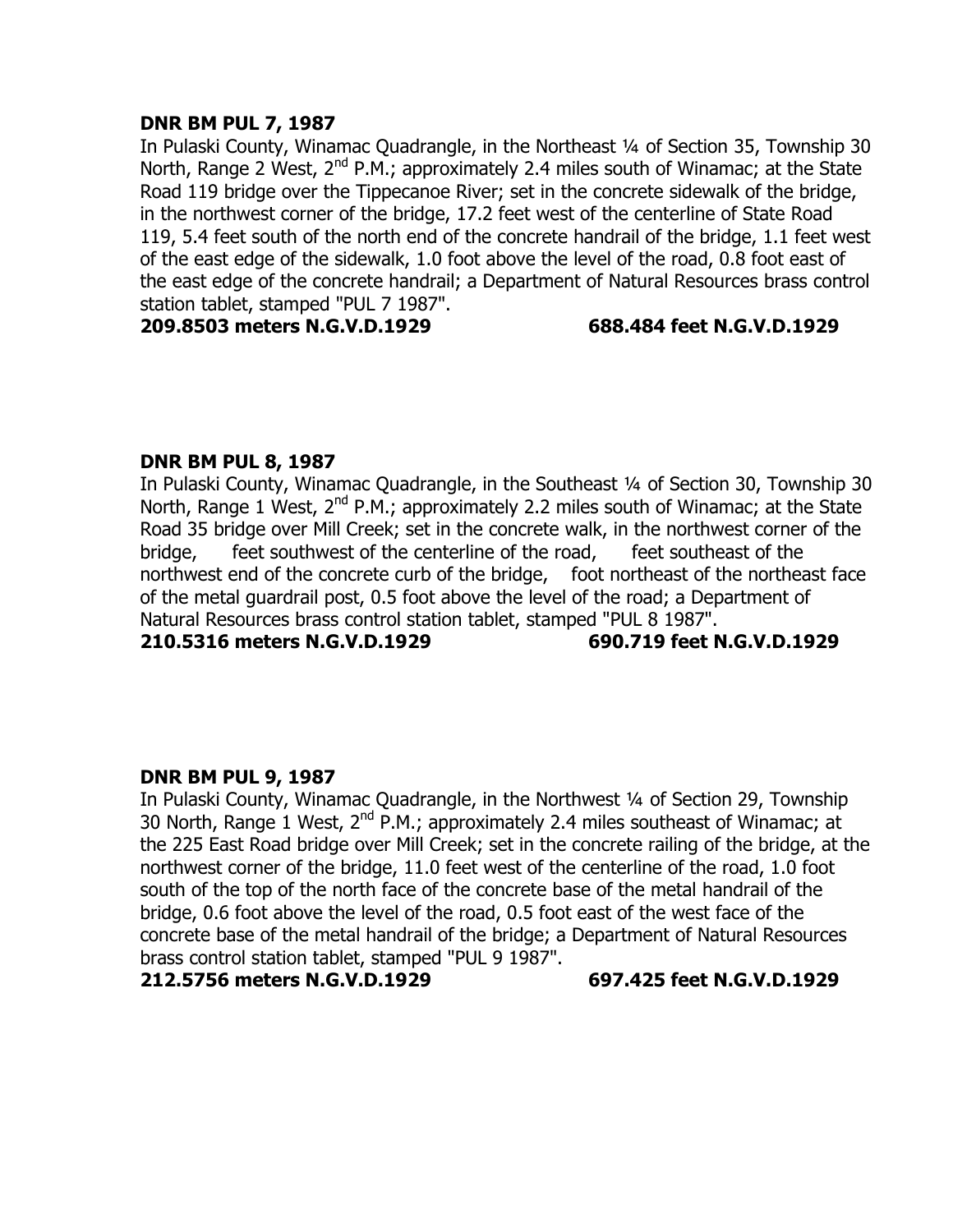# **DNR BM PUL 10, 1987**

In Pulaski County, Winamac Quadrangle, in the Southeast 1/4 of Section 12, Township 30 North, Range 2 West,  $2^{nd}$  P.M.; at Winamac; at the State Road 14 bridge over the Tippecanoe River; set in the southeast concrete handrail of the bridge, 19.0 feet south of the centerline of State Road 14, 3.5 feet above the level of the road, 1.5 feet west of the east face of the concrete handrail of the bridge, 0.5 foot south of the north face of the concrete handrail of the bridge; a Department of Natural Resources brass control station tablet, stamped "PUL 10 1987".

**Destroyed** 

# **214.0798 meters N.G.V.D.1929 702.360 feet N.G.V.D.1929**

# **DNR BM PUL 11, 1987**

In Pulaski County, Winamac Quadrangle, in the North ½ of Section 7, Township 30 North, Range 1 West,  $2^{nd}$  P.M.; approximately 1.2 miles northeast of Winamac; at the 150 East Road bridge over Tyler Weisjahn Ditch; set in the top of the east concrete handrail of the bridge, 11.5 feet east of the centerline of the road, 2.9 feet above the level of the road, 0.8 foot north of the south end of the concrete handrail; a Department of Natural Resources brass control station tablet, stamped "PUL 11 1987".

# **212.3131 meters N.G.V.D.1929 696.564 feet N.G.V.D.1929**

# **DNR BM PUL 12, 1987**

In Pulaski County, Winamac Quadrangle, in the Northeast ¼ of Section 7, Township 30 North, Range 1 West,  $2^{nd}$  P.M.; approximately 1.5 miles northeast of Winamac; at the 100 North Road bridge over Tyler Weisjahn Ditch; set in the top of the south concrete wingwall of the culvert, 13.3 feet south of the centerline of the road, 13.2 feet west of the center of the south end of the pipe culvert, 4.1 feet northeast of the southwest end of the concrete wingwall, 3.3 feet southeast of a metal sign post with a reflector, about level with the road; a Department of Natural Resources brass control station tablet, stamped "PUL 12 1987".

**212.3332 meters N.G.V.D.1929 696.630 feet N.G.V.D.1929**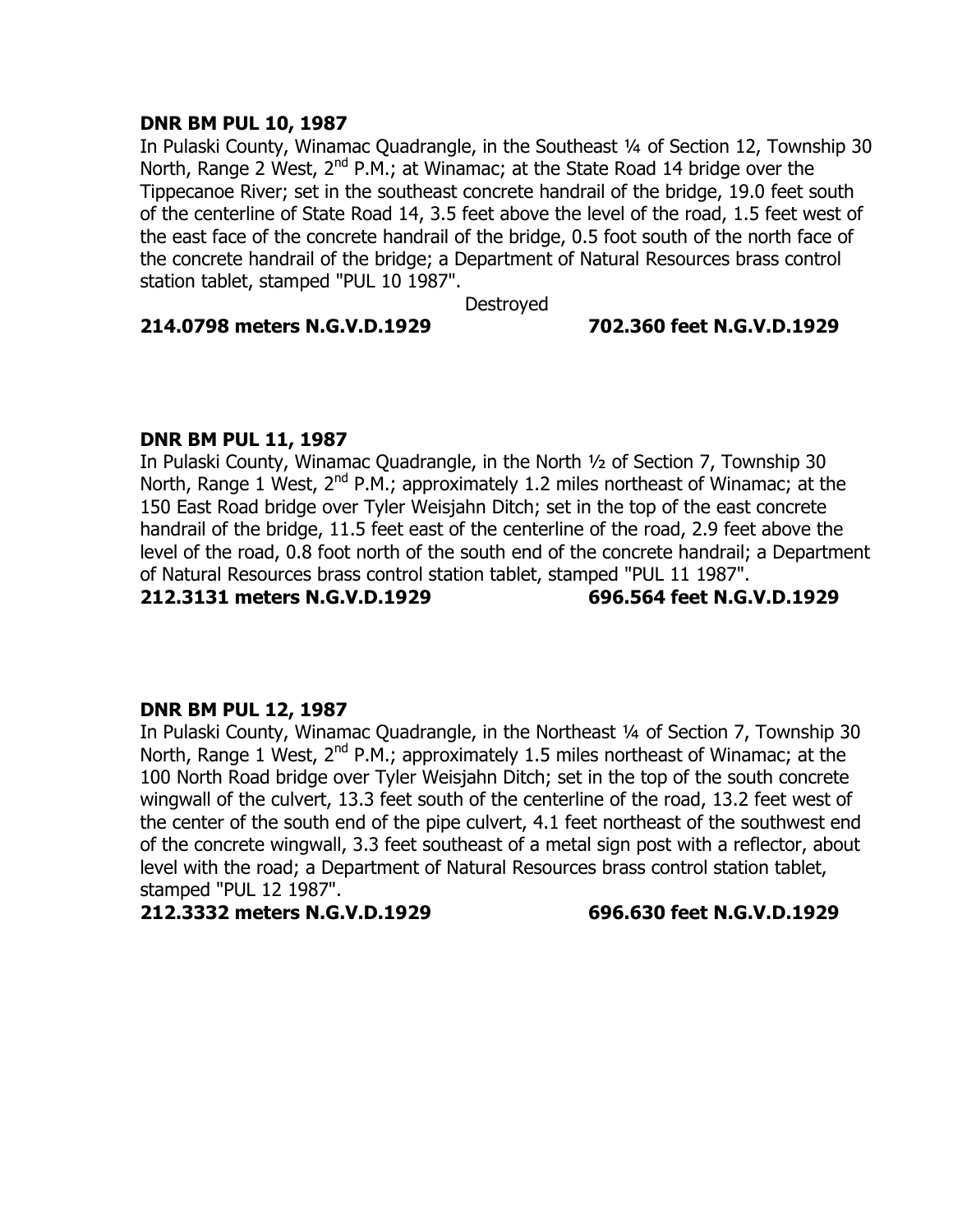# **DNR BM PUL 13, 1987**

In Pulaski County, Winamac Quadrangle, in the West ½ of Section 32, Township 31 North, Range 1 West, 2<sup>nd</sup> P.M.; approximately 2.7 miles northeast of Winamac; at the 250 North Road bridge over the Tippecanoe River; set in the top of the southeast concrete wingwall of the bridge, 14.3 feet north of a power pole, 0.4 foot west of the east edge of the wingwall, 0.3 foot south of the metal guardrail, about level with the road; a Department of Natural Resources brass control station tablet, stamped "PUL 13 1987".

213.5762 meters N.G.V.D.1929 700.708 feet N.G.V.D.1929 RESET 12 / 31 / 2013 See **"DNR BM PUL 13 1987 RESET"**

# **DNR BM PUL 14, 1987**

In Pulaski County, Winamac Quadrangle, in the Northwest ¼ of Section 32, Township 31 North, Range 1 West,  $2^{nd}$  P.M.; approximately 3.0 miles northeast of Winamac; at the "Haschel Bridge Public Access Site" to the Tippecanoe River, approximately 0.1 mile southeast along 200 East Road from its intersection with 300 North Road; set in the top of a concrete post, 38.8 feet northwest of a power pole, 26.6 feet west of the centerline of 200 East Road, 23.4 feet southwest of the centerline of the access drive and the southwest edge of asphalt of 200 East Road, 11.3 feet east of the north post of the "ACCESS SITE" sign, 10.8 feet northeast of the south post of the " ACCESS SITE " sign, 10.6 feet east of a orange Department of Natural Resources witness post, 0.1 foot below the ground; a Department of Natural Resources brass control station tablet, stamped "PUL 14 1987".

**215.7037 meters N.G.V.D.1929 707.688 feet N.G.V.D.1929**

# **DNR BM PUL 15, 1987**

In Pulaski County, Winamac Quadrangle, in the Southeast ¼ of Section 1, Township 31 North, Range 2 West,  $2^{nd}$  P.M.; approximately 1.0 mile northeast of Winamac; approximately 0.15 mile north along 75 East Road from its intersection with 70 North Road to a small culvert under 75 East Road; set in the top of the concrete headwall of the culvert, 34.1 feet southeast of a power pole, 9.7 feet northeast of the centerline of 75 East Road, 6.5 feet southwest of a fence line, 6.0 feet southwest of a orange Department of Natural Resources witness post, 0.5 foot southeast of the northwest end of the culvert; a Department of Natural Resources brass control station tablet, stamped "PUL 15 1987".

**214.4403 meters N.G.V.D.1929 703.543 feet N.G.V.D.1929**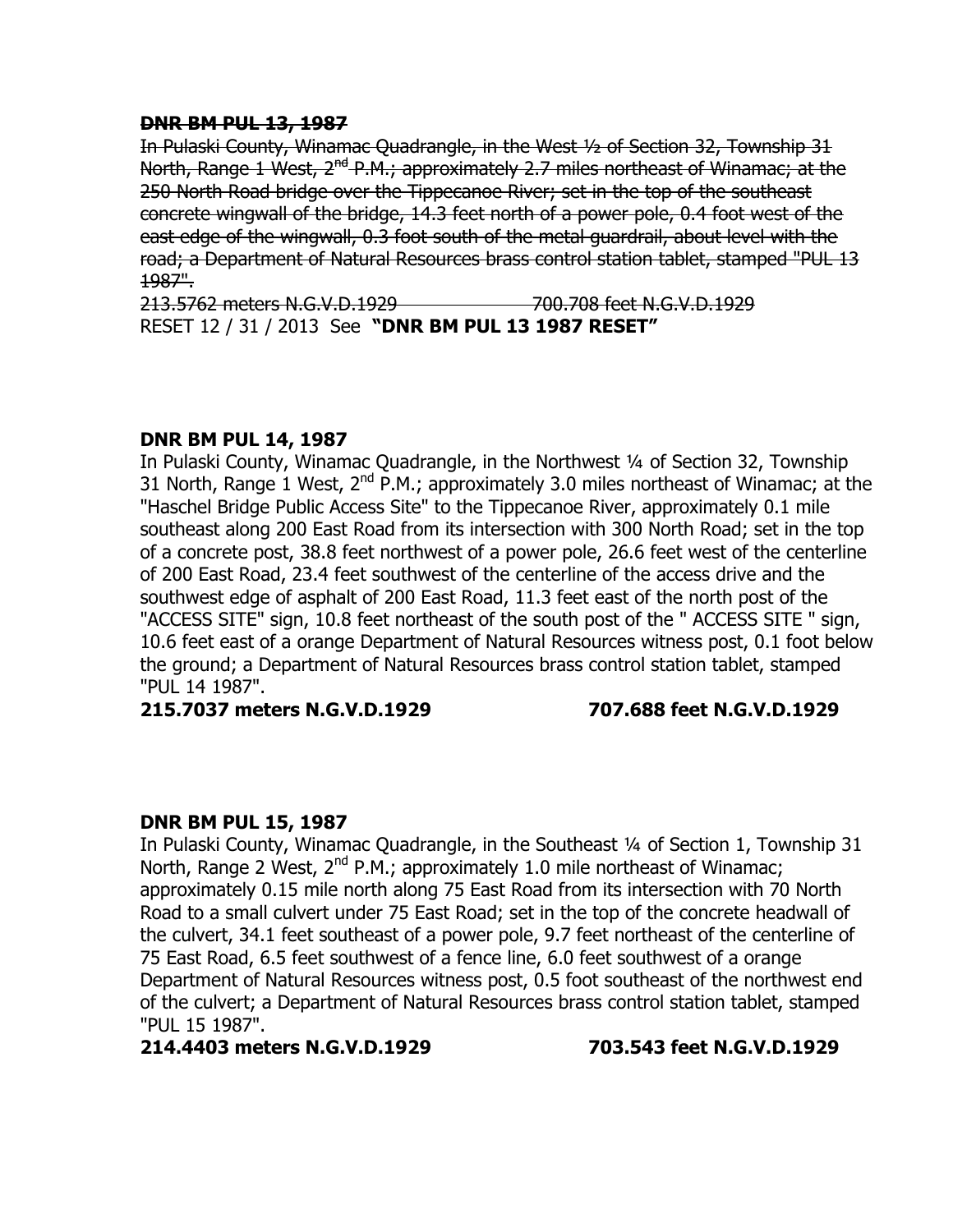# **DNR BM PUL 16, 1987**

In Pulaski County, Culver Quadrangle, in the West ½ of Section 1, Township 31 North, Range 1 West,  $2^{nd}$  P.M.; approximately 0.3 mile north of Monterey; at the 625 East Road bridge over the backwater of the Tippecanoe River, just south of the intersection of 625 East Road and 750 North Road; set in the top of the east end of the south concrete bridge seat, 14.5 feet east of the centerline of 625 East Road, 3.8 feet north of the north most steel "I" beam support post of the southeast steel guardrail of the bridge, 1.8 feet below the level of the road, 1.2 feet south of the north end of the concrete bridge seat, 0.65 foot west of the east end of the bridge seat, 0.65 foot east of the east face of the concrete bridge deck; a Department of Natural Resources brass control station tablet, stamped "PUL 16 1987".

# **219.8210 meters N.G.V.D.1929 219.7000 meters N.A.V.D.1988 721.196 feet N.G.V.D.1929 720.799 feet N.A.V.D.1988**

# **DNR BM PUL 17, 1987**

In Pulaski County, Culver Quadrangle, in the Northeast ¼ of Section 11, Township 31 North, Range 1 West,  $2^{nd}$  P.M.; at Monterey; at the old Tippecanoe School (now the Monterey Elementary School), in the southeast corner of the athletic field of the school; set in the top of a concrete post, 146.5 feet south of a light pole, 145.1 feet southwest of and across 600 East Road (School Street) from the west most post of a "Welcome to Monterey" sign, 76.3 feet north of a power pole, 67.9 feet southeast of a "PK" nail in the southwest side of a light pole, 63.4 feet northeast of the southeast most of two utility poles, 21.1 feet west of the centerline of 600 East Road, 0.2 foot below the level of the ground; a Department of Natural Resources brass control station tablet, stamped "PUL 17 1987".

**220.4269 meters N.G.V.D.1929 220.3065 meters N.A.V.D.1988 723.184 feet N.G.V.D.1929 722.789 feet N.A.V.D.1988**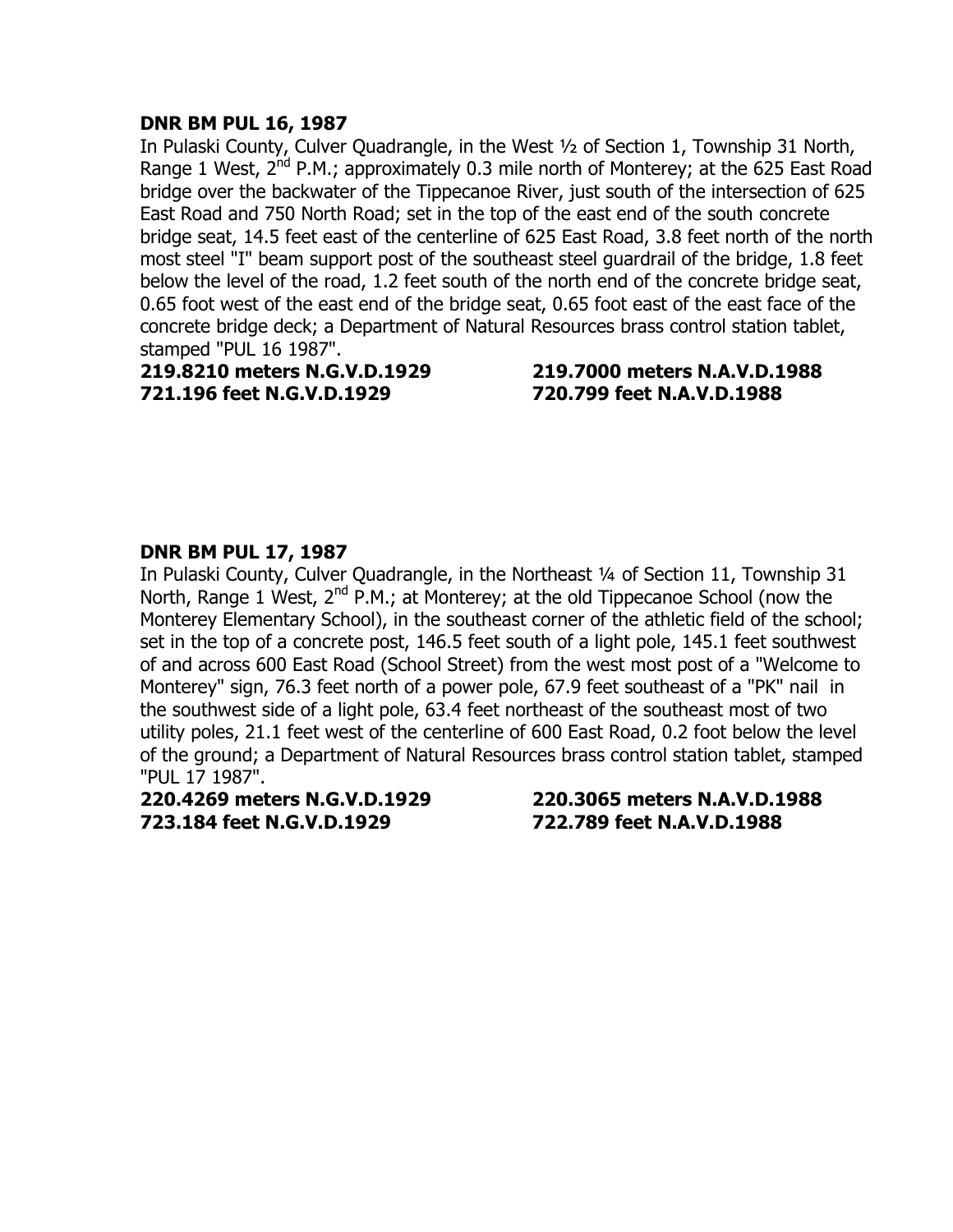# **DNR BM PUL 18, 1987**

In Pulaski County, Culver Quadrangle, in the Southeast 1/4 of Section 2, Township 31 North, Range 1 West,  $2^{nd}$  P.M.; approximately 0.3 mile west of Monterey; 0.4 mile west along 700 North Road (Main Street) from the old Tippecanoe School (now the Monterey Elementary School) to the St. Anne Cemetery on the north side of the road; set in the top of a concrete post, 18.8 feet north of the centerline of the road, 13.0 feet west of the southwest corner of a square concrete gate and fence post (gate and fence are gone), 11.9 feet east of the centerline of the east entrance to the cemetery, 11.9 feet southwest of a orange Department of Natural Resources witness post that is at the south end of a north-south fence line, 11.4 feet southeast of the southeast corner of a fieldstone entrance marker for the cemetery, 0.2 foot below the ground; a Department of Natural Resources brass control station tablet, stamped "PUL 18 1987".

**219.7631 meters N.G.V.D.1929 219.6427 meters N.A.V.D.1988 721.006 feet N.G.V.D.1929 720.611 feet N.A.V.D.1988**

# **DNR BM PUL 19, 1987**

In Pulaski County, Bass Lake Quadrangle, in the Northeast ¼ of Section 9, Township 31 North, Range 1 West,  $2^{nd}$  P.M.; approximately 1.5 miles southeast of Ora; approximately 1.7 mile east along 700 North Road from its intersection with 200 East Road to the station on the south side of the road; set in the top of a concrete post, 54.1 feet northeast of the northeast corner of a small barn painted white, 33.5 feet east of a power pole with a electric meter, 22.4 feet south of the centerline of 700 North Road, 28.0 feet east of a green telephone pedestal, 9.8 feet west of a concrete gate post with a concrete support wing (gate is gone), 5.5 feet west of the west end of the concrete wing of the concrete gate post, 0.2 foot below the ground; a Department of Natural Resources brass control station tablet, stamped "PUL 19 1987".

**731.095 feet N.G.V.D.1929 730.702 feet N.A.V.D.1988**

**222.8382 meters N.G.V.D.1929 222.7184 meters N.A.V.D.1988**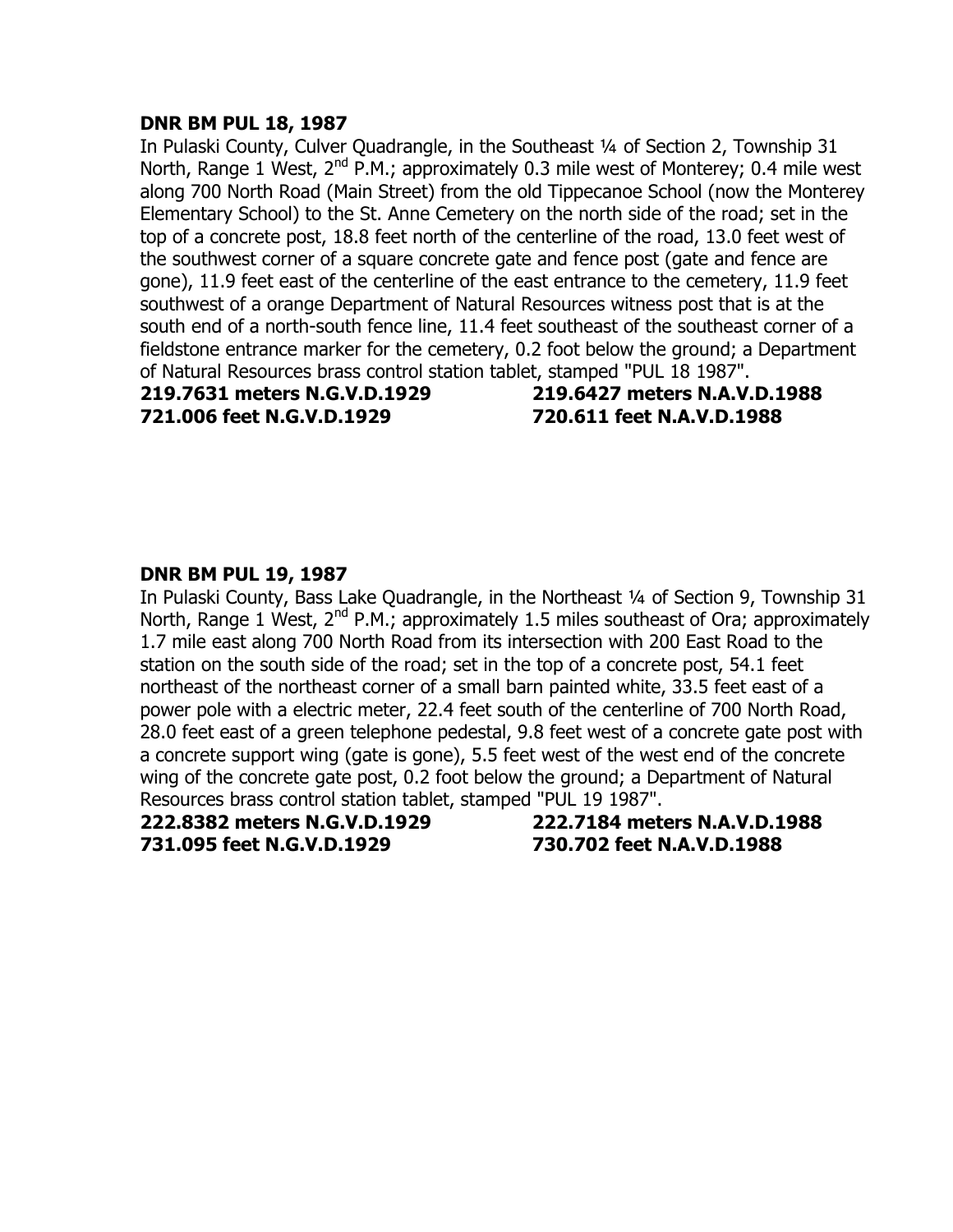### **DNR BM PUL 20, 1987**

In Pulaski County, Bass Lake Ouadrangle, in the Northeast 1/4 of Section 8, Township 31 North, Range 1 West, 2<sup>nd</sup> P.M.; approximately 1.0 mile south of Ora; at the "T" road intersection of 700 North Road and 275 East Road, 45.3 feet east of a power pole with a guy wire (power pole is used as a fence end post - at the east end of a east-west fence line), 26.6 feet north of a 24-inch Redbud tree, 20.4 feet south of the centerline of 700 North Road, 6.0 feet east of the extended centerline of 275 East Road, 3.6 feet east of a orange Department of Natural Resources witness post and a metal "I" beam used as a end post for a fence, 2.0 feet above the level of the road, 0.1 foot below the ground; a Department of Natural Resources brass control station tablet, stamped "PUL 20 1987".

**719.057 feet N.G.V.D.1929 718.666 feet N.A.V.D.1988**

**219.1690 meters N.G.V.D.1929 219.0498 meters N.A.V.D.1988**

#### **DNR BM PUL 21, 1987**

In Pulaski County, Bass Lake Quadrangle, in the Southeast 1/4 of Section 6, Township 31 North, Range 1 West,  $2^{nd}$  P.M.; approximately 1.0 mile southwest of Ora; at the 200 East Road concrete bridge over the Tippecanoe River; set in the top of the northwest concrete wingwall of the bridge, 23.1 feet northeast of the northeast corner of a U.S.G.S. gaging station painted green, 22.1 feet north of the north edge of the metal access walkway leading to the U.S.G.S. gaging station, 15.9 feet west of the centerline of 200 East Road, 3.2 feet northeast of the southwest end of the wingwall of the bridge, 2.6 feet south of the north end of the concrete handrail of the bridge, 0.75 foot west of the west face of the concrete handrail of the bridge, 0.5 foot below the level of the road, 0.45 foot southeast of the northwest face of the wingwall of the bridge; a Department of Natural Resources brass control station tablet, stamped "PUL 21 1987".

**217.3091 meters N.G.V.D.1929 217.1896 meters N.A.V.D.1988 712.955 feet N.G.V.D.1929 712.563 feet N.A.V.D.1988**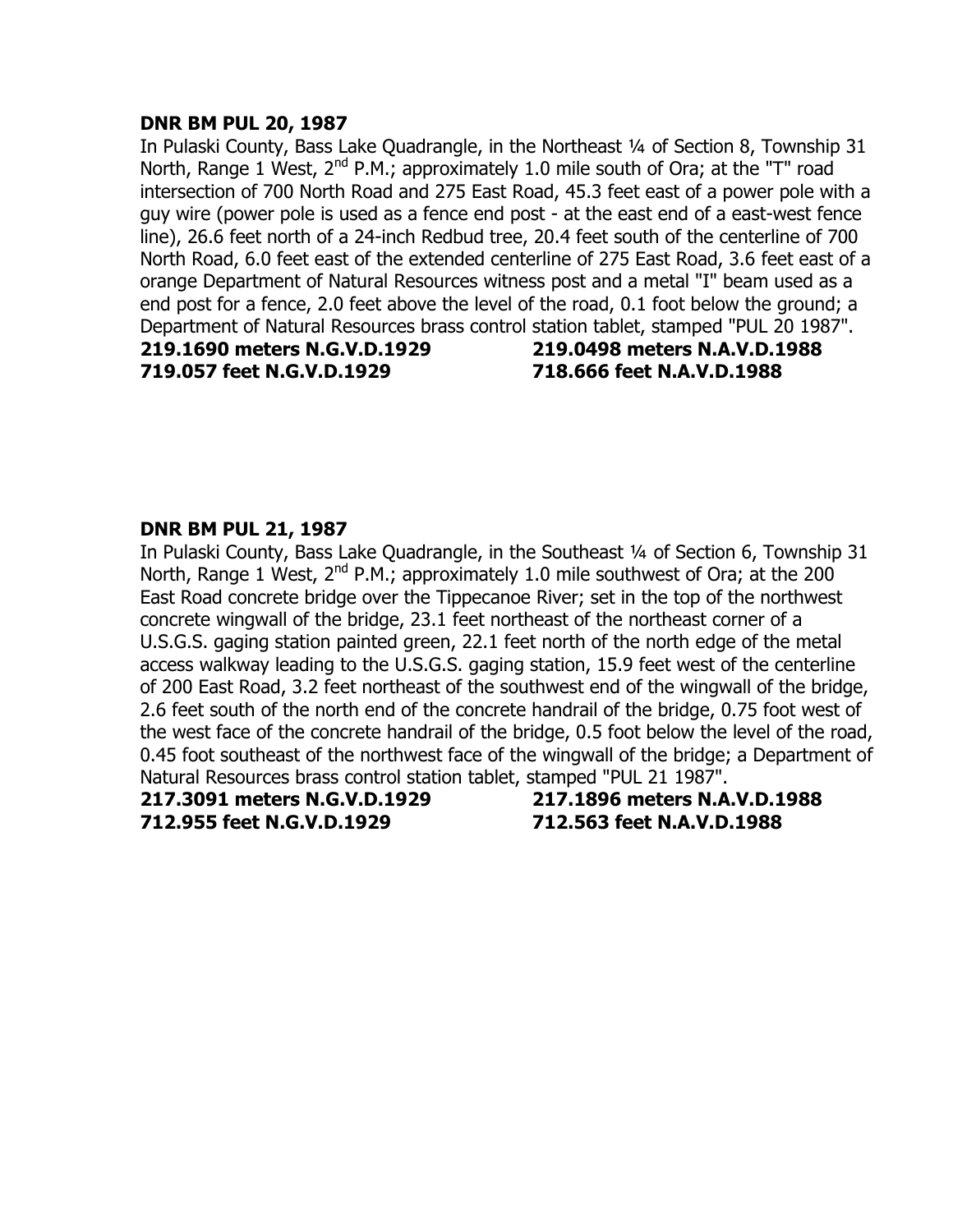#### **DNR BM ORA 1, 1987**

In Pulaski County, Bass Lake Quadrangle, in the Northeast 1/4 of Section 4, Township 31 North, Range 1 West,  $2^{nd}$  P.M.; approximately 1.0 mile east-southeast of Ora; at the 775 North Road crossing of the Erie-Lackawanna railroad, in the east 1/4 of the intersection; set in the top of a concrete post, inside a 2-foot X 2-foot concrete pad, 84.6 feet southwest of a yellow pvc "petroleum pipeline warning" sign pole, 82.9 feet northeast of and across the track from the northwest metal corner post of a chain link fence, 80.6 feet southwest of the west wood end post of a fence line, 78.5 feet north of and across the track from the northeast metal corner post of a chain link fence, 41.5 feet east of the centerline of 775 North Road and the north rail of the track, 30.8 feet southsoutheast of and across the road from a wood corner fence post, 30.4 feet south of and across the road from a yellow plastic "petroleum pipeline warning" sign pole, 13.6 feet southeast of the centerline of 775 North Road, 0.1 foot below the level of the ground; a Department of Natural Resources brass control station tablet, stamped "ORA 1 1987". **221.8842 meters N.G.V.D.1929 221.7644 meters N.A.V.D.1988**

**727.965 feet N.G.V.D.1929 727.572 feet N.A.V.D.1988**

# **DNR BM ORA 1 AZI 1987**

In Pulaski County, Bass Lake Quadrangle, near the Center of Section 4, Township 31 North, Range 1 West,  $2^{nd}$  P.M.; approximately 1.0 mile southeast of Ora; approximately 0.85 mile generally east along 750 North Road from its intersection with 275 East Road to a 90-degree turn to the north and the station on the south side of 750 North Road, approximately 0.1 mile south of a small private cemetery on the east side of the northsouth gravel road; set in the top of a concrete post, inside a 2-foot X 2-foot concrete pad, 55.0 feet west of the center of a 1-foot diameter concrete fence corner post, 54.9 feet west of the P I of the curve of the road, 29.8 feet west of a 16-inch tree, 17.9 feet south of the centerline of 750 North Road, 9.6 feet north of a east-west fence line, 2.7 feet north of a orange Department of Natural Resources witness post, about 1.0 foot above the level of the road, about level with the ground; a Department of Natural Resources brass control station tablet, stamped "ORA 1 AZI 1987".

**222.4063 meters N.G.V.D.1929 222.2868 meters N.A.V.D.1988 729.678 feet N.G.V.D.1929 729.286 feet N.A.V.D.1988**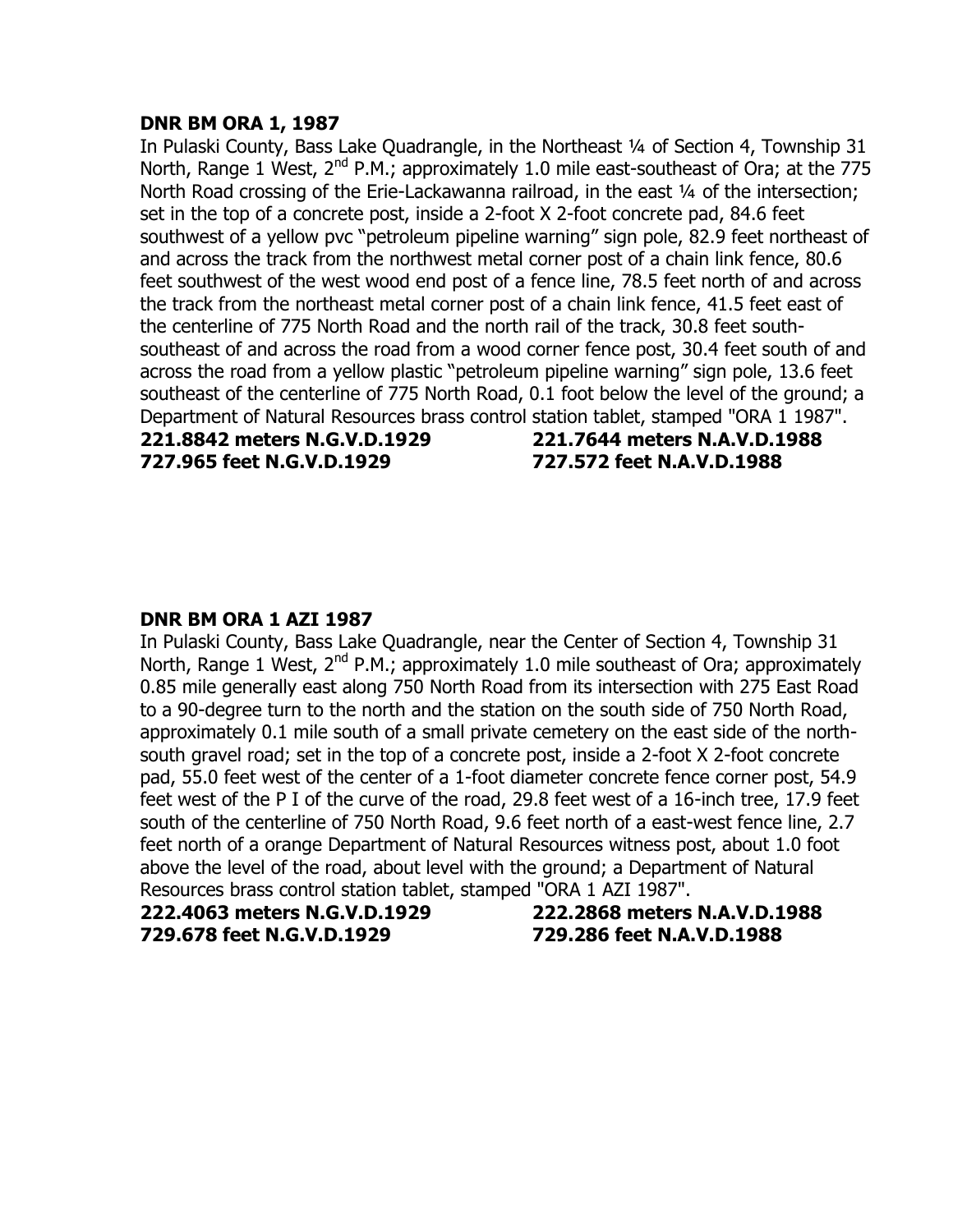# **DNR BM TPE 28 AZI 1987**

In Pulaski County, Winamac Quadrangle, in the Southwest 1/4 of Section 20, Township 31 North, Range 1 West,  $2^{nd}$  P.M.; approximately 4.2 miles northeast of Winamac; at the intersection of 215 East Road and the Chesapeake and Ohio railroad (now abandoned), in the southeast ¼ of the intersection; set in the top of a concrete post, 83.5 feet south of the south rail of the tracks at the east edge of the road (tracks are now removed), 19.0 feet southwest of the wooden corner fence post of a northwest-southeast fence line, 15 feet east of the centerline of 215 East Road, 14.0 feet north of a power pole with two guy wires, 13.6 feet north of a metal "SLOW" sign post, 1.6 feet west of a orange Department of Natural Resources witness post, 0.1 foot below the ground; a Department of Natural Resources brass control station tablet, stamped "TPE 28 AZI, 1987".

**213.9371 meters N.G.V.D.1929 213.8192 meters N.A.V.D.1988 701.892 feet N.G.V.D.1929 701.505 feet N.A.V.D.1988**

# **USCOE BM UNSTAMPED**

In Pulaski County, Bass Lake Quadrangle, in the Northeast 1/4 of Section 7, Township 31 North, Range 1 West,  $2^{nd}$  P.M.; approximately 1.0 mile east-southwest of Ora; at the 200 East Road bridge over the Tippecanoe River; set in the top of the southwest wingwall of the bridge, 15.7 feet west of the centerline of 200 East Road, 3.8 feet north of a gray metal telephone pedestal, 4.3 feet northeast of the southwest end of the concrete wingwall of the bridge, 1.4 feet southwest of the southwest corner of the concrete handrail of the bridge, 0.2 foot below the level of the road; a U.S. Corp of Engineers bench mark tablet, unstamped.

**217.3518 meters N.G.V.D.1929 217.2323 meters N.A.V.D.1988 713.095 feet N.G.V.D.1929 712.703 feet N.A.V.D.1988**

# **USCOE BM NOT STAMPED**

In Pulaski County, Buffalo Quadrangle, in the Northwest ¼ of Section 30, Township 29 North, Range 2 West,  $2^{nd}$  P.M.; approximately 4.5 miles northeast of Buffalo; at the 825 South Road concrete bridge over the Tippecanoe River; set in the top of the northwest concrete wingwall of the bridge, 15.8 feet north of the centerline of the road, 3.5 feet west of the west end of the bridge at the expansion joint, 0.6 foot east of the west end of the northwest wingwall, about level with the road; a U.S. Corp of Engineers bench mark tablet, not stamped.

**204.9696 meters N.G.V.D.1929 672.471 feet N.G.V.D.1929**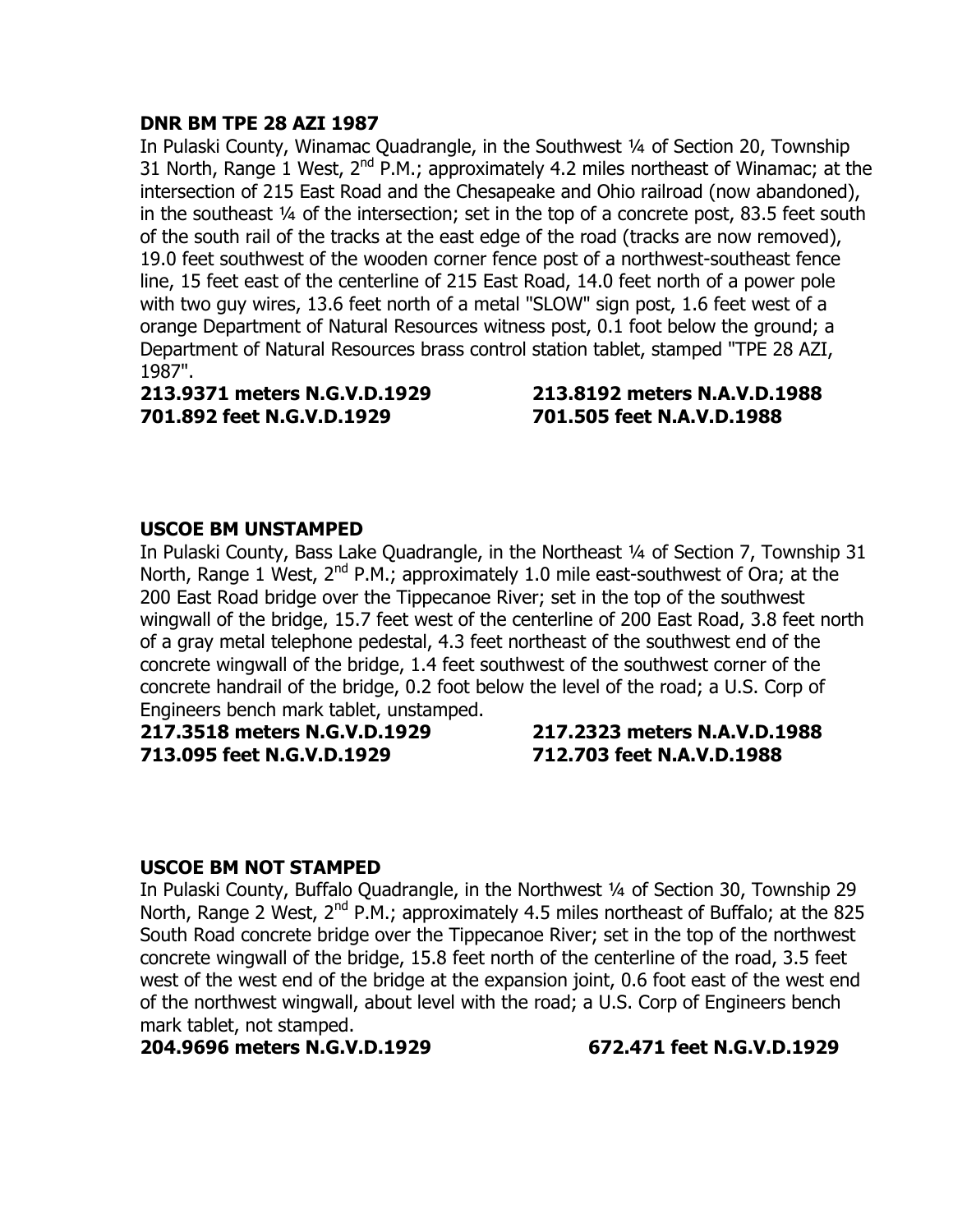# **USGS BM 129 EOM 1958**

In Pulaski County, Culver Quadrangle, in the Southwest ¼ of Section 1, Township 31 North, Range 1 West,  $2^{nd}$  P.M.; at Monterey; at the Walnut Street (625 East Road) single span steel bridge over the Tippecanoe River; set in the top of the southeast concrete wingwall of the bridge, 18.0 feet southeast of the centerline of Walnut Street, 5.9 feet northwest of the southeast end of the wingwall, 3.1 feet east of the east edge of the concrete sidewalk of the bridge, 1.3 feet southwest of the northeast face of the wingwall, 0.2 foot below the level of the road; a U.S. Geological Survey bench mark tablet, stamped "129 EOM 1958 723".

**220.3952 meters N.G.V.D.1929 220.2745 meters N.A.V.D.1988 723.080 feet N.G.V.D.1929 722.684 feet N.A.V.D.1988**

# **USC&GS BM B 128 RESET 1970**

In Pulaski County, Buffalo Quadrangle, in the Southwest ¼ of Section 36, Township 29 North, Range 3 West,  $2^{nd}$  P.M.; approximately 2.3 miles northeast of Buffalo; at the intersection of 800 East Road and the Pulaski - White County Line Road; set in the top of a concrete post, 22.0 feet north of the centerline of the County Line Road, 11.0 feet west of the extended centerline of 800 East Road, 1.5 feet southeast of a power pole, 1.0 foot west of a metal witness post, 0.4 foot above the ground; a U.S. Coast and Geodetic Survey bench mark tablet, stamped "B 128 RESET".

**209.7040 meters N.G.V.D.1929 688.004 feet N.G.V.D.1929**

# **USC&GS BM D 128, 1946**

In Pulaski County, Buffalo Quadrangle, in the Northwest ¼ of Section 25, Township 29 North, Range 3 West,  $2^{nd}$  P.M.; approximately 3.8 miles northeast of Buffalo; at the intersection of 800 South Road and 600 West Road; set in the top of a concrete post, 222.0 feet south of the road intersection, 205.0 feet south of a power pole, 97.5 feet north of a power pole, 43.5 feet east of a north-south fence line, 28.5 feet south of the centerline of a field entrance, 19.5 feet east of the centerline of 600 West Road, 0.9 foot north of a metal witness post, 0.5 foot above the level of the road, 0.5 foot above the ground; a U.S. Coast and Geodetic Survey bench mark tablet, stamped "D 128 1946".

**209.584 meters N.G.V.D.1929 209.464 meters N.A.V.D.1988 687.610 feet N.G.V.D.1929 687.22 feet N.A.V.D.1988**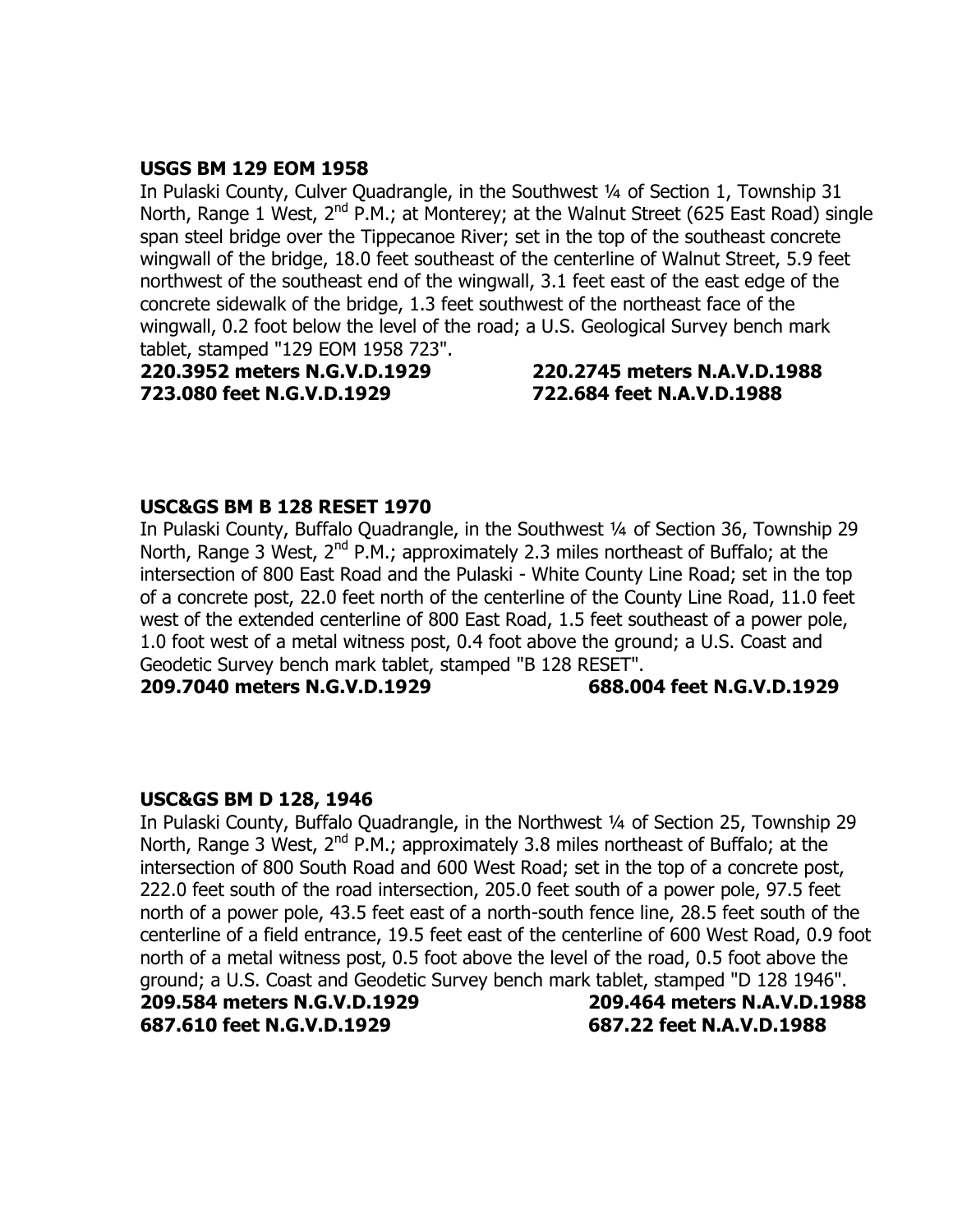# **USC&GS BM S 129, 1946**

In Pulaski County, Buffalo Quadrangle, in the Center of Section 7, Township 29 North, Range 2 West,  $2^{nd}$  P.M.; approximately 1.5 miles west of Pulaski; 0.5 mile west along 550 South Road from its intersection with 500 West Road; set in the top of a concrete post, 21.0 feet north of the centerline of 550 South Road, 3.0 feet west-northwest of a metal fence corner post, 1.2 feet west of a orange witness post, 0.3 foot above the ground, about level with the road; a U.S. Coast and Geodetic Survey bench mark tablet, stamped "S 129 1946".

**208.2041 meters N.G.V.D.1929 208.101 meters N.A.V.D.1988 683.083 feet N.G.V.D.1929 682.74 feet N.A.V.D.1988**

# **USC&GS BM T 129, 1946**

In Pulaski County, Buffalo Quadrangle, in the Northwest ¼ of Section 8, Township 29 North, Range 2 West,  $2^{nd}$  P.M.; approximately 0.6 mile west of Pulaski; at the St. Joseph Cemetery, in the southeast corner of the cemetery; set in the top of a concrete post, 34.5 feet north of the centerline of 550 South Road, 13.0 feet west of the centerline of a gravel drive to the north, 2.2 feet southeast of a power pole, 0.5 foot east of a Pulaski County Surveyor's witness post, 0.3 foot above the ground; a U.S. Coast and Geodetic Survey bench mark tablet, stamped "T 129 1946".

**691.577 feet N.G.V.D.1929 691.24 feet N.A.V.D.1988**

**210.7931 meters N.G.V.D.1929 210.689 meters N.A.V.D.1988**

# **USC&GS BM Y 130, 1946**

In Pulaski County, Winamac Quadrangle, in the Southwest ¼ of Section 12, Township 30 North, Range 2 West, 2<sup>nd</sup> P.M.; at Winamac; at the intersection of U.S. 35 and 50 North Road; set in the top of a concrete post, 49 feet east of the centerline of U.S. 35, 36 feet north of the centerline of 50 North Road, north of a concrete highway right-ofway marker, 16 feet northwest of a power pole with a light, 1.0 foot south of a metal witness post, level with the ground; a U.S. Coast and Geodetic Survey bench mark tablet, stamped "Y 130 1946".

**211.8590 meters N.G.V.D.1929 211.742 meters N.A.V.D.1988 695.074 feet N.G.V.D.1929 694.69 feet N.A.V.D.1988**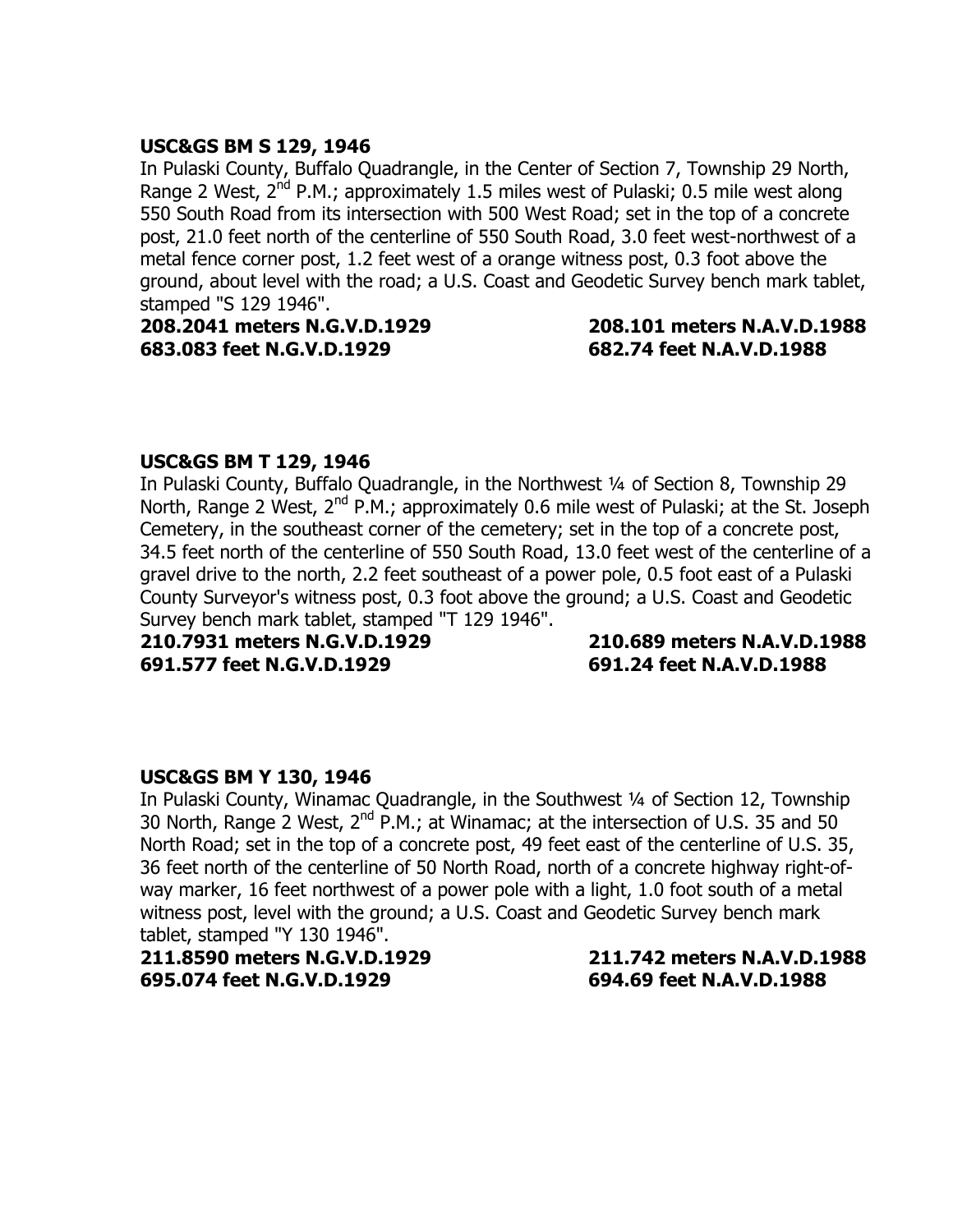#### **USC&GS BM H 134, 1946**

In Pulaski County, Winamac Quadrangle, in the Southeast ¼ of Section 21, Township 31 North, Range 1 West,  $2^{nd}$  P.M.; approximately 1.0 mile north of Lawton; at the intersection of 400 North Road and 400 East Road, in the northwest 1/4 of the intersection; set in the top of a concrete post, 127 feet west of the centerline of 400 East Road, 21.0 feet north of the centerline of 400 North Road, 54 feet southwest of the southwest corner of a house, approximately 1.0 foot above the road, 0.3 foot above the ground; a U.S. Coast and Geodetic Survey bench mark tablet, stamped "H 134 1946". **219.3260 meters N.G.V.D.1929 219.2080 meters N.A.V.D.1988**

**719.572 feet N.G.V.D.1929 719.185 feet N.A.V.D.1988**

# **USC&GS BM K 134, 1946**

In Pulaski County, Winamac Quadrangle, in the Northeast ¼ of Section 19, Township 31 North, Range 1 West,  $2^{nd}$  P.M.; approximately 4.4 miles northeast of Winamac; near the intersection of 215 East Road and the abandoned Chesapeake and Ohio railroad, 0.15 mile north and west along 215 East Road from the intersection to a turn to the north (200 East Road) and a private drive to the south-southwest; set in the top of a concrete post, 120.0 feet south-southwest of a guy pole on the west side of 200 East Road, 102.0 feet southwest of and across 200 East Road from a power pole, 96.6 feet southwest of and across 200 East Road from a metal telephone pedestal, 50.0 feet northeast of the center of the abandoned railroad grade, 45.4 feet west-northwest of the west most metal post of a road direction sign, 38.5 feet east-southeast of a power pole, 28.0 feet northwest of the centerline of the gravel drive to the southwest, 0.1 foot north of a orange witness post, 0.1 foot below the ground; a U.S. Coast and Geodetic Survey bench mark tablet, stamped "K 134 1946".

**214.5491 meters N.G.V.D.1929 214.4309 meters N.A.V.D.1988 703.900 feet N.G.V.D.1929 703.512 feet N.A.V.D.1988**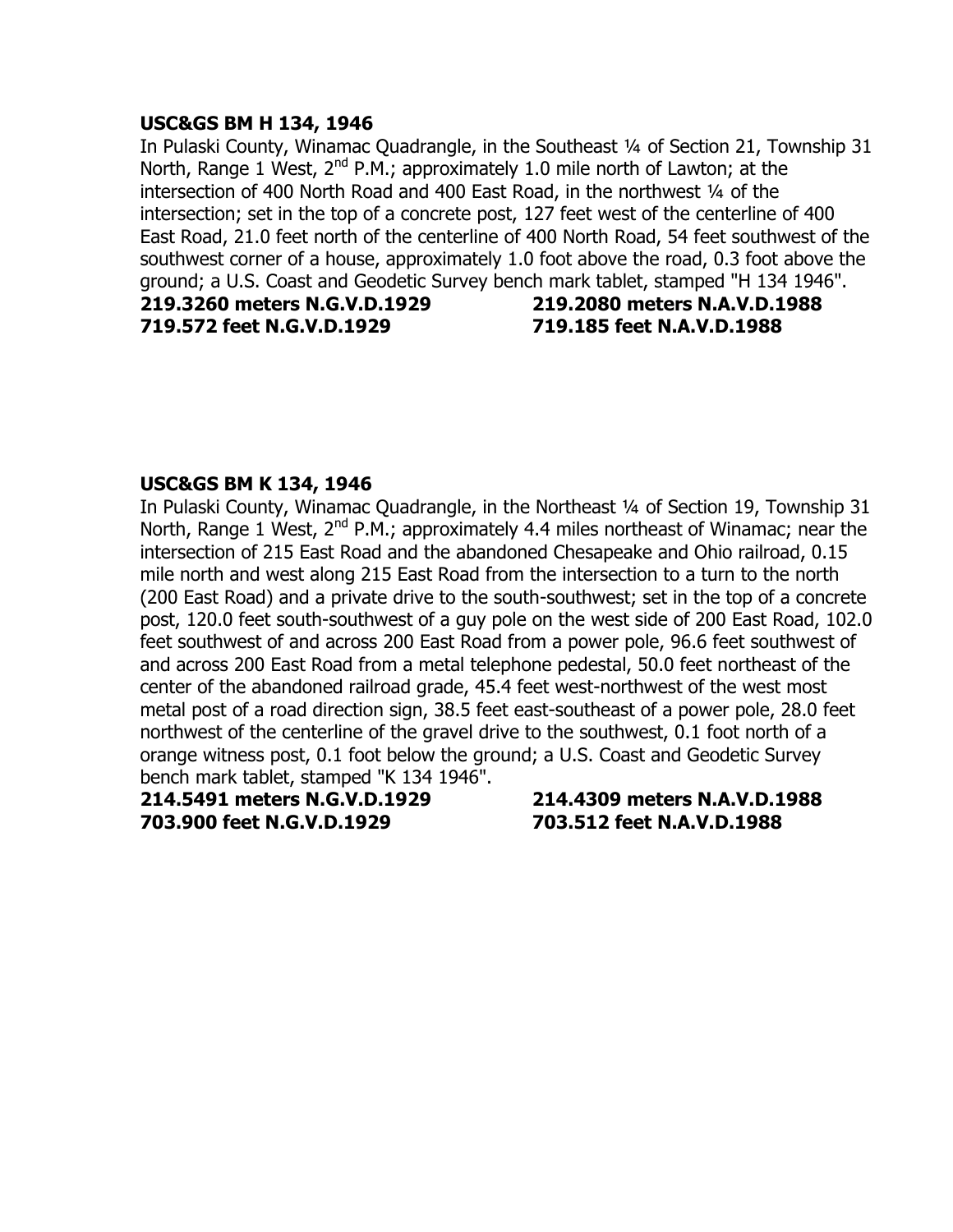# **USC&GS WINTERS 1952**

In Pulaski County, Bass Lake Quadrangle, in the Northwest ¼ of Section 10, Township 31 North, Range 1 West,  $2^{nd}$  P.M.; approximately 2.0 miles southeast of Ora; approximately 0.55 mile west along 700 North Road from its intersection with 500 East Road to a white farm house on the south side of 700 North Road; set in the top of a concrete post, 100 feet east of the centerline of a driveway to the south, 52 feet south of the centerline of 700 North Road, 29 feet south of a wood fence end post of a northsouth fence line, 1.6 feet north of a metal witness post 0.6 foot west of the north-south fence line, 0.2 foot below the ground; a U.S. Coast and Geodetic Survey triangulation station tablet, stamped "WINTERS 1952".

**230.4969 meters N.G.V.D.1929 230.3771 meters N.A.V.D.1988 756.222 feet N.G.V.D.1929 755.829 feet N.A.V.D.1988**

# **USC&GS WINTERS No 1 1952**

In Pulaski County, Bass Lake Quadrangle, in the Northwest ¼ of Section 10, Township 31 North, Range 1 West,  $2^{nd}$  P.M.; approximately 2.0 miles southeast of Ora; approximately 0.55 mile west along 700 North Road from its intersection with 500 East Road to a white farm house on the south side of 700 North Road; set in the top of a concrete post, 130.0 feet southwest of and across 700 North Road from a concrete corner post, 122.0 feet west of a 10-inch X 10-inch wood fence post set at the north end of a fence line on the south side of the road, 95.4 feet southeast of a power pole with a transformer, 62.0 feet east of a 8-inch cutoff power pole, 23.0 feet south of the centerline of 700 North Road, about level with the ground; a U.S. Coast and Geodetic Survey reference mark tablet, stamped "WINTERS No. 1, 1952".

**230.0419 meters N.G.V.D.1929 229.9221 meters N.A.V.D.1988 754.729 feet N.G.V.D.1929 754.336 feet N.A.V.D.1988**

# **USC&GS WINTERS AZIMUTH 1952**

In Pulaski County, Bass Lake Quadrangle, in the Southeast ¼ of Section 3, Township 31 North, Range 1 West,  $2^{nd}$  P.M.; approximately 2.0 miles southeast of Ora; approximately 0.35 mile west along 700 North Road from its intersection with 500 East Road to the station on the north side of 700 North Road; set in the top of a concrete post, 188.5 feet east of the centerline of a field lane to the north, 64.5 feet east of a power pole, 18.0 feet north of the centerline of 700 North Road, 4.5 feet south of the south edge of a plowed field, 1.0 foot west of a metal witness post; a U.S. Coast and Geodetic Survey azimuth mark tablet, stamped "WINTERS 1952".

**222.1524 meters N.G.V.D.1929 222.0323 meters N.A.V.D.1988 728.845 feet N.G.V.D.1929 728.451 feet N.A.V.D.1988**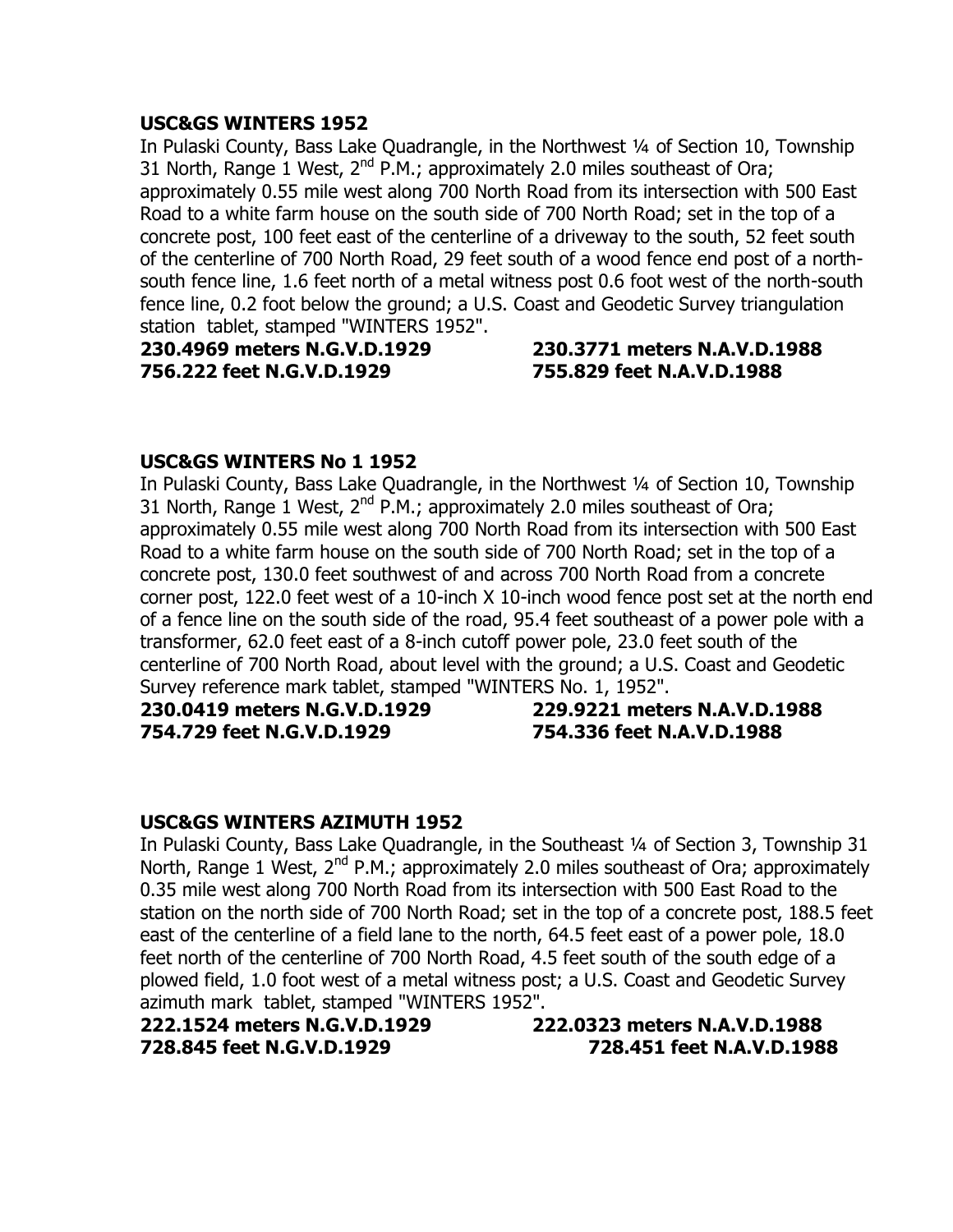# **SHCOI BM L 541**

In Pulaski County, Winamac Quadrangle, in the Northwest ¼ of Section 13, Township 30 North, Range 2 West,  $2^{nd}$  P.M.; at Winamac; at the Washington Street bridge over the Tippecanoe River; set in the top of the northwest wingwall of the bridge, 23.6 feet north of the centerline of Washington Street, 5.0 feet west of the east end of the abutment, 3.4 feet east of the west end of the wingwall, 1.5 feet west of the center of the expansion joint of the bridge, 0.9 foot north of the north face of a guardrail support post, 0.7 foot above the road, 0.6 foot south of the north face of the wingwall; a State Highway Commission of Indiana bench mark tablet, stamped "L 541 PUL". **213.3281 meters N.G.V.D. 1929 699.894 feet N.G.V.D.1929**

# **DOT BM PUL L 863**

In Pulaski County, Winamac Quadrangle, in the Northeast 1/4 of Section 35, Township 30 North, Range 2 West,  $2^{nd}$  P.M.; approximately 2.4 miles south of Winamac; at the State Road 119 bridge over the Tippecanoe River; set in the top of the north end of the west concrete guardrail of the bridge, 15.7 feet west of the centerline of the road, 3.6 feet south of the north end of the concrete guardrail, 2.9 feet above the concrete bridge deck, 0.4 foot east of the west face of the concrete guardrail, 0.4 foot west of the east face of the concrete guardrail; a Indiana Department of Transportation bench mark tablet, stamped "PUL L 863".

# **THIRD ORDER**

**210.669 meters N.G.V.D. 1929 691.17 feet N.G.V.D. 1929**

# **DNR TBM 42496-1**

In Pulaski County, Winamac Quadrangle, in the Northeast ¼ of Section 35, Township 30 North, Range 2 West,  $2^{nd}$  P.M.; approximately 2.4 miles south of Winamac; at the State Road 119 bridge over the Tippecanoe River; in the northeast quadrant of the State Road 119 and 350 South Road "T" road intersection, approximately 200 feet north of the north end of the State Road 119 bridge over the Tippecanoe River; set in the west side of power pole #759/132, 33.0 feet east of the centerline of State Road 119, 26.5 feet north of the centerline of 350 South Road, 1.5 feet above the ground; a railroad spike driven through an aluminum tag, stamped "IDNR TBM 42496-1".

# **THIRD ORDER**

# **208.926 meters N.G.V.D. 1929 685.45 feet N.G.V.D. 1929**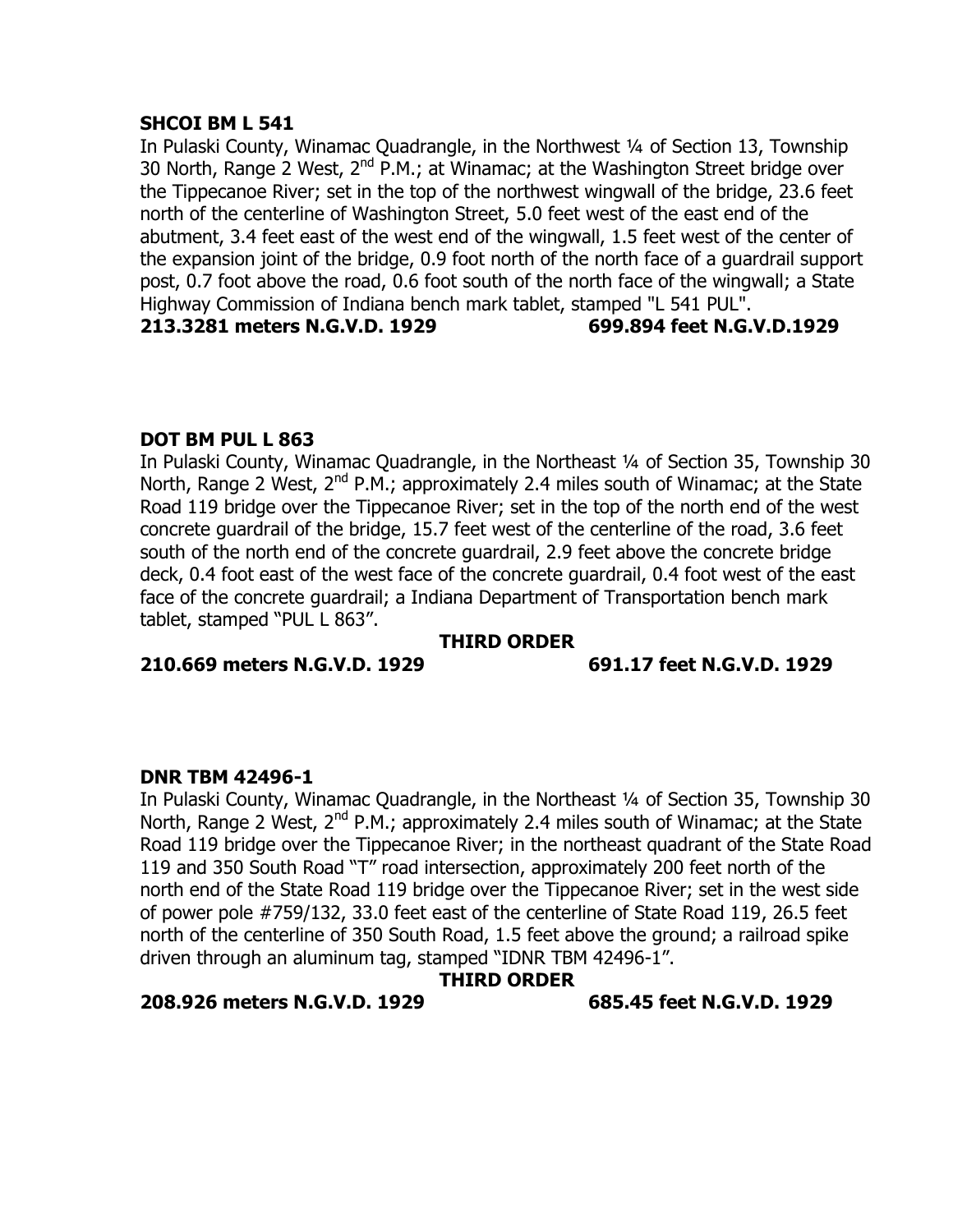# **DNR TBM 42496-2**

In Pulaski County, Winamac Quadrangle, in the Northeast ¼ of Section 35, Township 30 North, Range 2 West, 2<sup>nd</sup> P.M.; approximately 2.4 miles south of Winamac; at the State Road 119 bridge over the Tippecanoe River; in the northeast quadrant of the State Road 119 and 350 South Road "T" road intersection, approximately 600 feet north of the north end of the State Road 119 bridge over the Tippecanoe River; set in the west side of power pole #759/134, feet east of the centerline of State Road 119, 1.0 foot above the ground; a railroad spike driven through an aluminum tag, stamped "IDNR TBM 42496-2".

# **THIRD ORDER**

#### **211.269 meters N.G.V.D. 1929 693.14 feet N.G.V.D. 1929**

# **DNR TBM 42496-3**

In Pulaski County, Winamac Quadrangle, in the Northeast 1/4 of Section 35, Township 30 North, Range 2 West,  $2^{nd}$  P.M.; approximately 2.4 miles south of Winamac; at the State Road 119 bridge over the Tippecanoe River; in the northeast quadrant of the State Road 119 and 350 South Road "T" road intersection, approximately 400 feet north of the north end of the State Road 119 bridge over the Tippecanoe River; set in the west side of power pole #759/133, 34.0 feet east of the centerline of State Road 119, 1.0 foot above the ground; a railroad spike driven through an aluminum tag, stamped "IDNR TBM 42496-2".

#### **THIRD ORDER**

**210.831 meters N.G.V.D. 1929 691.70 feet N.G.V.D. 1929**

# **USC&GS PULASKI 1947**

In Pulaski County, Star City Quadrangle, in the Northwest ¼ of Section 3, Township 29 North, Range 2 West,  $2^{nd}$  P.M.; approximately 3.5 miles northwest of Star City; at the intersection of State Road 119 and 100 West Road, in the southwest 1/4 of the intersection; set in the top of a concrete post, 139.0 feet south of the centerline of State Road 119, 1.5 feet north of a metal witness post, level with the ground; a U.S. Coast and Geodetic Survey triangulation station tablet, stamped "PULASKI 1947".

**Northing : 637,740.811 U.S. Survey Feet NAD 1983 West Zone Easting : 938,699.188 U.S. Survey Feet NAD 1983 West Zone**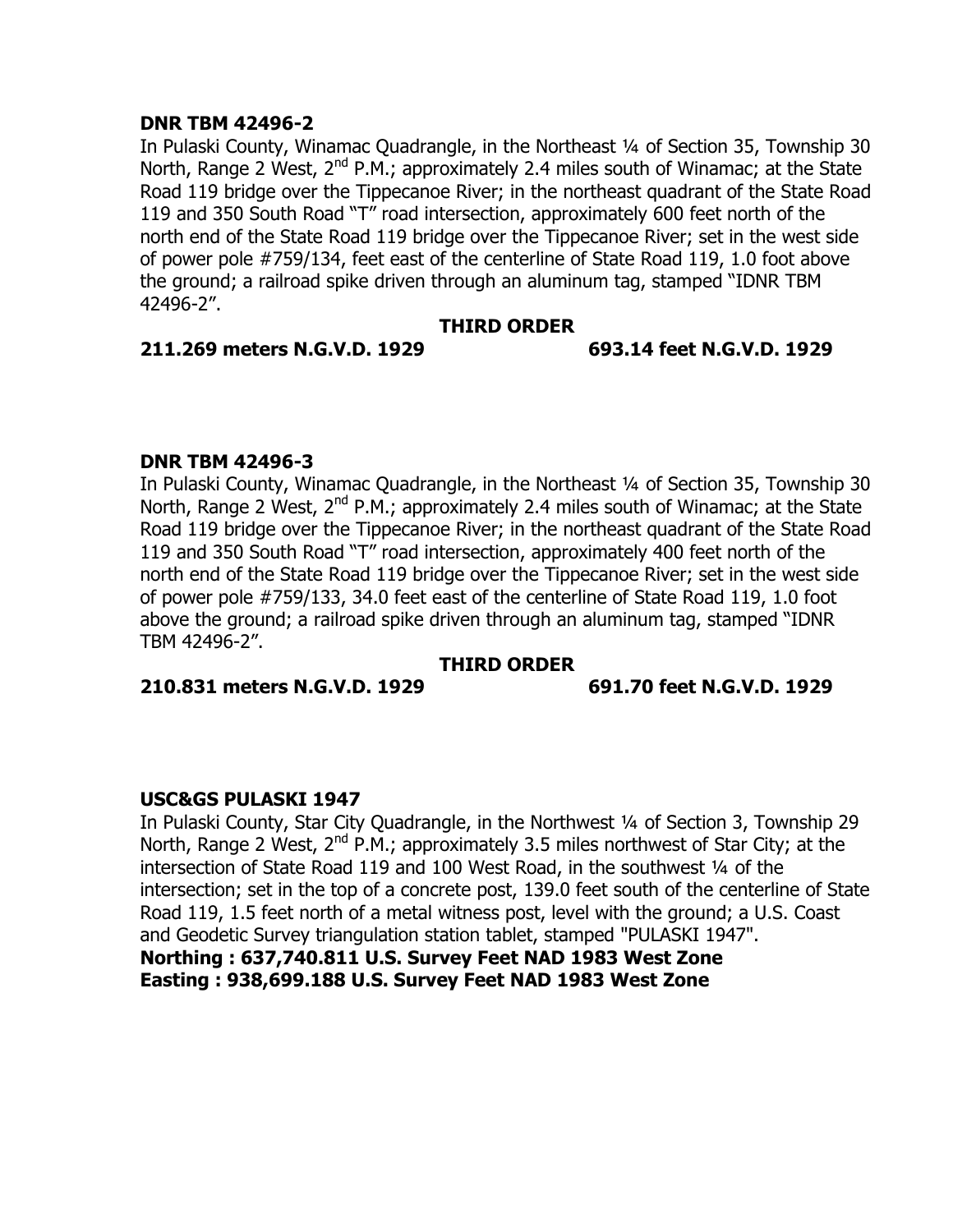# **DNR BM TPE 8, 1987**

In Pulaski County, Buffalo Quadrangle, in the Southeast ¼ of Section 36, Township 29 North, Range 3 West,  $2^{nd}$  P.M.; approximately 3.5 miles northeast of Buffalo; at the intersection of 500 West Road and 950 South Road, in the southwest 1/4 of the intersection; set in the top of a concrete post, 52.7 feet northwest of and across 500 West Road from a railroad rail fence post, 45.5 feet northwest of and across 500 West Road from a railroad rail fence post, 22.0 feet south of a gate, 14.7 feet west of the centerline of 500 West Road, 4.0 feet east of a north-south fence line, 2.8 feet east of a orange Department of Natural Resources witness post, 0.1 foot below the ground; a Department of Natural Resources brass control station tablet, stamped "TPE 8 1987". **207.9993 meters N.G.V.D.1929 682.411 feet N.G.V.D.1929 Northing : 2,065,894.06 U.S. Survey Feet NAD 1983 West Zone Easting : 3,058,773.39 U.S. Survey Feet NAD 1983 West Zone Ø = 40° 55' 10.0764" λ = 086° 41' 58.8892"**

# **DNR BM TPE 8 AZI 1987**

In Pulaski County, Buffalo Quadrangle, in the Southeast ¼ of Section 31, Township 29 North, Range 2 West,  $2^{nd}$  P.M.; approximately 3.6 miles northeast of Buffalo; at the "T" road intersection of 475 West Road and 950 South Road, in the northeast 1/4 of the intersection; set in the top of a concrete post, 128.0 feet east of the centerline of 475 West Road, 127.5 feet northeast of and across 950 South Road from a power pole, 107.5 feet east of a (broken off) railroad rail corner fence post, 14.5 feet north of the centerline of 950 South Road, 2.2 feet south of a east-west fence line, 1.8 feet south of a orange Department of Natural Resources witness post, about level with the ground; a Department of Natural Resources brass control station tablet, stamped "TPE 8 AZI 1987".

**209.2325 meters N.G.V.D.1929 686.457 feet N.G.V.D.1929 Northing : 2,065,896.42 U.S. Survey Feet NAD 1983 West Zone Easting : 3,060,365.71 U.S. Survey Feet NAD 1983 West Zone Ø = 40° 55' 10.0302" λ = 086° 41' 38.1472"**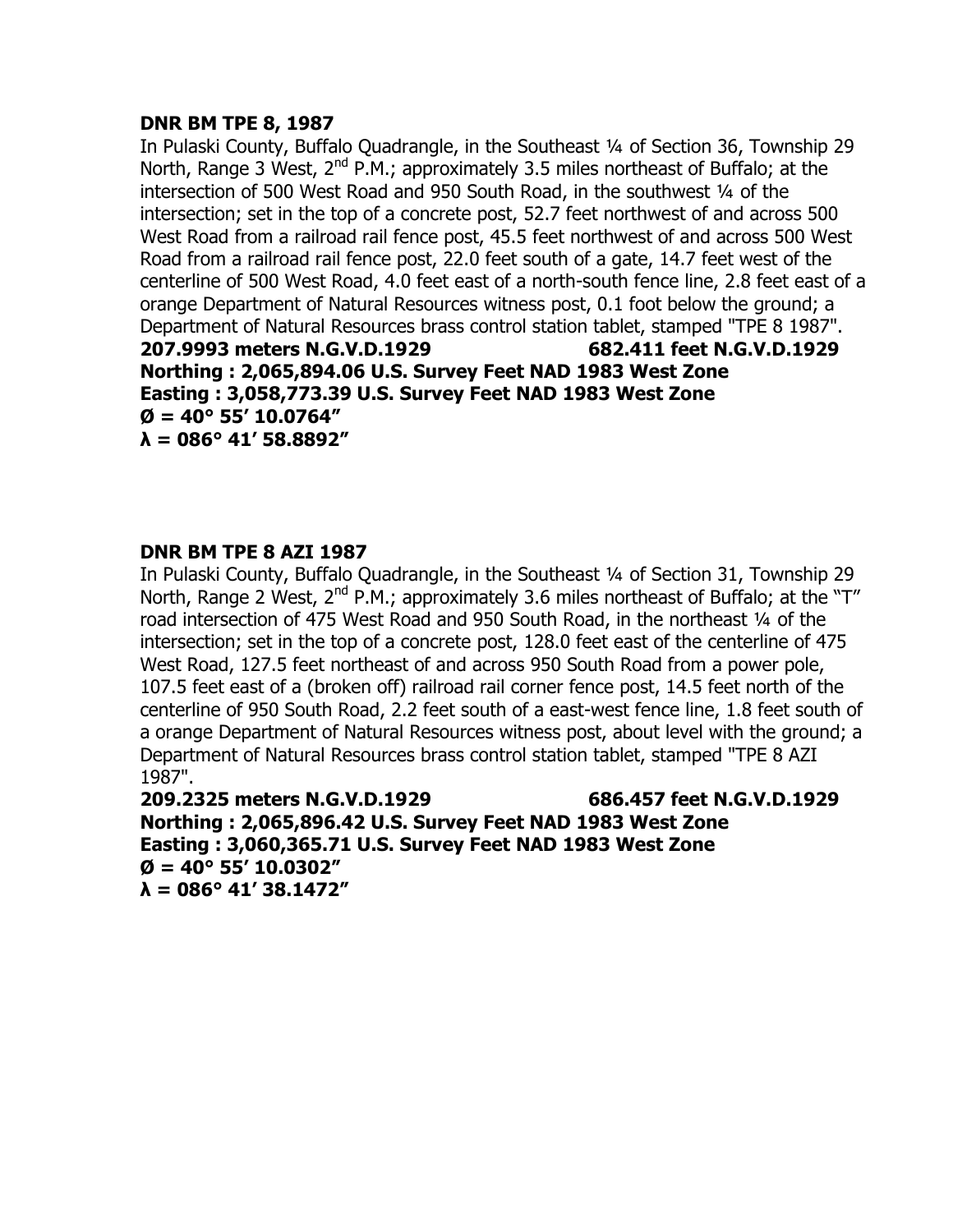# **DNR BM TPE 9, 1987**

In Pulaski County, Buffalo Quadrangle, in the Southwest ¼ of Section 30, Township 29 North, Range 2 West,  $2^{nd}$  P.M.; approximately 4.0 miles northeast of Buffalo; at the "T" road intersection of 450 West Road and 900 South Road, in the northwest 1/4 of the intersection; set in the top of a concrete post, 128.0 feet west of the centerline of 450 West Road, 101.0 feet southwest of a 40-inch Sycamore tree, 82.0 feet northeast of a power pole, 71.0 feet southwest of a telephone pole, 32.5 feet north of and across 900 South Road from a east-west fence line, 13.0 feet north of the centerline of 900 South Road, 8.0 feet east of a road sign post, 2.0 feet south of a orange Department of Natural Resources witness post, about level with the ground; a Department of Natural Resources brass control station tablet, stamped "TPE 9 1987".

**206.2229 meters N.G.V.D.1929 676.583 feet N.G.V.D.1929 Northing : 2,068,563.49 U.S. Survey Feet NAD 1983 West Zone Easting : 3,061,408.84 U.S. Survey Feet NAD 1983 West Zone Ø = 40° 55' 36.3370" λ = 086° 41' 24.4031"**

# **DNR BM TPE 9 AZI 1987**

In Pulaski County, Buffalo Quadrangle, in the Northeast ¼ of Section 31, Township 29 North, Range 2 West,  $2^{nd}$  P.M.; approximately 4.0 miles northeast of Buffalo; approximately 0.5 mile east along 900 South Road from its intersection with 450 West Road; set in the top of a concrete post, 105.0 feet southeast of and across 900 South Road from a 48-inch tree, 34.0 feet southwest of the centerline of a private drive north (Paul Fox residence) and the north edge of 900 South Road, 19.0 feet northwest of a power pole, 14.0 feet south of the centerline of 900 South Road, 13.0 feet northwest of a 4-inch steel fence "T" corner post, 8.0 feet north of a east-west fence line and a orange Department of Natural Resources witness post, 0.1 foot below the ground; a Department of Natural Resources brass control station tablet, stamped "TPE 9 AZI 1987".

**209.1377 meters N.G.V.D.1929 686.146 feet N.G.V.D.1929 Northing : 2,068,512.54 U.S. Survey Feet NAD 1983 West Zone Easting : 3,064,194.18 U.S. Survey Feet NAD 1983 West Zone Ø = 40° 55' 35.7082" λ = 086° 40' 48.1198"**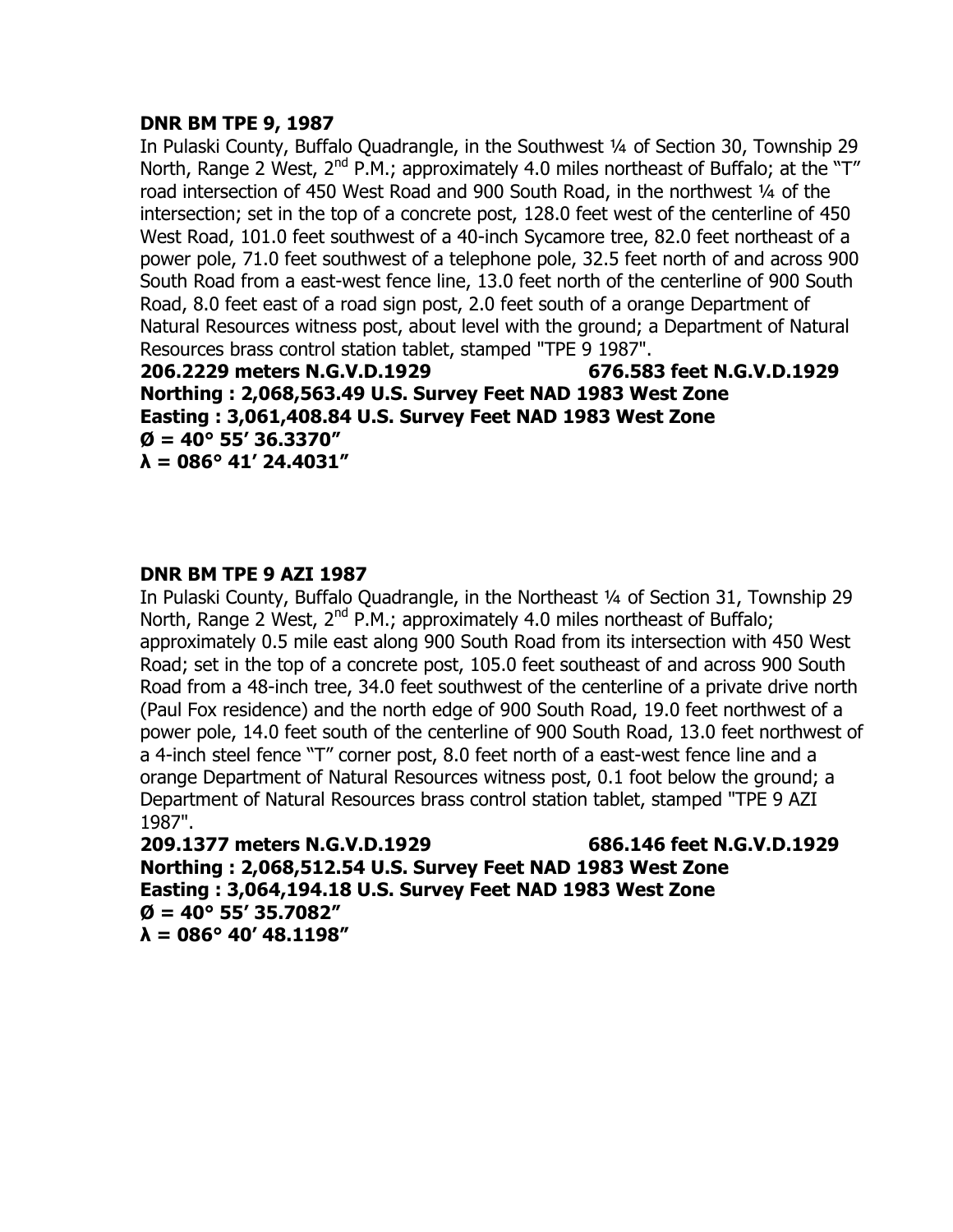# **DNR BM TPE 10, 1987**

In Pulaski County, Buffalo Quadrangle, in the Northeast ¼ of Section 30, Township 29 North, Range 2 West,  $2^{nd}$  P.M.; approximately 4.5 miles northeast of Buffalo; at the "T" road intersection of 450 West Road and 825 South Road, in the southeast 1/4 of the intersection; set in the top of a concrete post, 63.5 feet northeast of and across 450 West Road from a "I" beam fence post, 49.0 feet northeast of and across 450 West Road from a "I" beam fence post, 17.0 feet south of the extended centerline of 825 South Road, 17.0 feet south of a fence corner post, 15.5 feet east of the centerline of 450 West Road, 12.4 feet south of the south post of a road direction sign, 9.0 feet south of a "450 W – 825 S" sign post, 3.0 feet west of a north-south fence line and a orange Department of Natural Resources witness post, 0.2 foot below the ground; a Department of Natural Resources brass control station tablet, stamped "TPE 10 1987". **205.4966 meters N.G.V.D.1929 674.200 feet N.G.V.D.1929 Northing : 2,072,525.18 U.S. Survey Feet NAD 1983 West Zone Easting : 3,061,671.70 U.S. Survey Feet NAD 1983 West Zone Ø = 40° 56' 15.4701" λ = 086° 41' 20.7460"**

# **DNR BM TPE 10 AZI 1987**

In Pulaski County, Buffalo Quadrangle, in the Northwest ¼ of Section 30, Township 29 North, Range 2 West,  $2^{nd}$  P.M.; approximately 4.3 miles northeast of Buffalo; at the "T" road intersection of 500 West Road and 825 South Road, in the northeast ¼ of the intersection; set in the top of a concrete post, 64.5 feet southwest of a power pole, 43.0 feet northeast of and across 825 South Road from a concrete corner fence post, 40.0 feet northeast of and across 825 South Road from a road sign post, 30.5 feet east of the centerline of 500 West Road, 15.0 feet north of the centerline of 825 South Road, 12.0 feet southeast of a concrete fence post, 2.2 feet southeast of a concrete fence post, 0.3 foot below the ground; a Department of Natural Resources brass control station tablet, stamped "TPE 10 AZI 1987".

**209.2514 meters N.G.V.D.1929 686.519 feet N.G.V.D.1929 Northing : 2,072,548.52 U.S. Survey Feet NAD 1983 West Zone Easting : 3,058,830.41 U.S. Survey Feet NAD 1983 West Zone Ø = 40° 56' 15.8257" λ = 086° 41' 57.7659"**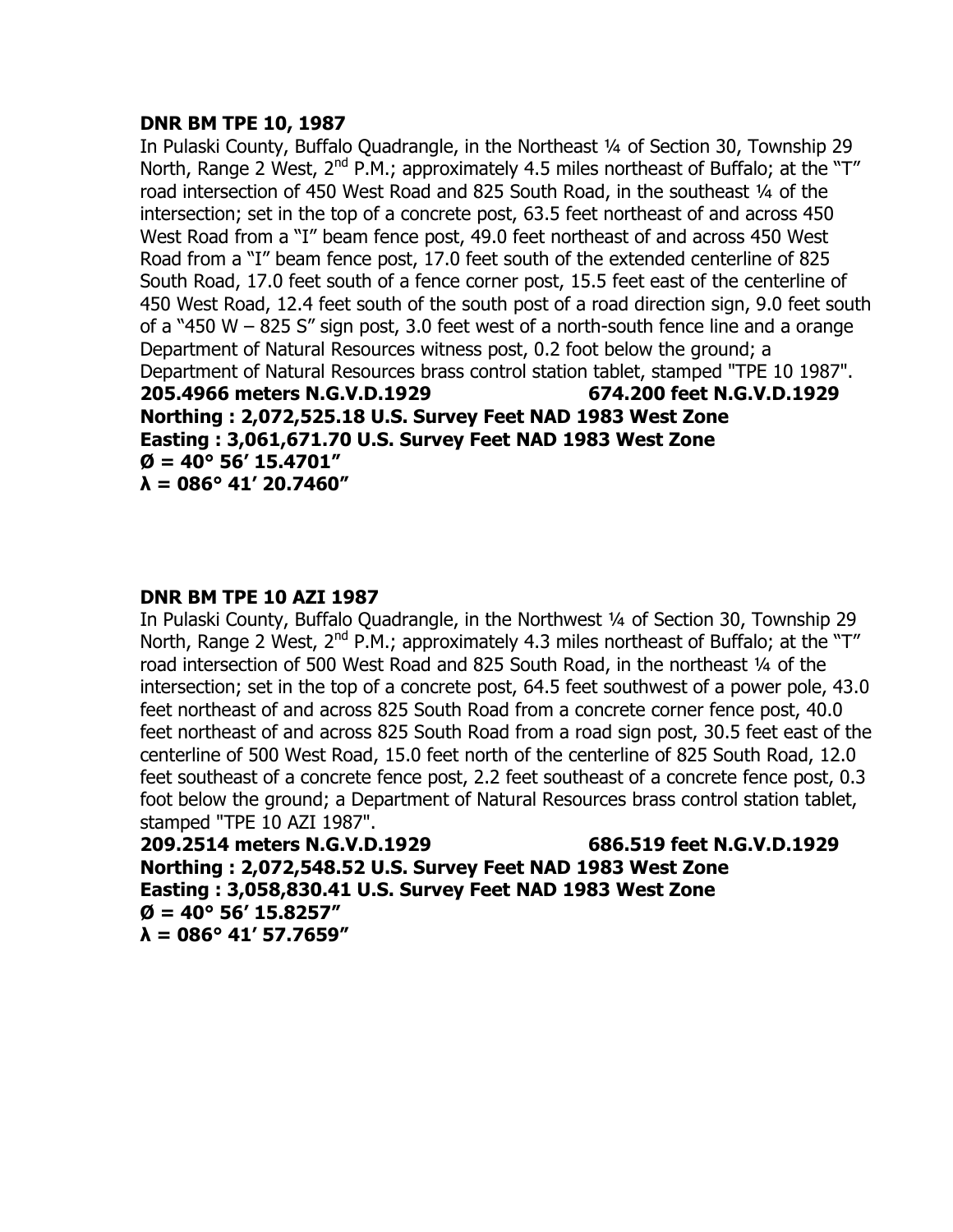# **DNR BM TPE 11, 1987**

In Pulaski County, Buffalo Quadrangle, in the Northwest ¼ of Section 19, Township 29 North, Range 2 West,  $2^{nd}$  P.M.; approximately 2.3 miles southwest of Pulaski; approximately 0.65 mile generally south along 450 West Road from its "T" road intersection with 650 South Road; set in the top of a concrete post, 191.0 feet northeast of a road sign post, 152.0 feet north of and across 450 West Road from a telephone pedestal, 33.5 feet northwest of and across 450 West Road from a guy pole, 21.5 feet northeast of a power pole, 21.0 feet northeast of a orange Department of Natural Resources witness post, 14.0 feet west of the centerline of 450 West Road, 0.1 foot below the ground; a Department of Natural Resources brass control station tablet, stamped "TPE 11 1987".

**208.5821 meters N.G.V.D.1929 684.323 feet N.G.V.D.1929 Northing : 2,078,597.76 U.S. Survey Feet NAD 1983 West Zone Easting : 3,060,643.46 U.S. Survey Feet NAD 1983 West Zone Ø = 40° 57' 15.5178" λ = 086° 41' 33.7902"**

# **DNR BM TPE 11 AZI 1987**

In Pulaski County, Buffalo Quadrangle, in the Southwest ¼ of Section 18, Township 29 North, Range 2 West,  $2^{nd}$  P.M.; approximately 2.0 miles southwest of Pulaski; approximately 0.2 mile generally south along 450 West Road from its "T" road intersection with 650 South Road; set in the top of a concrete post, 38.5 feet northwest of a "BURIED TELEPHONE LINES" sign post, 36.6 feet northwest of a guy wire anchor, 32.2 feet north of a power pole, 18.4 feet east of the centerline of 450 West Road, 3.0 feet northwest of a orange Department of Natural Resources witness post, level with the ground; a Department of Natural Resources brass control station tablet, stamped "TPE 11 AZI 1987".

**210.2128 meters N.G.V.D.1929 689.673 feet N.G.V.D.1929 Northing : 2,080,925.47 U.S. Survey Feet NAD 1983 West Zone Easting : 3,061,140.15 U.S. Survey Feet NAD 1983 West Zone Ø = 40° 57' 38.4954" λ = 086° 41' 27.1806"**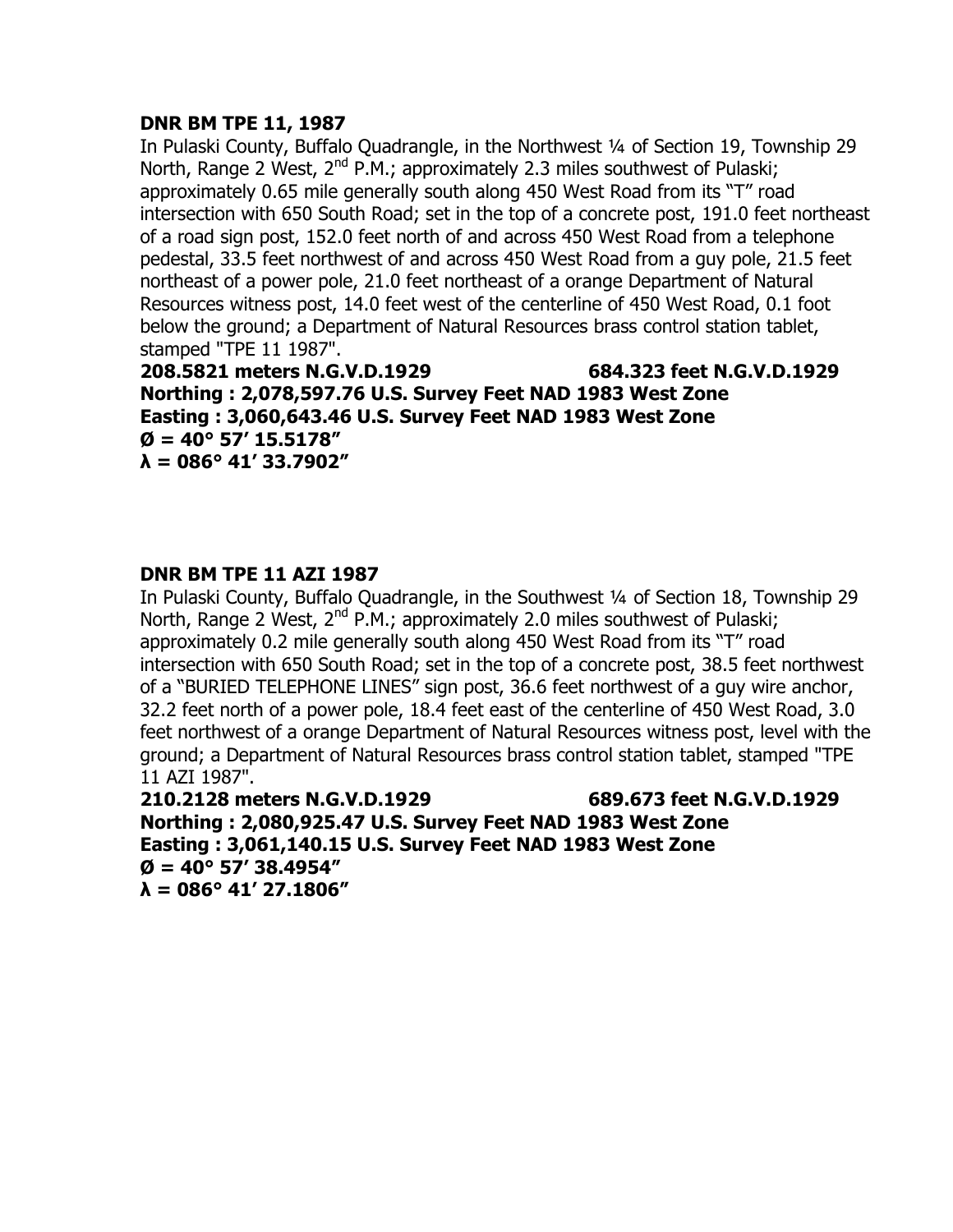# **DNR BM TPE 12, 1987**

In Pulaski County, Buffalo Quadrangle, in the Northwest ¼ of Section 8, Township 29 North, Range 2 West, 2<sup>nd</sup> P.M.; approximately 0.6 miles west of Pulaski; 0.4 mile east along 550 South Road from its intersection with 400 West Road to the main entrance to the St. Joseph's Cemetery; set in the top of a concrete post, 11.3 feet west of the centerline of a private drive to the north, 101.0 feet southwest of a power pole, 24.5 feet east of the centerline of the main entrance to the St. Joseph's Cemetery, 21.0 feet southeast of the southeast corner of the east most brick pilaster, 18.0 feet north of the centerline of 550 South Road, 0.3 foot below the ground; a Department of Natural Resources brass control station tablet, stamped "TPE 12 1987".

**210.8306 meters N.G.V.D.1929 691.700 feet N.G.V.D.1929 Northing : 2,087,205.05 U.S. Survey Feet NAD 1983 West Zone Easting : 3,065,988.19 U.S. Survey Feet NAD 1983 West Zone**  $\varnothing$  = 40° 58' 40.3225" **λ = 086° 40' 23.6058"**

# **DNR BM TPE 12 AZI 1987**

In Pulaski County, Buffalo Quadrangle, in the Northeast ¼ of Section 8, Township 29 North, Range 2 West, 2<sup>nd</sup> P.M.; approximately 0.2 mile west of Pulaski; 0.9 mile east along 550 South Road from its intersection with 400 West Road to a bend in the road, also approximately 0.4 mile northwest of the 550 South Road bridge over the Tippecanoe River; set in the top of a concrete post, 66.5 feet southeast of a power pole with a meter, 65.6 feet north of and across 550 South Road from a "I" beam fence post, 59.9 feet northeast of and across 550 South Road from the west most of three "I" beam fence posts, 35.0 feet northeast of the centerline of 550 South Road, 12.8 feet northwest of a railroad rail fence post, 11.4 feet northwest of the north post of a road sign, 2.0 feet southwest of a orange Department of Natural Resources witness post, 0.3 foot below the ground; a Department of Natural Resources brass control station tablet, stamped "TPE 12 AZI 1987".

**212.8075 meters N.G.V.D.1929 698.186 feet N.G.V.D.1929 Northing : 2,087,159.69 U.S. Survey Feet NAD 1983 West Zone Easting : 3,068,794.77 U.S. Survey Feet NAD 1983 West Zone Ø = 40° 58' 39.7425" λ = 086° 39' 47.0175"**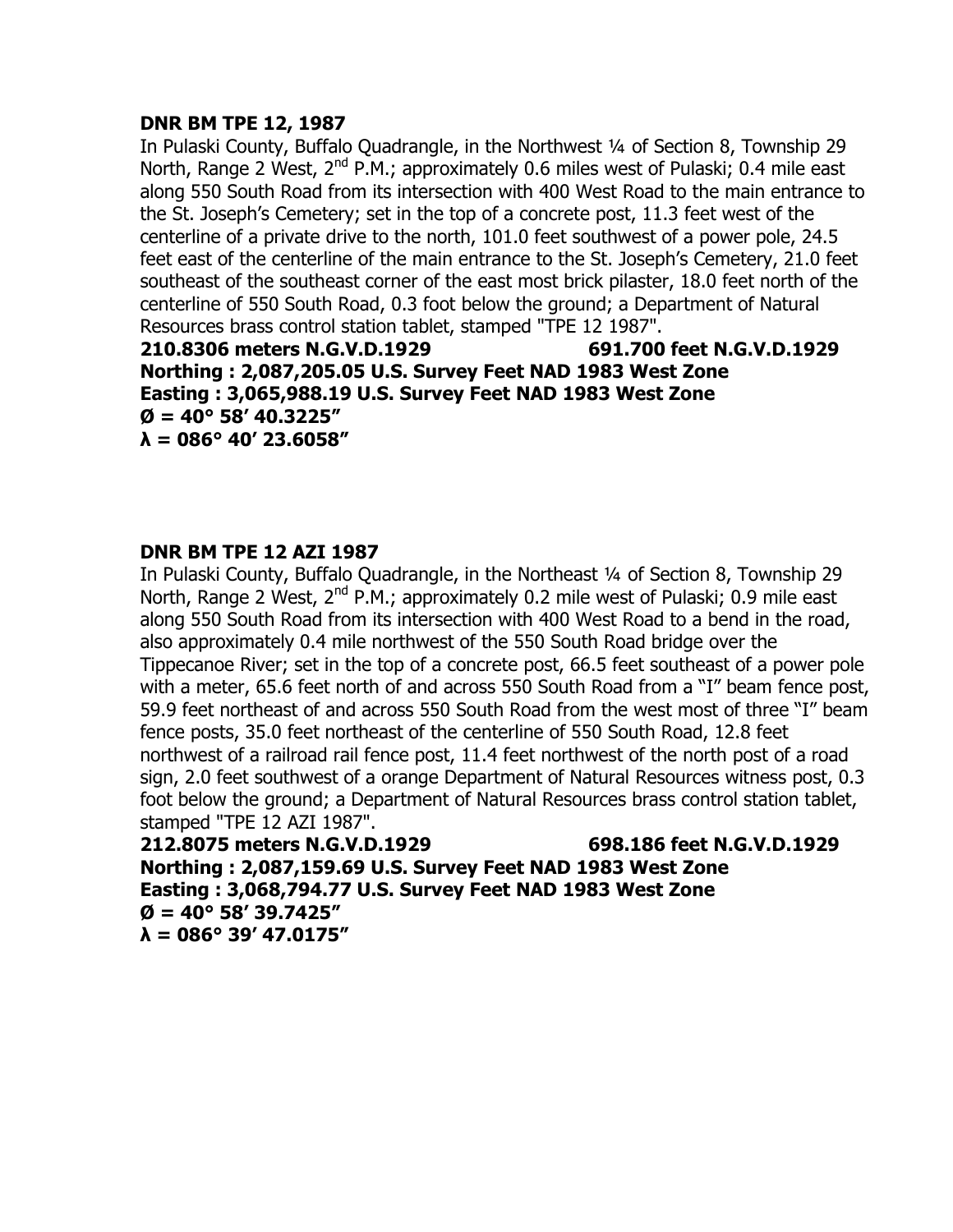# **DNR BM TPE 13 1987**

In Pulaski County, Buffalo Quadrangle, in the Southwest ¼ of Section 9, Township 29 North, Range 2 West,  $2^{nd}$  P.M.; approximately 0.2 mile south of Pulaski; at the intersection of State Road 119 and 600 South Road; set in the top of a concrete post, in the island triangle formed by the intersection of the roads, 104.0 feet west of the centerline of the north-south paved lanes of 600 South Road, 63.3 feet southwest of the northwest post of a road sign, 46.0 feet west of a "SR 119 – 600 S" road sign post, 29.5 feet north of the centerline of 600 South Road, 28.5 feet southeast of the centerline of State Road 119, 19.0 feet west of the centerline of a gravel drive, 17.6 feet northeast of the north post of a "STOP" sign, slightly below the ground; a Department of Natural Resources brass control station tablet, stamped "TPE 13 1987".

**210.9891 meters N.G.V.D.1929 692.220 feet N.G.V.D.1929 Northing : 2,084,532.97 U.S. Survey Feet NAD 1983 West Zone Easting : 3,070,190.16 U.S. Survey Feet NAD 1983 West Zone**  $\varnothing$  = 40° 58' 13.7219" **λ = 086° 39' 28.9917"**

# **USC&GS BM V 129, 1946 – AKA DNR BM TPE 13 AZI 1987**

In Pulaski County, Buffalo Quadrangle, in the Northeast ¼ of Section 16, Township 29 North, Range 2 West, 2<sup>nd</sup> P.M.; approximately 0.5 mile southeast of Pulaski; 0.55 mile east along 600 South Road from its "T" road intersection with State Road 119; set in the top of a concrete post, 39.5 feet south of the centerline of 600 South Road, 21.0 feet southwest of a power pole, 18.4 feet south of a metal railroad rail fence post, 2.0 feet west of a north-south fence line, 0.3 foot above the ground; a U.S. Coast and Geodetic Survey bench mark tablet, stamped "V 129 1946".

**211.700 meters N.G.V.D.1929 694.552 feet N.G.V.D.1929 Northing : 2,084,459.52 U.S. Survey Feet NAD 1983 West Zone Easting : 3,073,336.51 U.S. Survey Feet NAD 1983 West Zone Ø = 40° 58' 12.8429" λ = 086° 38' 47.9802"**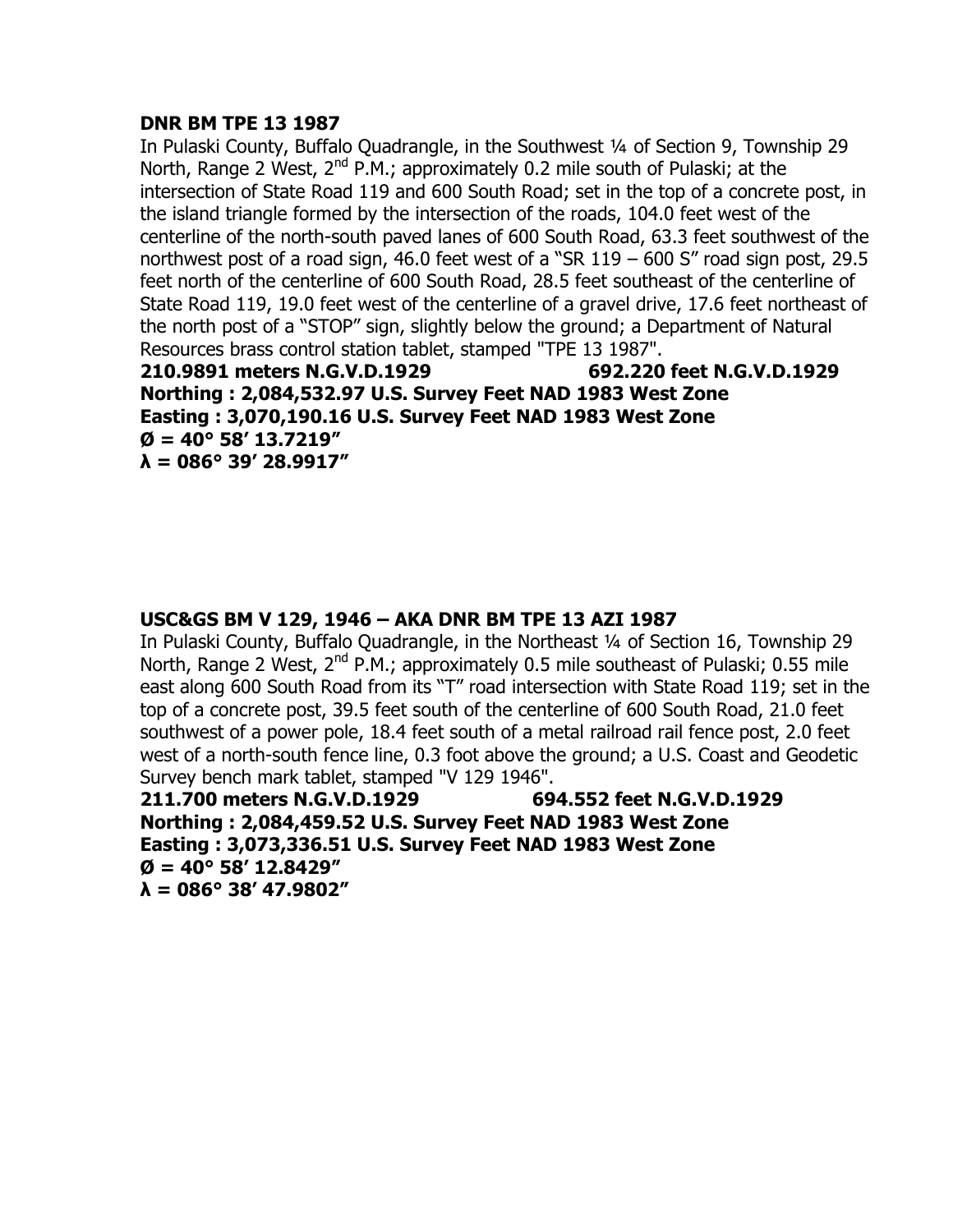# **DNR BM TPE 14 1987**

In Pulaski County, Buffalo Quadrangle, in the Northwest ¼ of Section 4, Township 29 North, Range 2 West,  $2^{nd}$  P.M.; approximately 1.1 miles north-northeast of Pulaski; 0.7 mile north and northeast along 275 West Road from its "T" road intersection with 500 South Road, just east of a set of farm buildings with the house on the southeast side of the road and the barn on the northwest side of the road; set in the top of a concrete post, 118.8 feet southwest of the "BARAN" mailbox, 112.5 feet southwest of a "ROBERT A. TILDEN" mailbox, 102.2 feet northeast of a "WM. R. THOMAS" mailbox, 83.8 feet northwest of a concrete fence post, 81.7 feet northeast of a concrete post, 81.0 feet northwest of telephone pedestal  $#8500/11-5, 67.0$  feet northeast of telephone pedestal # 8500/11, 13.5 feet northwest of the centerline of 275 West Road, 0.2 foot below the ground; a Department of Natural Resources brass control station tablet, stamped "TPE 14 1987".

**210.7574 meters N.G.V.D.1929 691.460 feet N.G.V.D.1929 Northing : 2,092,834.18 U.S. Survey Feet NAD 1983 West Zone Easting : 3,071,836.06 U.S. Survey Feet NAD 1983 West Zone**  $\varnothing$  = 40° 59' 35.6640" **λ = 086° 39' 07.0012"**

# **DNR BM TPE 14 AZI 1987**

In Pulaski County, Buffalo Quadrangle, in the Northeast ¼ of Section 4, Township 29 North, Range 2 West,  $2^{nd}$  P.M.; approximately 1.5 miles north-northeast of Pulaski; 0.4 mile west and southwest along 400 South Road from its "T" road intersection with 200 West Road to an old field entrance; set in the top of a concrete post, 67.6 feet southwest of a power pole, 59.0 feet west of and across 400 South Road from the west most corner of a small frame shed, 35.0 feet northwest of and across 400 South Road from a "I" beam post, 30.0 feet northwest of and across 400 South Road from a (broken off) "I" beam post, 20.0 feet southwest of the centerline of a farm lane, 15.0 feet northwest of the centerline of 400 South Road, 9.0 feet southwest of a concrete post, 8.0 feet southeast of a concrete post, 0.2 foot below the ground; a Department of Natural Resources brass control station tablet, stamped "TPE 14 AZI 1987". **209.0612 meters N.G.V.D.1929 685.895 feet N.G.V.D.1929 Northing : 2,093,848.11 U.S. Survey Feet NAD 1983 West Zone Easting : 3,073,036.20 U.S. Survey Feet NAD 1983 West Zone**  $\varnothing$  = 40° 59' 45.6235"

**λ = 086° 38' 51.2846"**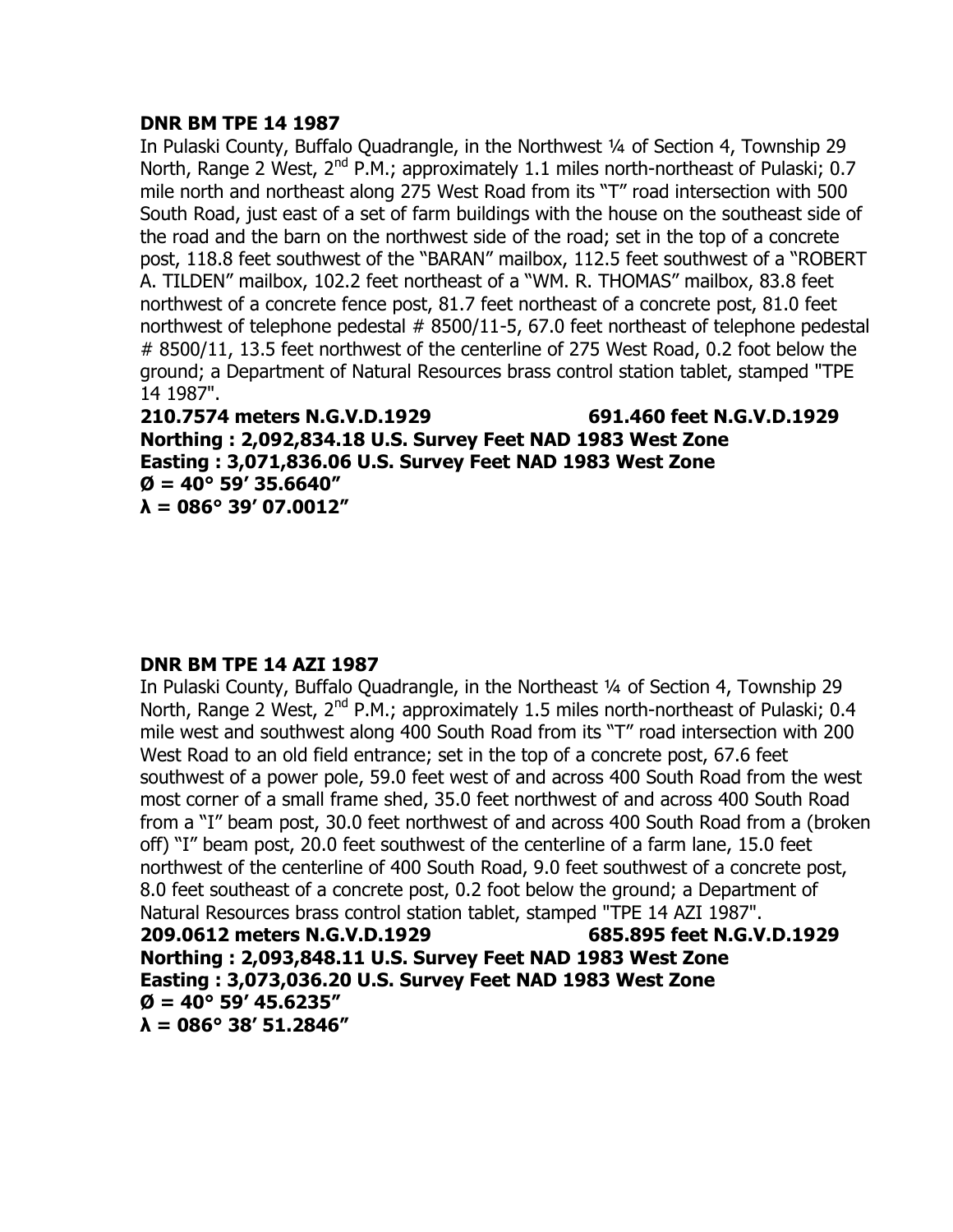# **DNR BM TPE 15 1987**

In Pulaski County, Buffalo Quadrangle, in the Southwest ¼ of Section 34, Township 30 North, Range 2 West,  $2^{nd}$  P.M.; approximately 2.0 miles north-northeast of Pulaski; 0.35 mile east along 400 South Road from its intersection with 200 West Road to the entrance lane south leading to "SWAYZE CAMP"; set in the top of a concrete post, 58.0 feet northwest of and across 400 South Road from the east end of a cmp under the entrance lane south leading to "SWAYZE CAMP", 47.0 feet west-northwest of the west most of three mail box posts, 39.0 feet northwest of and across 400 South Road from a "SWAYZE CAMP" sign post, 37.0 feet northwest of and across 400 South Road from the west end of a cmp under the entrance lane south leading to "SWAYZE CAMP", 30.0 feet west of the extended centerline of the entrance lane south leading to "SWAYZE CAMP", 26.0 feet west of a telephone pedestal  $#607/8$ , 19.5 feet north of the centerline of 400 South Road, 1.7 feet west of a orange Department of Natural Resources witness post, 0.1 foot below the ground; a Department of Natural Resources brass control station tablet, stamped "TPE 15 1987".

**209.0944 meters N.G.V.D.1929 686.004 feet N.G.V.D.1929 Northing : 2,094,327.60 U.S. Survey Feet NAD 1983 West Zone Easting : 3,076,645.71 U.S. Survey Feet NAD 1983 West Zone Ø = 40° 59' 50.1805" λ = 086° 38' 04.1803"**

# **DNR BM TPE 15 AZI 1987**

In Pulaski County, Buffalo Quadrangle, in the Northwest ¼ of Section 3, Township 29 North, Range 2 West,  $2^{nd}$  P.M.; approximately 1.7 miles north-northeast of Pulaski; at the "T" road intersection of 200 West Road and 400 South Road; set in the top of a concrete post, 67.0 feet south of and across 400 South Road from a concrete post on the west side of 200 West Road, 50.5 feet southeast of and across 400 South Road from a power pole, 48.5 feet southeast of and across 400 South Road from a concrete post, 23.0 feet west of the extended centerline of 200 West Road, 20.0 feet northwest of the west post of a road sign, 15.0 feet south of the centerline of 400 South Road, 5.0 feet north of a east-west fence line, 5.0 feet north of a orange Department of Natural Resources witness post, 0.2 foot below the ground; a Department of Natural Resources brass control station tablet, stamped "TPE 15 AZI 1987".

**213.2263 meters N.G.V.D.1929 699.560 feet N.G.V.D.1929 Northing : 2,094,285.86 U.S. Survey Feet NAD 1983 West Zone Easting : 3,074,780.79 U.S. Survey Feet NAD 1983 West Zone**  $\varnothing$  = 40° 59' 49.8621" **λ = 086° 38' 28.5042"**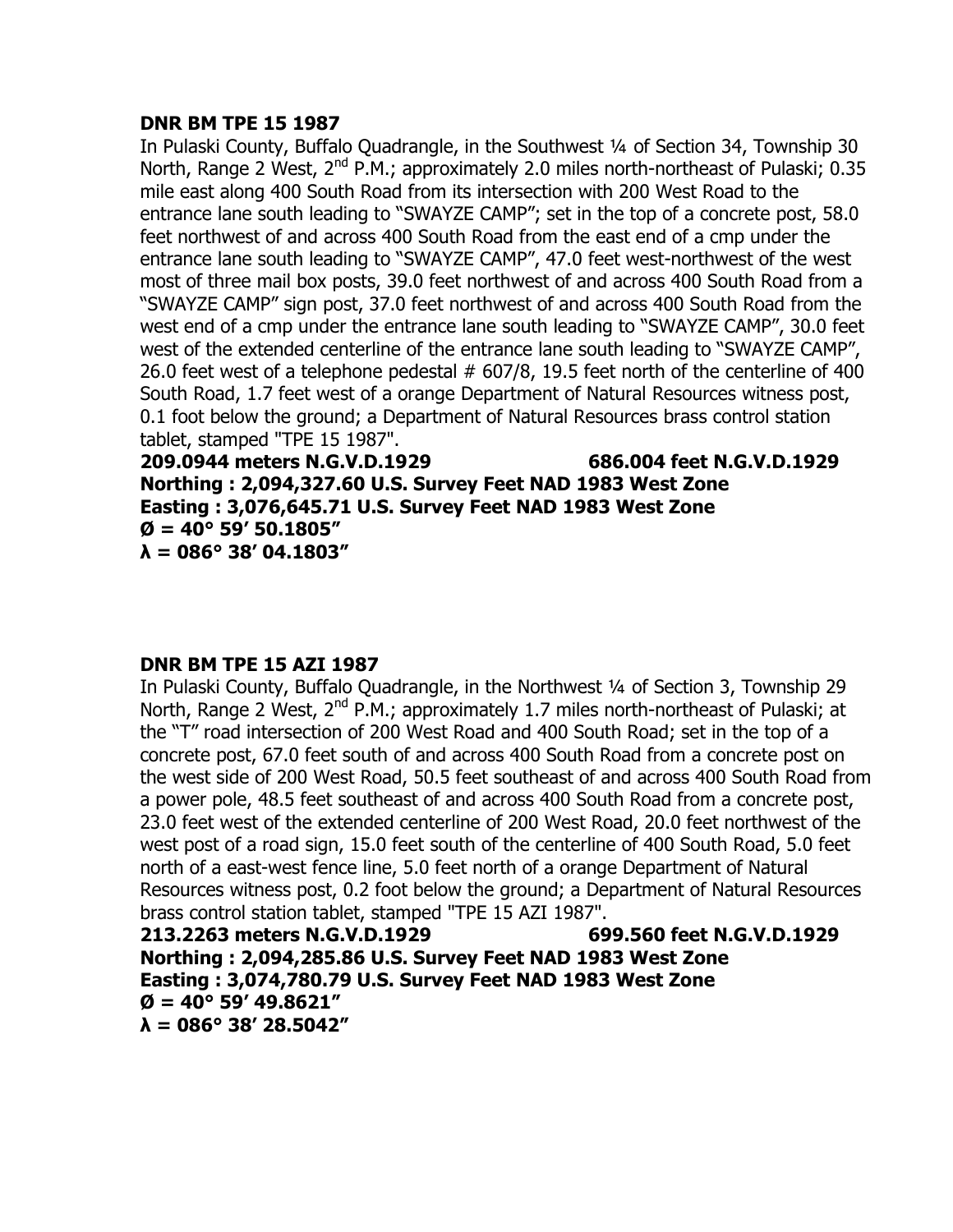# **DNR BM TPE 16 1987**

In Pulaski County, Winamac Quadrangle, in the Northwest ¼ of Section 35, Township 30 North, Range 2 West, 2<sup>nd</sup> P.M.; approximately 2.8 miles south-southwest of Winamac; 0.4 mile south along 100 West Road from its intersection with 300 South Road, at the southwest corner of a wooded housing site; set in the top of a concrete post, 140.0 feet south of the centerline of a private drive to the east (RR 2 Box 68 A – Mr. & Mrs. Bischoff), 90.5 feet north of a power pole, 21.1 feet north of a field entrance to the east, 12.5 feet east of the centerline of 100 West Road, 6.3 feet northwest of the north most of two steel truss field entrance posts, 0.3 foot below the ground; a Department of Natural Resources brass control station tablet, stamped "TPE 16 1987". **210.0994 meters N.G.V.D.1929 689.301 feet N.G.V.D.1929 Northing : 2,097,226.98 U.S. Survey Feet NAD 1983 West Zone Easting : 3,080,077.63 U.S. Survey Feet NAD 1983 West Zone Ø = 41° 00' 18.6516" λ = 086° 37' 19.2237"**

# **DNR BM TPE 16 AZI 1987**

In Pulaski County, Winamac Quadrangle, in the Northeast ¼ of Section 34, Township 30 North, Range 2 West,  $2^{nd}$  P.M.; approximately 2.6 miles south-southwest of Winamac; at the intersection of 300 South Road and 100 West Road, in the southwest 1/4 of the intersection; set in the top of a concrete post, 51.3 feet southwest of and across the intersection from a power pole with two guy wires, 41.3 feet south of and across 300 South Road from a 3-inch steel corner fence post, 31.3 feet southwest of and across 100 West Road from the northwest corner of a concrete corner fence post, 29.7 feet northwest of and across 100 West Road from a "STOP" sign post, 23.7 feet south of the centerline of 300 South Road, 14.8 feet west of the centerline of 100 West Road, 7.4 feet southeast of USGS BM 148 EOM 1958 set in the top of a concrete corner fence post, 4.3 feet east of a orange Department of Natural Resources witness post, 0.1 foot below the ground; a Department of Natural Resources brass control station tablet, stamped "TPE 16 AZI 1987".

**210.9696 meters N.G.V.D.1929 692.156 feet N.G.V.D.1929 Northing : 2,099,489.76 U.S. Survey Feet NAD 1983 West Zone Easting : 3,080,014.13 U.S. Survey Feet NAD 1983 West Zone**  $\varnothing$  = 41° 00' 41.0126" **λ = 086° 37' 19.8960"**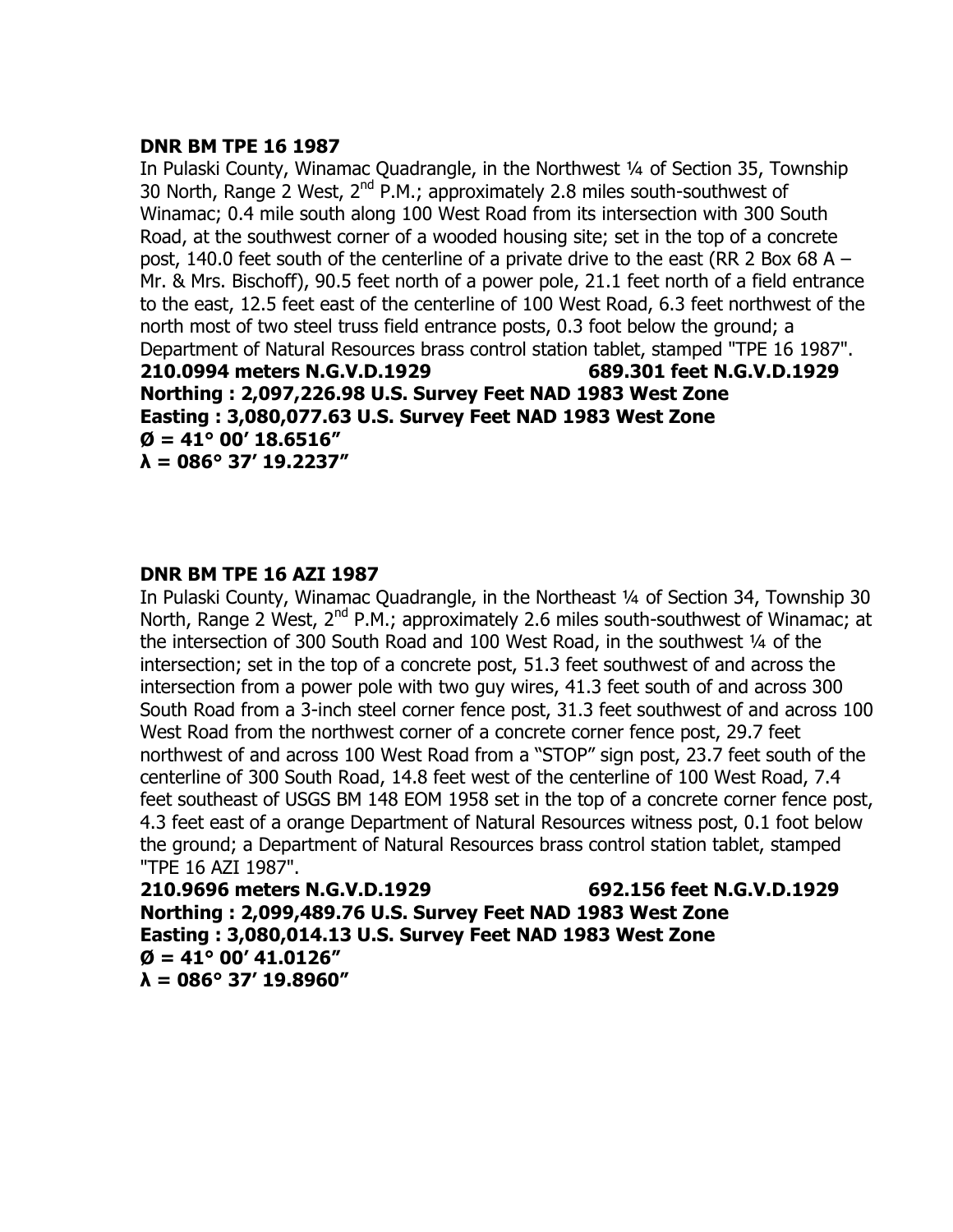# **DNR BM TPE 17 1987**

In Pulaski County, Winamac Quadrangle, in the Northwest ¼ of Section 36, Township 30 North, Range 2 West,  $2^{nd}$  P.M.; approximately 2.2 miles south of Winamac; at the intersection of 300 South Road and 50 East Road; set in the top of a concrete post, 1000 feet more or less east of State Road 119, 113.3 feet southeast of and across 300 South Road from a pipeline vent pipe, 90.0 feet south of and across 50 East Road from NIPSCO power pole # 762/606, 72.7 feet east of the centerline of Maine Drive to the south, 51.5 feet southwest of a mailbox post, 33.5 feet southeast of and across the intersection from a 8-inch steel corner fence post, 27.6 feet west of NIPSCO power pole # 771/387, 25.4 feet west of a telephone pedestal  $# 603/1$ , 22.9 feet southeast of the centerline of the intersection, 12.6 feet south of the extended centerline of 300 South Road, 6.5 feet southeast of the extended centerline of 50 East Road, 0.1 foot below the ground; a Department of Natural Resources brass control station tablet, stamped "TPE 17 1987".

**211.3844 meters N.G.V.D.1929 693.517 feet N.G.V.D.1929 Northing : 2,099,664.10 U.S. Survey Feet NAD 1983 West Zone Easting : 3,086,212.89 U.S. Survey Feet NAD 1983 West Zone**  $\varnothing$  = 41° 00' 42.4038" **λ = 086° 35' 59.0260"**

# **DNR BM TPE 17 AZI 1987**

In Pulaski County, Winamac Quadrangle, in the Southwest ¼ of Section 25, Township 30 North, Range 2 West,  $2^{nd}$  P.M.; approximately 1.7 miles south of Winamac; about 0.5 mile northeast along 50 East Road from its intersection with 300 South Road; set in the top of a concrete post, 171.9 feet northeast of the centerline of a private drive to the northwest leading to a house, 118.2 feet northeast of the northeast corner of a white frame house, 16.9 feet northwest of the centerline of 50 East Road, 7.4 feet north of a 2-inch steel corner fence post, 2.4 feet southeast of a fence, 2.2 feet southeast of a orange Department of Natural Resources witness post, 0.1 foot below the ground; a Department of Natural Resources brass control station tablet, stamped "TPE 17 AZI 1987".

**211.5463 meters N.G.V.D.1929 694.048 feet N.G.V.D.1929 Northing : 2,102,002.05 U.S. Survey Feet NAD 1983 West Zone Easting : 3,087,122.16 U.S. Survey Feet NAD 1983 West Zone Ø = 41° 01' 05.4541" λ = 086° 35' 46.9953"**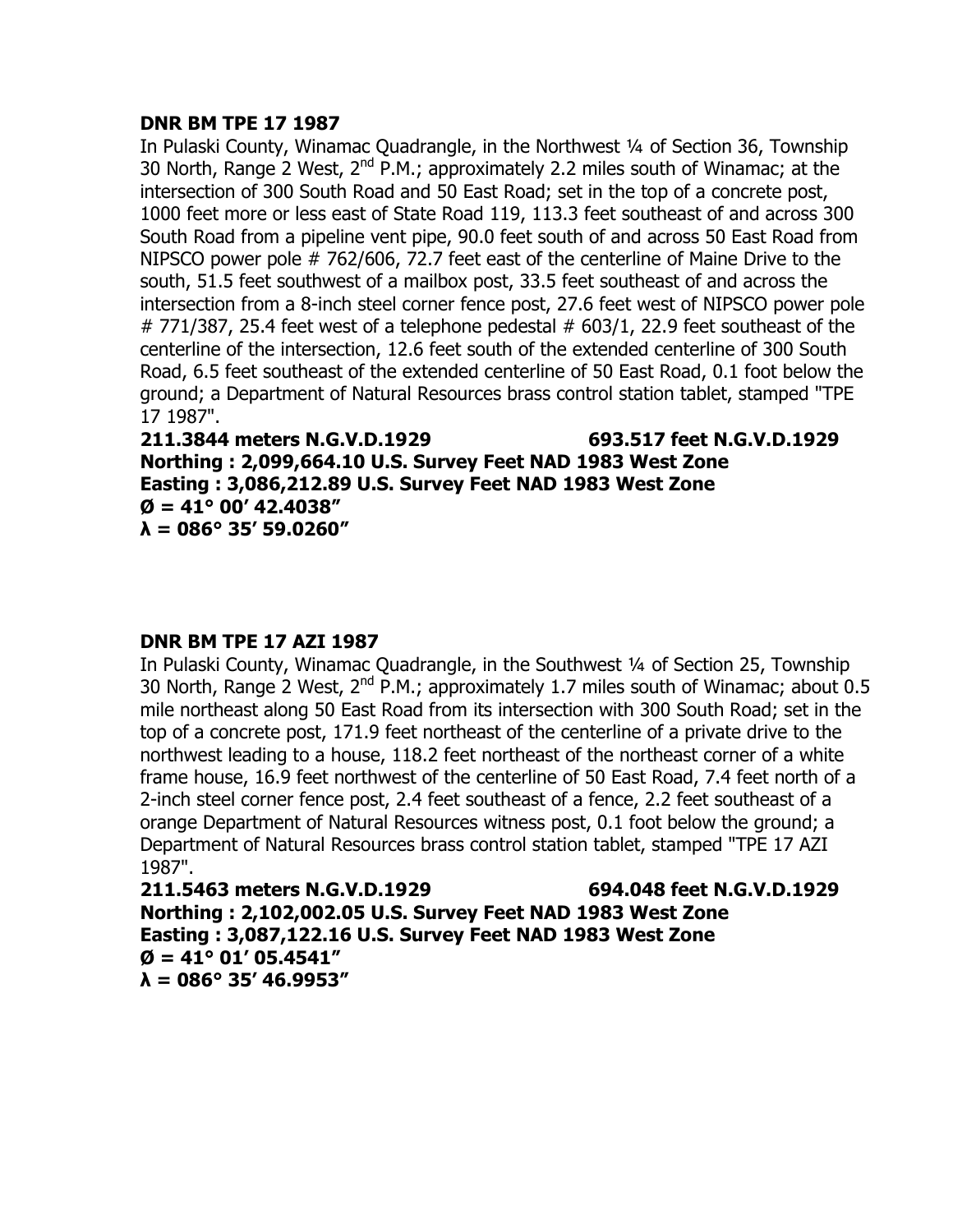# **DNR BM TPE 18 1987**

In Pulaski County, Winamac Quadrangle, in the Southwest 1/4 of Section 30, Township 30 North, Range 1 West,  $2^{nd}$  P.M.; approximately 1.8 miles southeast of Winamac; at the intersection of U.S. 35 and 250 South Road, in the southeast 1/4 of the intersection; set in the top of a concrete post, 68.2 feet southeast of and across 250 South Road from a 20-inch tree, 59.1 feet southwest of a power pole with a guy wire to the west, 46.5 feet northwest of a power pole with a guy wire to the northwest, 43.2 feet south of the centerline of 250 South Road, 34.7 feet northeast of the centerline of U.S. 35, 20.0 feet southeast of a telephone pedestal  $# 500/24$ , 0.2 foot below the ground; a Department of Natural Resources brass control station tablet, stamped "TPE 18 1987". **214.0432 meters N.G.V.D.1929 702.240 feet N.G.V.D.1929 Northing : 2,102,298.01 U.S. Survey Feet NAD 1983 West Zone Easting : 3,091,640.77 U.S. Survey Feet NAD 1983 West Zone**  $\varnothing$  = 41° 01' 08.1252"

**λ = 086° 34' 48.0258"**

# **DNR BM TPE 18 AZI 1987**

In Pulaski County, Winamac Quadrangle, in the Northwest ¼ of Section 30, Township 30 North, Range 1 West,  $2^{nd}$  P.M.; approximately 1.6 miles southeast of Winamac; 0.3 mile east along 250 South Road from its intersection with U.S. 35; set in the top of a concrete post, about 140 feet east of the crest of a hill in the road, 77.2 feet northwest of the centerline of the east end of the asphalt pavement (changes to gravel), 16.7 feet north of the centerline of 250 South Road, 6.3 feet southwest of a power pole, 2.8 feet south of a fence, 2.6 feet south of a orange Department of Natural Resources witness post, 0.1 foot below the ground; a Department of Natural Resources brass control station tablet, stamped "TPE 18 AZI 1987".

**216.5477 meters N.G.V.D.1929 710.457 feet N.G.V.D.1929 Northing : 2,102,370.08 U.S. Survey Feet NAD 1983 West Zone Easting : 3,093,098.07 U.S. Survey Feet NAD 1983 West Zone Ø = 41° 01' 08.7538" λ = 086° 34' 29.0091"**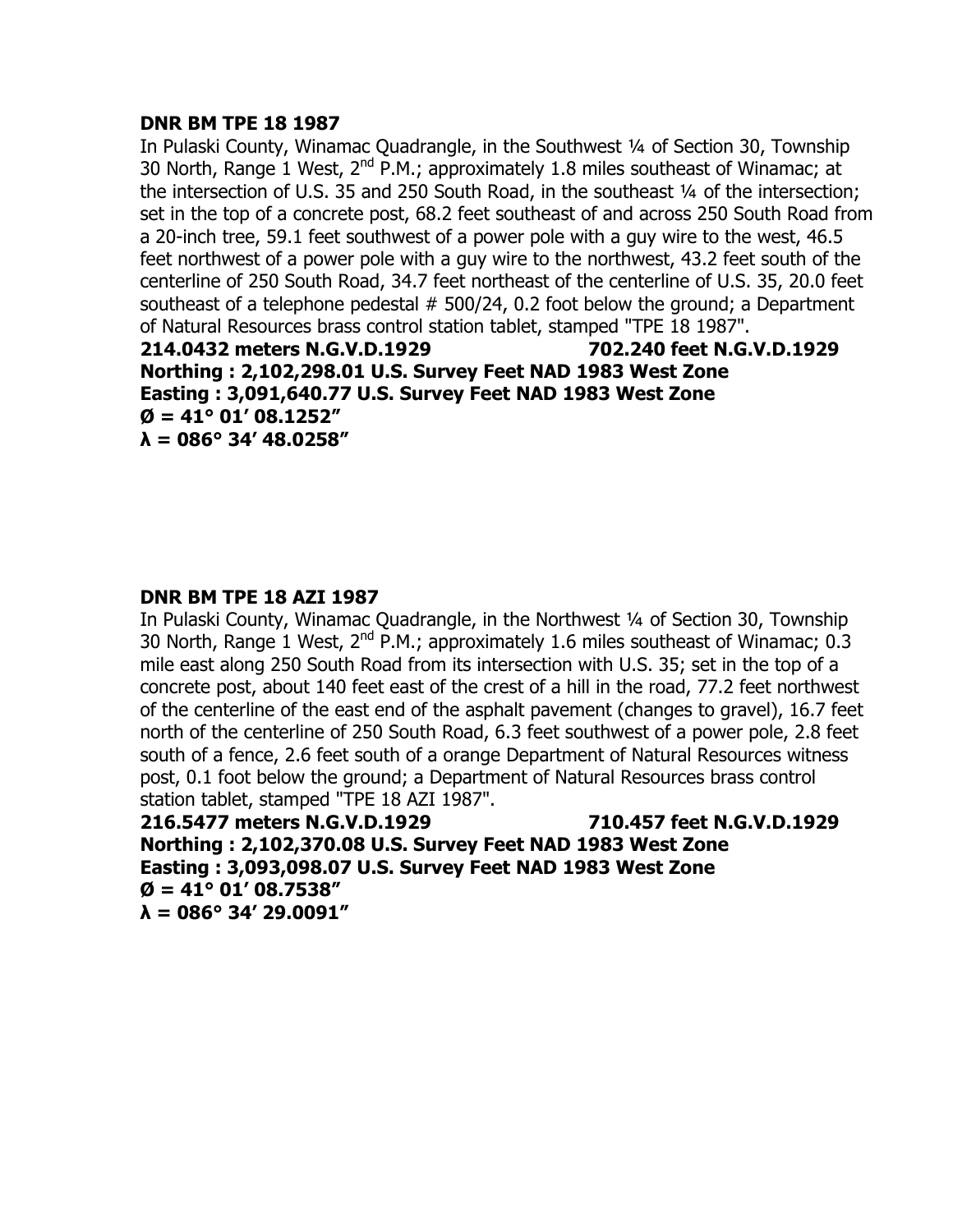# **DNR BM TPE 19 1987**

In Pulaski County, Winamac Quadrangle, in the Northwest ¼ of Section 24, Township 30 North, Range 2 West,  $2^{nd}$  P.M.; approximately 0.7 mile southeast of Winamac; at the intersection of U.S. 35, 150 South Road, and 50 East Road; set in the top of a concrete post, 99.9 feet north of the centerline of 150 South Road, 66.4 feet south of the south most corner of a concrete headwall of a concrete culvert, 65.9 feet southwest of the centerline of U.S. 35, 63.0 feet south of a telephone pedestal, 32.4 feet northwest of a "RAILROAD CROSSING" sign post, 24.3 feet northeast of the northeast rail of the Conrail Railroad, 22.9 feet west of the centerline of 50 East Road, 2.3 feet southeast of a orange Department of Natural Resources witness post, 0.1 foot below the ground; a Department of Natural Resources brass control station tablet, stamped "TPE 19 1987". **216.3856 meters N.G.V.D.1929 709.925 feet N.G.V.D.1929 Northing : 2,107,751.47 U.S. Survey Feet NAD 1983 West Zone Easting : 3,087,916.91 U.S. Survey Feet NAD 1983 West Zone**  $\varnothing$  = 41° 02' 02.2176" **λ = 086° 35' 36.2064"**

# **DNR BM TPE 19 AZI 1987**

In Pulaski County, Winamac Quadrangle, in the Northeast ¼ of Section 25, Township 30 North, Range 2 West, 2<sup>nd</sup> P.M.; approximately 1.2 miles southeast of Winamac; near the intersection of 50 East Road and 200 South Road; set in the top of a concrete post, about 500 feet south of the intersection, at the Jerry Jones residence, 151.3 feet north of the centerline of the asphalt drive to the east leading to the Jerry Jones residence, 98.0 feet northwest of the northwest corner of the brick and frame house (Jerry Jones residence), 29.7 feet east of and across 50 East Road from a field fence, 14.2 feet east of the centerline of 50 East Road, 8.8 feet northwest of the south end of a split rail fence, 4.3 feet west of a split rail fence, 0.1 foot below the ground; a Department of Natural Resources brass control station tablet, stamped "TPE 19 AZI 1987".

**212.6320 meters N.G.V.D.1929 697.610 feet N.G.V.D.1929 Northing : 2,104,471.66 U.S. Survey Feet NAD 1983 West Zone Easting : 3,087,978.68 U.S. Survey Feet NAD 1983 West Zone Ø = 41° 01' 29.8079" λ = 086° 35' 35.6407"**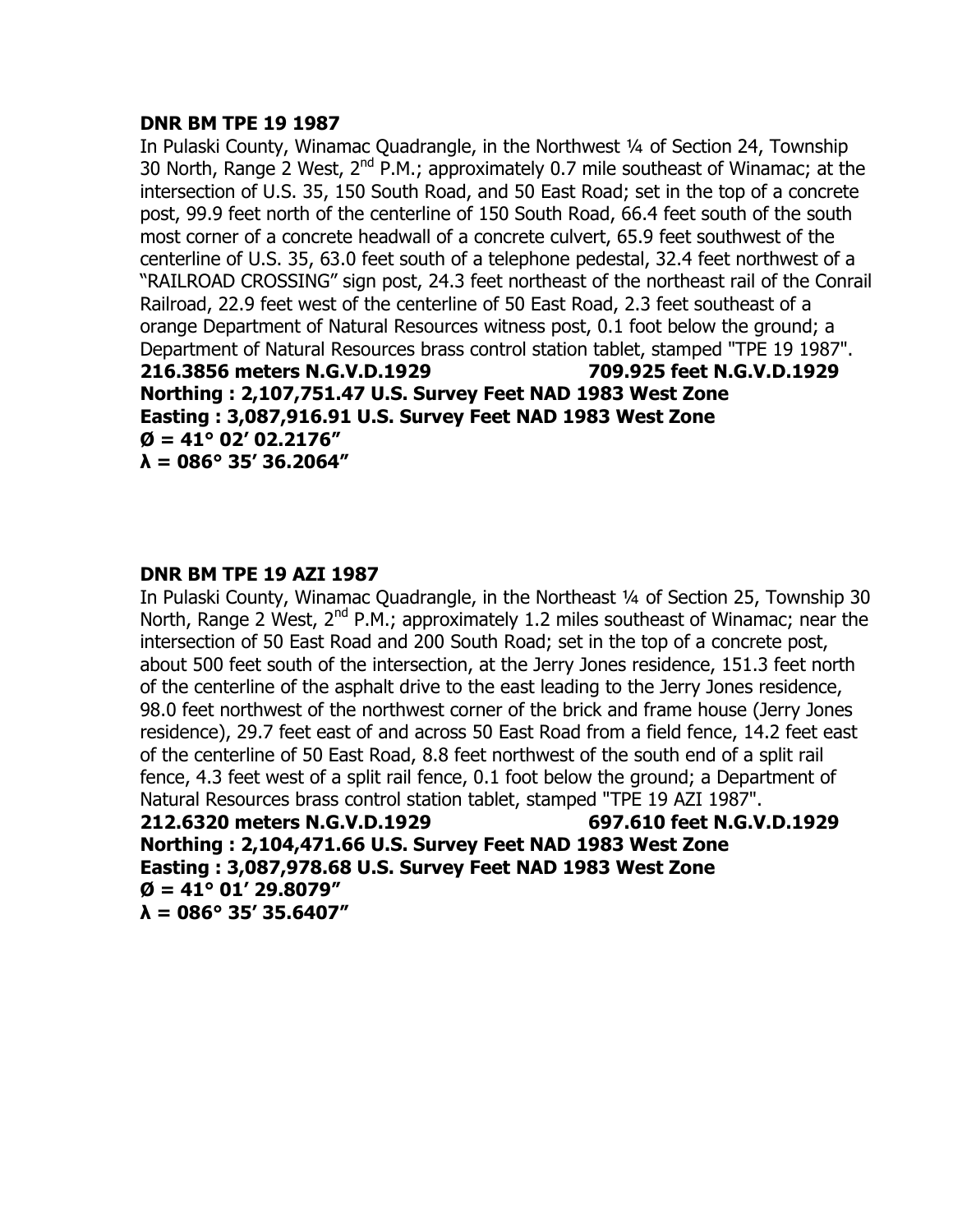# **DNR BM TPE 20 1987**

In Pulaski County, Winamac Quadrangle, in the Northeast 1/4 of Section 30, Township 30 North, Range 1 West, 2<sup>nd</sup> P.M.; approximately 2.0 miles southeast of Winamac; 0.3 mile west along 200 South Road from its "T" road intersection with 225 East Road; set in the top of a concrete post, 83.1 feet east of a "I" beam corner fence post, 79.1 feet west of the centerline of the drive south leading to the Kenny and Debbie Fisher trailer home, 70.4 feet west of a power pole with a guy wire, 60.1 feet west of a 2-inch steel corner fence post, 13.9 feet south of the centerline of 200 South Road, 6.8 feet north of a fence, 6.6 feet north of a orange Department of Natural Resources witness post; a Department of Natural Resources brass control station tablet, stamped "TPE 20 1987". **215.7720 meters N.G.V.D.1929 707.912 feet N.G.V.D.1929 Northing : 2,105,036.34 U.S. Survey Feet NAD 1983 West Zone Easting : 3,095,915.22 U.S. Survey Feet NAD 1983 West Zone**  $\varnothing$  = 41° 01' 34.9340" **λ = 086° 33' 52.0509"**

# **DNR BM TPE 20 AZI 1987**

In Pulaski County, Winamac Quadrangle, in the Northwest ¼ of Section 30, Township 30 North, Range 1 West,  $2^{nd}$  P.M.; approximately 1.6 miles southeast of Winamac; 0.5 mile east along 200 South Road from its "T" road intersection with U.S. 35; set in the top of a concrete post, 17.5 feet south of the centerline of 200 South Road, 6.8 feet northwest of a power pole with a guy wire to the southeast, 3.0 feet north of a fence, 2.5 feet north of a orange Department of Natural Resources witness post, about level with the ground; a Department of Natural Resources brass control station tablet, stamped "TPE 20 AZI 1987".

**215.6507 meters N.G.V.D.1929 707.514 feet N.G.V.D.1929 Northing : 2,104,991.58 U.S. Survey Feet NAD 1983 West Zone Easting : 3,092,735.54 U.S. Survey Feet NAD 1983 West Zone Ø = 41° 01' 34.6765" λ = 086° 34' 33.5397"**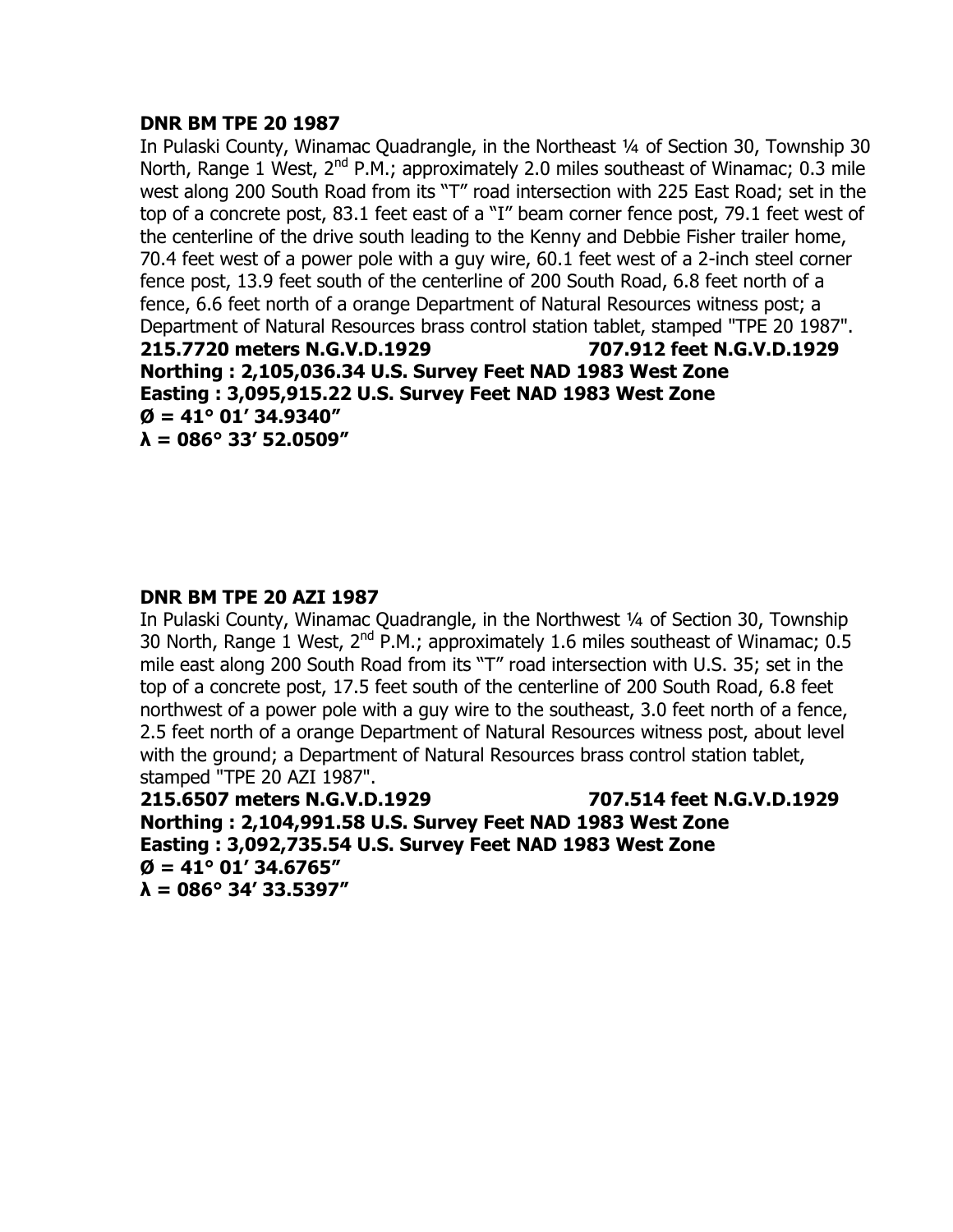### SHCOI BM PUL L 579

In Pulaski County, Winamac Quadrangle, in the Northeast 1/4 of Section 25, Township 30 North, Range 2 West, 2<sup>nd</sup> P.M.; approximately 1.5 miles south of Winamac; at the U.S 35 bridge over the Tippecanoe River, in the northeast corner of the bridge; set in the top of the northeast concrete abutment of the bridge, 23.5 feet northeast of the centerline of the bridge, 1.8 feet southeast of the northwest end of the abutment, 0.8 foot northeast of the northeast face of the concrete guardrail, 0.6 foot southwest of the northeast face of the abutment, 0.1 foot below the road; a State Highway Commission of Indiana bench mark tablet, stamped "PUL L 579".

Third Order

699.961 feet N.G.V.D. 1929

#### DNR TBM MOREL 1, 2008

In Pulaski County, Winamac Quadrangle, in the Northwest ¼ of Section 25, Township 30 North, Range 2 West,  $2^{nd}$  P.M.; approximately 1.5 miles south of Winamac; at the "T" road intersection of 50 East Road and 200 South Road, on the west edge of 50 East Road; set in the east side of a power pole, 31.0 feet north of the extended centerline of 200 South Road, 26.5 feet north of a boat ramp sign post, 21.0 feet west of 50 East Road, 1.0 foot above the road; a railroad spike driven through a aluminum tag, stamped "IDNR TBM MOREL 1 2008".

Third Order

694.860 feet N.G.V.D. 1929

# IDOT BM PULA L 885

In Pulaski County, Winamac Quadrangle, in the Southeast ¼ of Section 12, Township 30 North, Range 2 West,  $2^{nd}$  P.M.; at Winamac; at the State Road 14 bridge over the Tippecanoe River; set in the top of the northwest concrete abutment of the bridge, 20.0 feet north of the centerline of the bridge, 17.2 feet east of the northwest corner of the north concrete guardrail of the bridge, 5.2 feet west of the east face of the abutment, 4.0 feet east of the west face of the northwest concrete abutment, 0.9 foot south of the north face of the abutment, 0.75 foot north of the north face of the north concrete guardrail of the bridge, about level with the top of the bridge deck; a Indiana Department of Transportation bench mark tablet, stamped "PULA L 885".

Third Order

699.817 feet N.G.V.D. 1929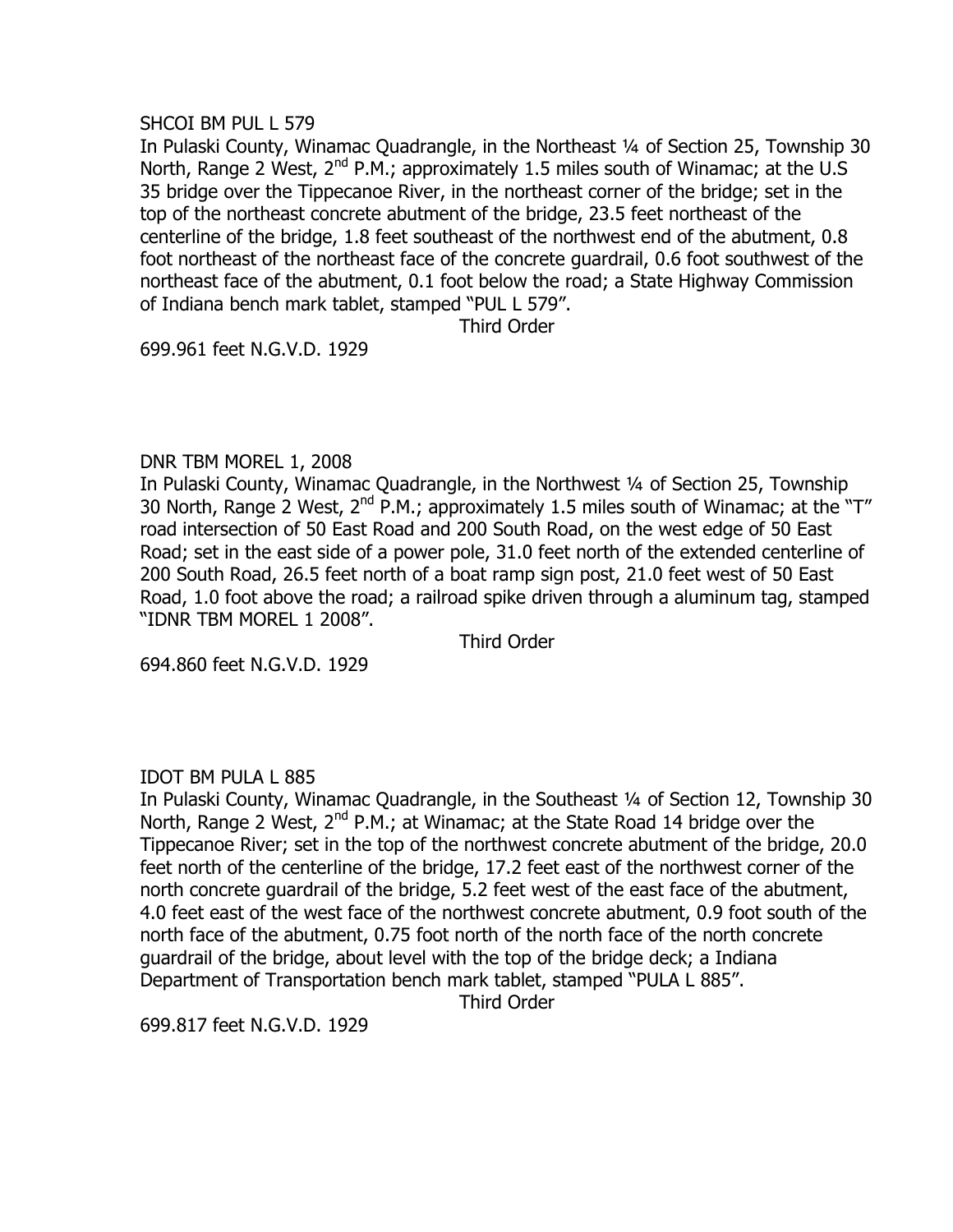### DNR TBM PULASKICO 1, 2008

In Pulaski County, Buffalo Quadrangle, in the Southeast ¼ of Section 36, Township 29 North, Range 3 West, 2<sup>nd</sup> P.M.; approximately 2.4 miles northeast of Buffalo; at the intersection of the White/Pulaski County Line Road (gravel) and Ezra Lane (gravel), in the northeast  $\frac{1}{4}$  of the intersection; set in the south side of power pole # 814, the power pole has two guy wires to the northwest, 51.0 feet east of the centerline of Ezra Lane, 15.0 feet north of the centerline of the White/Pulaski County Line Road, 5.3 feet east of a large rock, about 2.0 feet above the White/Pulaski County Line Road, 1.0 foot above the ground; a railroad spike driven through a aluminum tag, not stamped.

3<sup>rd</sup> Order

670.240 feet N.G.V.D. 1929

# DNR TBM PULASKICO 2, 2008

In Pulaski County, Buffalo Quadrangle, in the Southeast ¼ of Section 18, Township 29 North, Range 2 West,  $2^{nd}$  P.M.; approximately 1.8 miles southwest of Pulaski; 0.7 mile generally north along 450 West Road from its "T" road intersection with 760 South Road to the Department of Natural Resources Pond and River public access site gravel road to the west, thence 0.25 mile west to the concrete ramp; set in the top of the southwest corner of the concrete pad of the wheel chair access to the ramp, 27.3 feet southwest of the southeast corner of the concrete boat ramp, 12.0 feet south of the centerline of the ramp, 11.5 feet southwest of the northeast corner of the concrete pad of the wheelchair access to the ramp, 4.9 feet south-southeast of the northwest corner of the wheelchair access, 3.4 feet west of the metal post of the metal handrail of the wheelchair access with a "VAN ACCESSIBLE" sign attached, 1.6 feet northeast of the southwest corner of the wheelchair access, 0.9 foot east of the west face of the concrete pad; a cut triangle.

3<sup>rd</sup> Order

665.134 feet N.G.V.D. 1929

# DNR TBM PULASKICO 3, 2008

In Pulaski County, Buffalo Quadrangle, in the Southeast ¼ of Section 19, Township 29 North, Range 2 West,  $2^{nd}$  P.M.; approximately 2.4 miles southwest of Pulaski; at the "T" road intersection of 760 South Road and 450 West Road; set in the east side of powerpole # 725/20 A with a guy wire to the west, 62.0 feet east of the centerline of 450 West Road, 40.5 feet southeast of a railroad rail set vertically in the ground, 20.0 feet north of the centerline of 760 South Road, 15.3 feet east of a metal "STOP" sign post, 1.2 feet above the ground; a railroad spike driven through a aluminum tag, stamped "IDNR TBM PULASKICO 3 2008".

3<sup>rd</sup> Order

683.722 feet N.G.V.D. 1929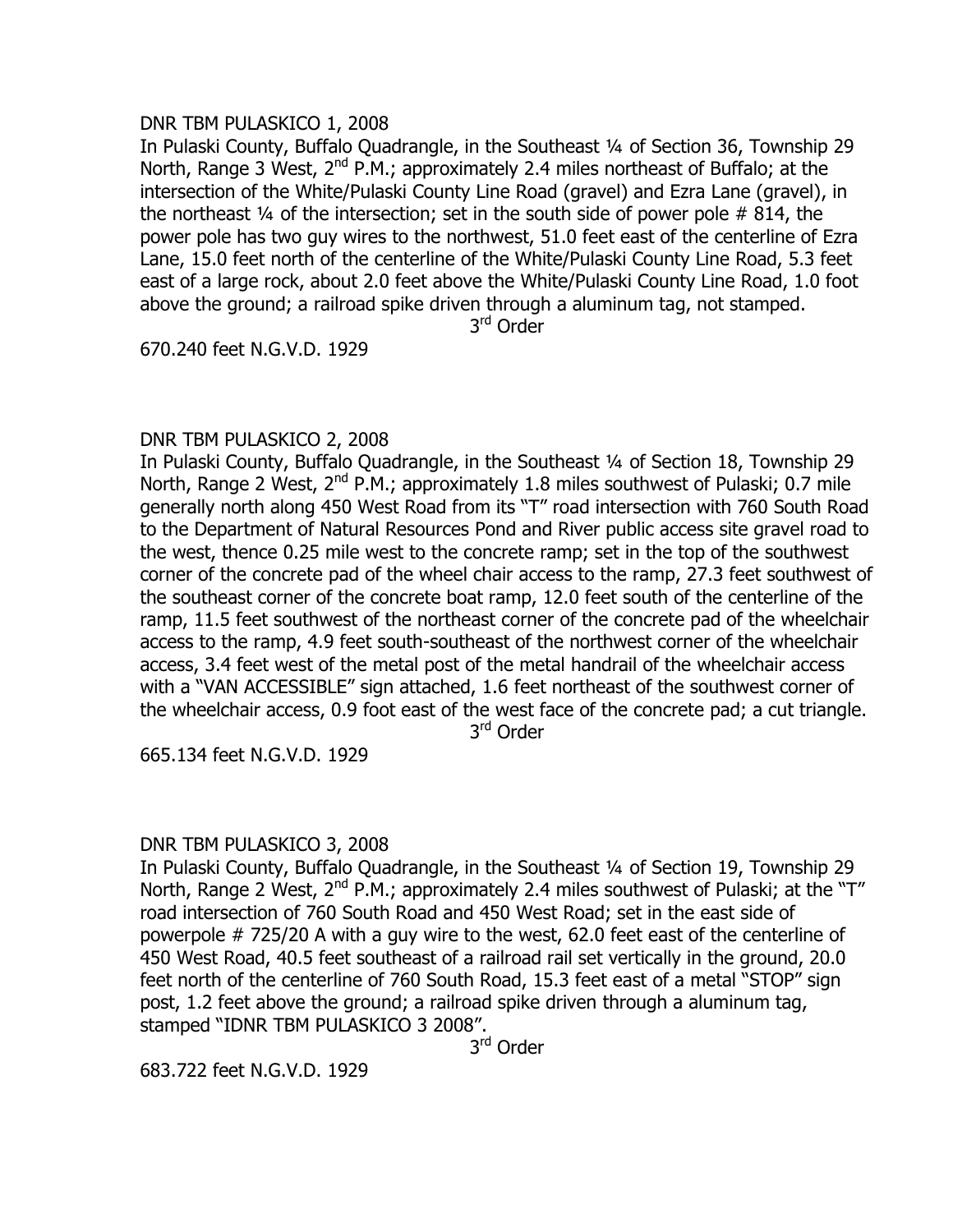### DNR TBM PULASKICO 4, 2008

In Pulaski County, Buffalo Quadrangle, in the Southwest ¼ of Section 3, Township 29 North, Range 2 West,  $2^{nd}$  P.M.; approximately 1.5 miles northeast of Pulaski; at the "T" road intersection of State Road 119 and 150 West Road, in the southwest quadrant of the intersection; set in the north side of powerpole # 753778, the powerpole is across State Road 119 from the intersection of State Road 119 and West Yellow Bank Lane, 1440 feet west of the centerline of 150 West Road, 93.4 feet west of a concrete highway right-of-way marker, 29.5 feet south of the centerline of State Road 119, 1.4 feet above the ground; a railroad spike driven through a aluminum tag, stamped "IDNR TBM PULASKICO 4 2008".

3<sup>rd</sup> Order

694.924 feet N.G.V.D. 1929

# DNR TBM PULASKICO 5, 2008

In Pulaski County, Bass Lake Quadrangle, in the Northwest ¼ of Section 2, Township 31 North, Range 1 West,  $2^{nd}$  P.M.; approximately 2.3 miles east of Ora; at the intersection of Three Mile Road and 500 East Road, in the northeast quadrant of the intersection; set in the north side of a four-trunked 12-inch Maple tree, 52.0 feet north of the south most white wood post, 25.7 feet southeast of a road sign post, 20.0 feet south of the extended centerline of Three Mile Road, 11.0 feet east of the extended centerline of 500 East Road, 8.0 feet north of the north most wood post, 0.1 foot above the ground; a railroad spike driven through a aluminum tag, stamped "IDNR TBM PULASKICO 5 2008".

3<sup>rd</sup> Order

719.463 feet N.G.V.D. 1929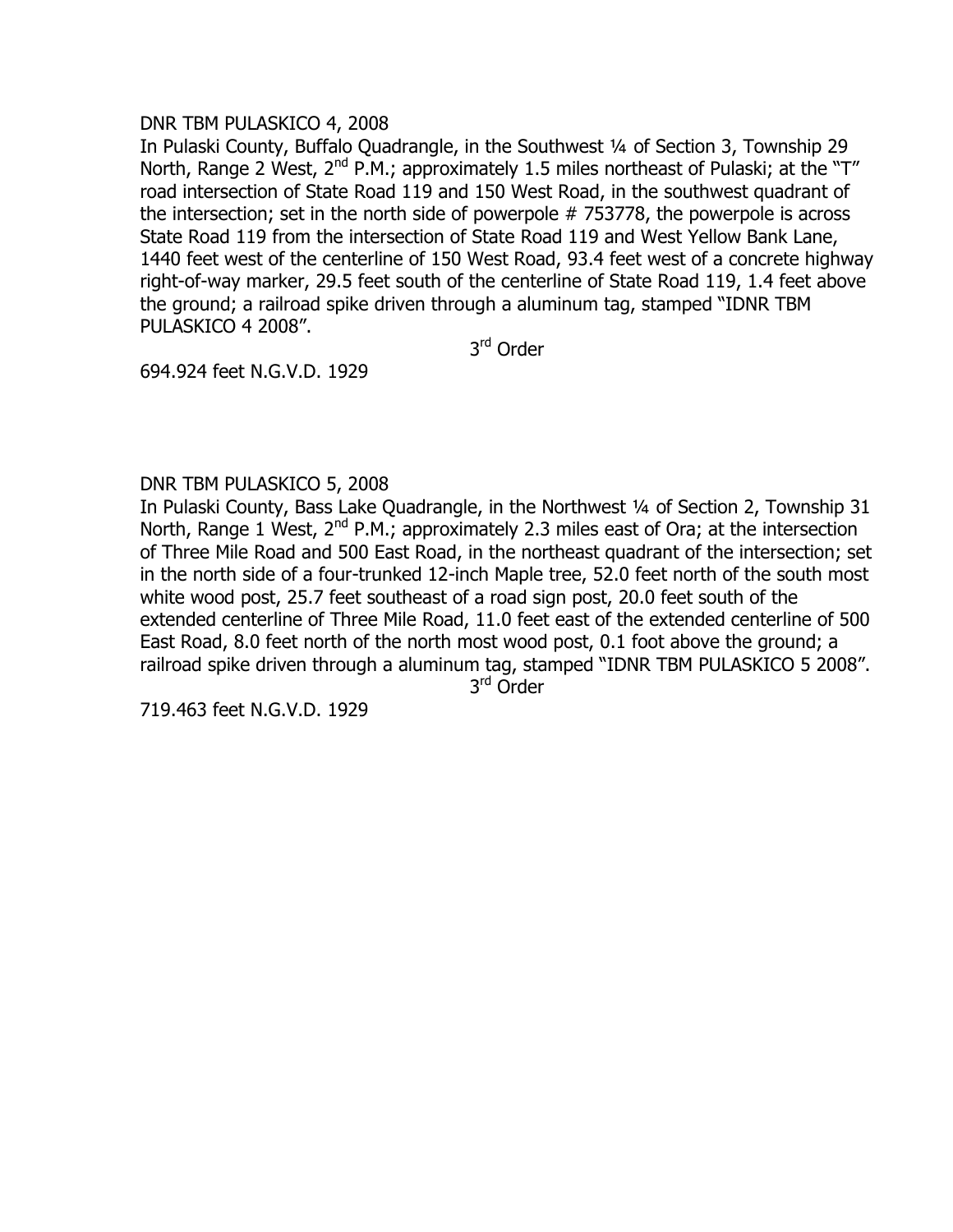# DNR TBM PULASKICO 7, 2008

In Pulaski County, Star City Quadrangle, in the Northwest ¼ of Section 1, Township 29 North, Range 2 West,  $2^{nd}$  P.M.; approximately miles east of ; at the intersection of State Road 119 and Base Road South, in the southeast quadrant of the intersection; set in the west side of power pole # 734/302, 113.5 feet northeast of a metal "STOP" sign post on the east side of Base Road South, 90.0 feet southeast of the centerline of the curve in State Road 119, 50.0 feet east of a metal "SR 119 – BASE RD S" sign post, 50.0 feet west of the extended centerline of the north-south portion of State Road 119, 22.0 feet east of the extended centerline of the north – south portion of Base Road South, 1.0 foot above the ground; a railroad spike driven through a aluminum tag, stamped "IDNR TBM PULASKICO 7 2008".

3<sup>rd</sup> Order

698.972 feet N.G.V.D. 1929

# DNR TBM PULASKICO 8, 2008

In Pulaski County, Winamac Quadrangle, in the South ½ of Section 19, Township 31 North, Range 1 West,  $2^{nd}$  P.M.; approximately 3.7 miles northeast of Winamac; at the Tippecanoe River State Park, at the Nature Center; set in the top of the southwest corner of a concrete walk around the Nature Center, 8.0 feet southwest of the southwest corner of the Nature Center building, 0.5 foot north of the south edge of the concrete walk, 0.5 foot east of the west edge of the concrete walk, a chiseled triangle.

3<sup>rd</sup> Order

698.972 feet N.G.V.D. 1929

# DNR TBM TR 1, 1988

In Pulaski County, Buffalo Quadrangle, in the Southeast ¼ of Section 26, Township 29 North, Range 3 West,  $2^{nd}$  P.M.; approximately 3.4 miles northeast of Buffalo; at the intersection of 600 West Road and 850 South Road, in the southwest 1/4 of the intersection; set in the east side of a power pole, 27.0 feet south of the centerline of 850 South Road, 18.5 feet west of the centerline of 600 West Road, 0.5 foot above the ground; a railroad spike driven through an aluminum tag. 680.591 feet N.G.V.D. 1929 207.4447 meters N.G.V.D. 1929